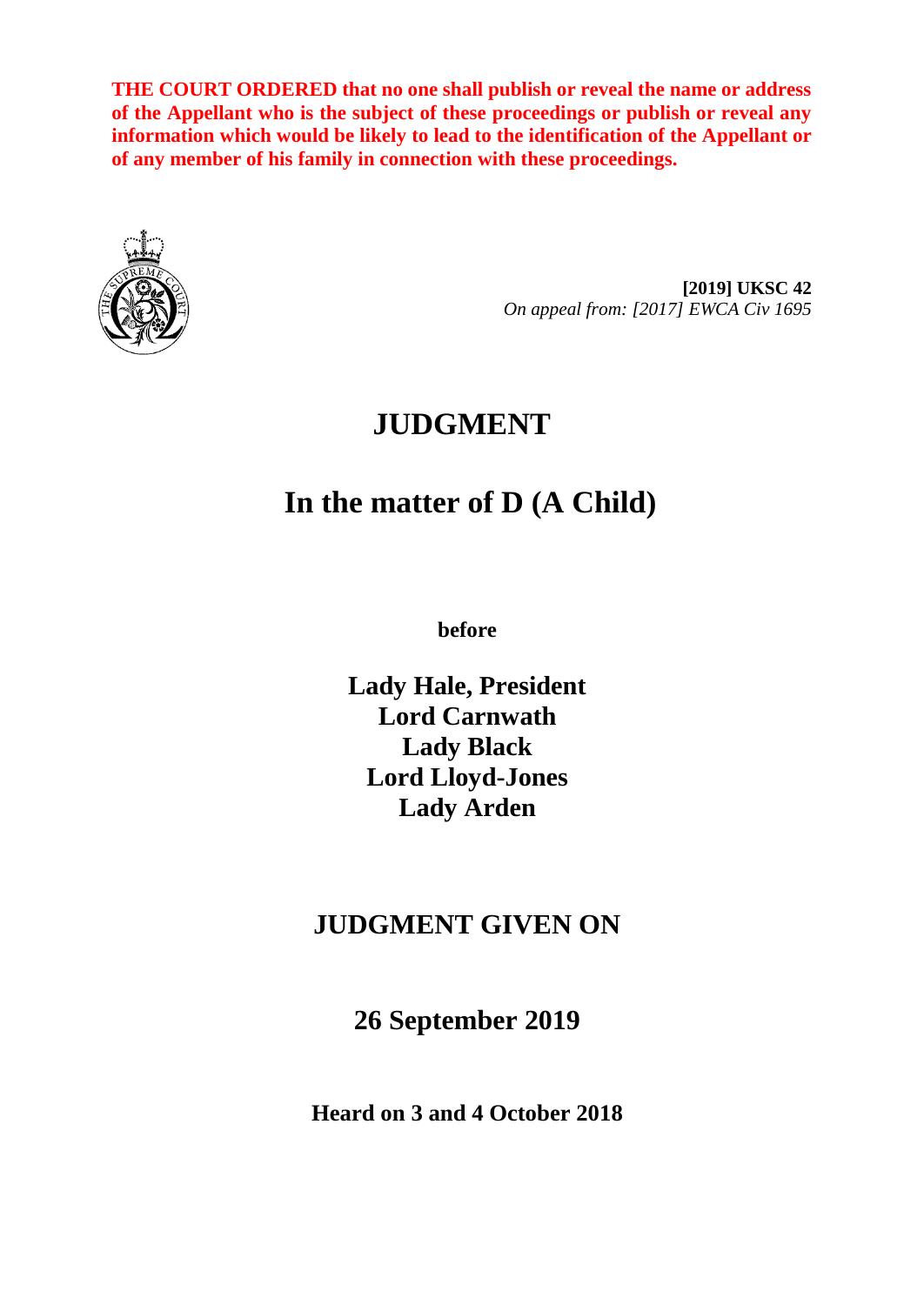*Appellant Respondent*<br> **Respondent**<br> **Richard Gordon** Alexander Ruck Keene Jonathan Cowen Michael Gration **Anita Rao** (Instructed by Cartwright King (Nottingham))

Richard Gordon QC Annabel Lee Eleanor Sibley (Instructed by Birmingham City Council Legal & Democratic Services)

> *Intervener (Equality and Human Rights Commission)* David Wolfe QC Victoria Butler -Cole (Instructed by Equality and Human Rights Commission)

*Intervener (Secretary of State for Justice)* Sir James Eadie QC Joanne Clement Jonathan Auburn (Instructed by The Government Legal Department)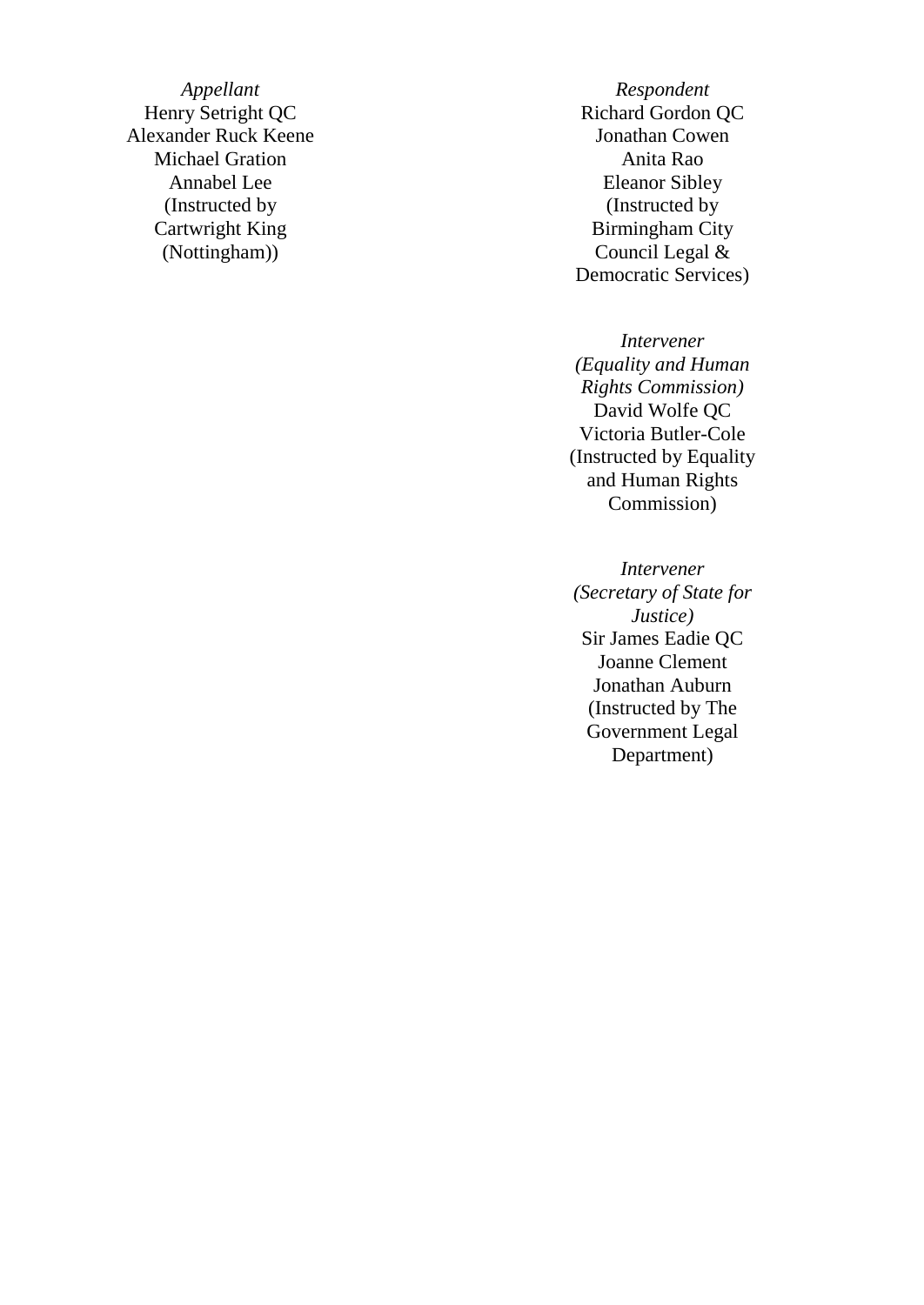## **LADY HALE:**

1. The common law has long protected the liberty of the subject, through the machinery of habeas corpus and the tort of false imprisonment. Likewise, article 5 of the European Convention on Human Rights begins: "Everyone has the right to liberty and security of person. No one shall be deprived of his liberty save in the following cases and in accordance with a procedure prescribed by law". In *Storck v Germany* (2005) 43 EHRR 6, paras 74 and 89, confirmed by the Grand Chamber in *Stanev v Bulgaria* (2012) 55 EHRR 22, paras 117 and 120, and adopted by this court in *Surrey County Council v P; Cheshire West and Chester Council v P* [2014] UKSC 19; [2014] AC 896 (commonly known as *Cheshire West*), para 37, the European Court of Human Rights held that there were three components in a deprivation of liberty for the purpose of article 5: (a) the objective component of confinement in a particular restricted place for a not negligible length of time; (b) the subjective component of lack of valid consent; and (c) the attribution of responsibility to the State.

2. At the same time, the common law and equity have long recognised the authority of parents over their minor children, now encapsulated in the concept of "parental responsibility" in the Children Act 1989. Likewise, article 8 of the European Convention on Human Rights begins "Everyone has the right to respect for his private and family life, his home and his correspondence"; and, as this court recognised in *Christian Institute v Lord Advocate* [2016] UKSC 51; 2017 SC (UKSC) 29, paras 71 to 74, the responsibility of parents to bring up their children as they see fit, within limits, is an essential part of respect for family life in a western democracy.

3. This case is about the interplay between the liberty of the subject and the responsibilities of parents, between the rights and values protected by article 5 and the rights and values protected by article 8, and between the relationship of parent and child at common law and the Convention rights. The principal issue can be simply stated: is it within the scope of parental responsibility to consent to living arrangements for a 16 or 17-year-old child which would otherwise amount to a deprivation of liberty within the meaning of article 5? But this principal issue cannot sensibly be addressed without also considering further issues. What difference, if any, does it make that the child lacks the mental capacity to make the decision for himself? What difference, if any, does it make that the holder of parental responsibility is a public authority rather than an individual? Furthermore, although the concentration in this case is upon 16 and 17-year-old children, similar issues would arise in a case concerning a child under 16.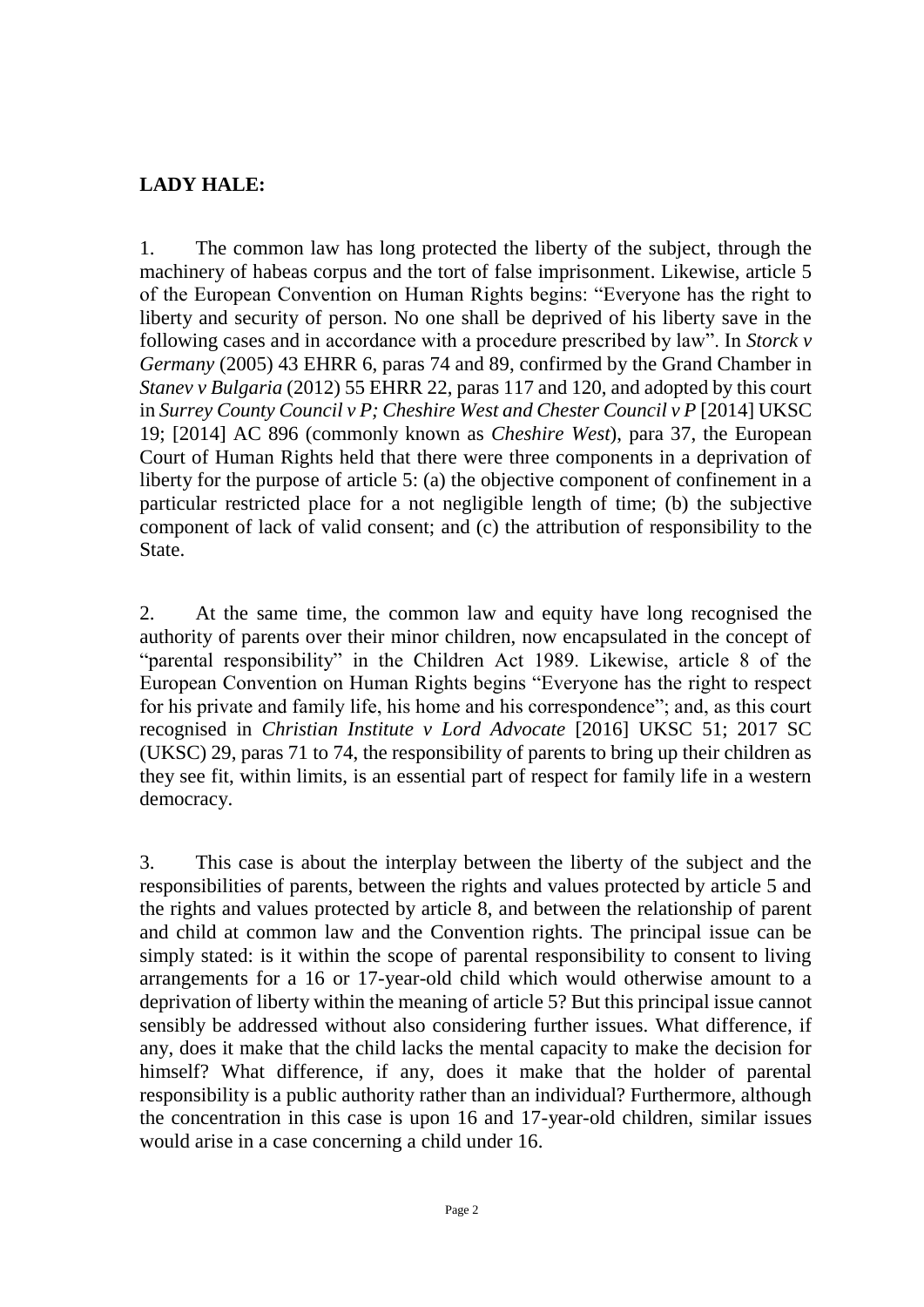4. A further issue was raised by the court after the hearing: do the restrictions on placing children in accommodation provided for the purpose of restricting liberty, arising from section 25 of the Children Act 1989, apply to the sort of living arrangements in question here? We are grateful to the parties for their written submissions on this complicated issue. It is addressed by Lady Black at paras 91 to 115 of her judgment, with which I agree.

## *The history*

5. The child in question, D, was born on 23 April 1999, and so is now aged 20 and an adult. Nevertheless, the importance of the issues is such that this court gave the Official Solicitor, who acts for him as his litigation friend, permission to appeal from the decision of the Court of Appeal.

6. D was diagnosed with attention deficit hyperactivity disorder at the age of four, Asperger's syndrome at seven, and Tourette's syndrome at eight. He also has a mild learning disability. His parents struggled for many years to look after him in the family home, despite the many difficulties presented by his challenging behaviour. Eventually, in October 2013 when he was 14, he was informally admitted to Hospital B for multi-disciplinary assessment and treatment. Hospital B provided mental health services for children between the ages of 12 and 18. He lived in a unit in the hospital grounds and attended a school which was integral to the unit. The external door to the unit was locked and D was checked on by staff every half hour. If he left the site, he was accompanied by staff on a one to one basis. His visits home were supervised at all times.

7. In 2014, the Hospital Trust issued an application under the inherent jurisdiction of the Family Division of the High Court relating to children, seeking a declaration that it was lawful for the Trust to deprive D of his liberty and that this was in his best interests. In March 2015, Keehan J held: first, that the conditions under which D lived amounted to depriving him of his liberty (by which he meant confinement under limb (a) of *Storck v Germany*, para 1 above); the fact that he enjoyed living in the unit made no difference; second, that it was "within the zone of parental responsibility" for his parents to agree to what would otherwise be a deprivation of liberty; it was a proper exercise of parental responsibility to keep an autistic 15-year-old boy who had erratic, challenging and potentially harmful behaviours under constant supervision and control; but third, once he reached 16 he would come under the jurisdiction of the Court of Protection and the different regime there, largely contained in the Mental Capacity Act 2005: *In re D (A Child) (Deprivation of Liberty)* [2015] EWHC 922 (Fam); [2016] 1 FLR 142.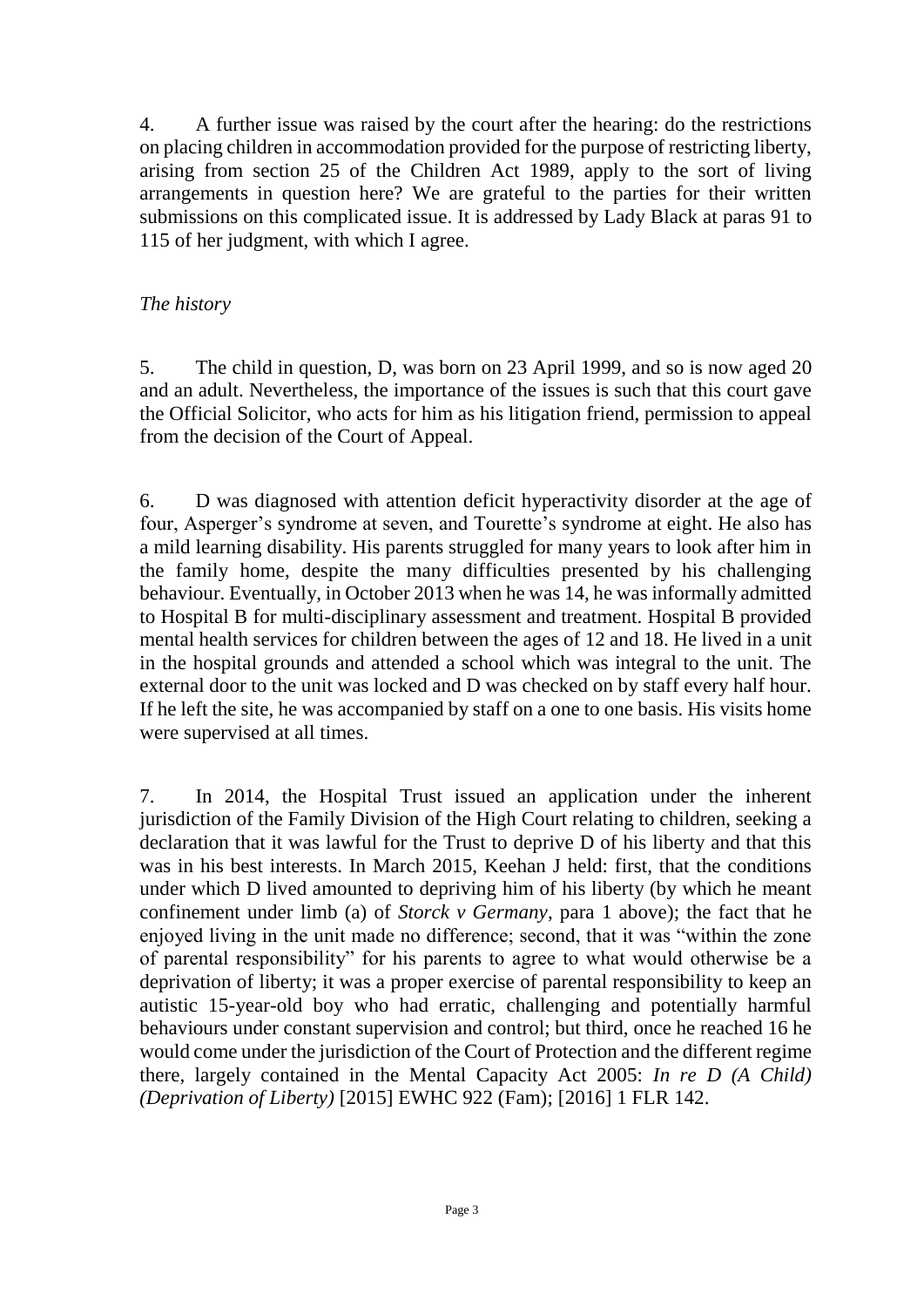8. By then, the clinical team had agreed that D should be discharged from Hospital B to a residential placement. Birmingham City Council took the lead in making the arrangements for D to move to Placement B. His parents agreed to the move. On 23 April 2015, his 16th birthday, proceedings were issued in the Court of Protection. Birmingham sought a declaration that D would not be deprived of his liberty at Placement B because his parents could consent to it. On 20 May 2015, Keehan J made an order for D's transfer from Hospital B to Placement B. This took place on 2 June 2015. D was accommodated there under section 20 of the Children Act 1989 and thus became a "looked after child" within the meaning of section 22(1) of that Act.

9. It has always been common ground between the parties to this case that the arrangements under which D lived at Placement B would have amounted to a deprivation of liberty were it not for his parents' consent to them. Placement B was a large house set in its own grounds, with 12 residential units in the grounds, each with its own fenced garden. D lived with three other young people in House A. The external doors were locked. If he wanted to go out into the garden, he had to ask for the door to be unlocked. He was not allowed to leave the premises except for a planned activity, such as attending his school, which was also on the site, swimming and leisure activities. He received one to one support during waking hours and staff were in constant attendance overnight.

10. The application was heard by Keehan J in the Court of Protection in November 2015. In January 2016, he held: first, that the parents could no longer consent to what would otherwise be a deprivation of liberty now that D had reached 16; his principal reasons for doing so were that Parliament had, on numerous occasions, distinguished the legal status of those who had reached the age of 16 from that of those who had not; and that the Mental Capacity Act 2005 applied to people who had reached the age of 16. He also held that this deprivation of liberty was attributable to the state, a matter which is no longer in dispute: *Birmingham City Council v D (by his litigation friend, the Official Solicitor)* [2016] EWCOP 8; [2016] PTSR 1129.

11. Birmingham City Council appealed to the Court of Appeal. Before the hearing, D was transferred to Placement C, where the arrangements were not materially different from those in Placement B. Once again, his parents agreed to his being accommodated under section 20 of the 1989 Act, to the arrangements themselves and to the restrictions on D's liberty which they entailed. On 23 November 2016, Keehan J authorised the placement and the deprivation of liberty. There has never been any doubt that both placements were in D's best interests but that D himself did not have the capacity to consent to them.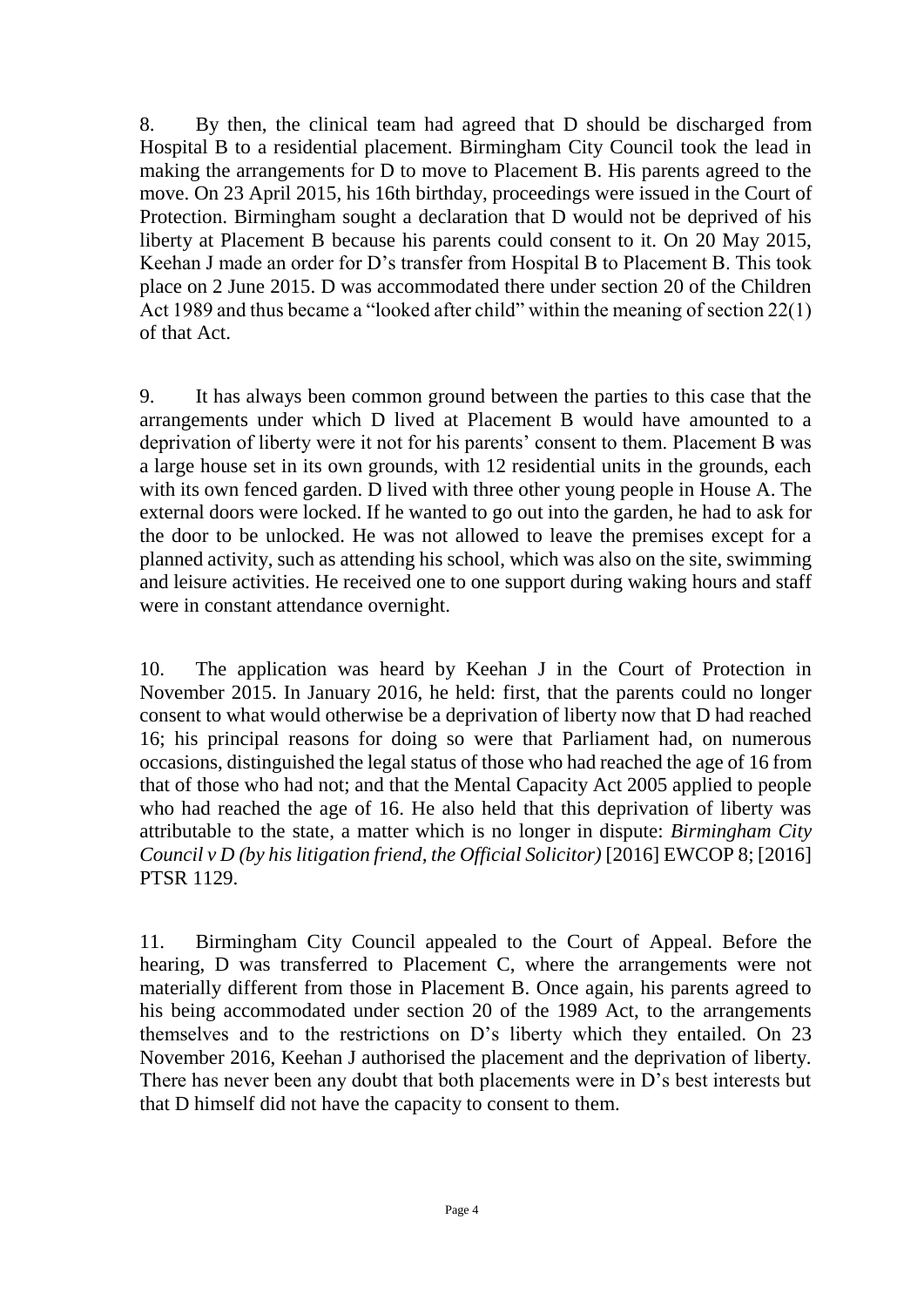12. The appeal was heard in February 2017, but judgment was not given until 31 October 2017. In the meantime, D had reached the age of 18 and parental responsibility for him ceased. However, by virtue of his age, it was now possible for a deprivation of liberty in a hospital or care home to be authorised under the deprivation of liberty safeguards in Schedule A1 to the Mental Capacity Act 2005 (which applied only to those aged 18 or over), as well as by the Court of Protection.

13. The Court of Appeal agreed with Keehan J that D's accommodation in Placement B and Placement C was attributable to the State. However, the appeal was allowed on the ground that Keehan J had been wrong to hold that a parent could not consent to what would otherwise be a deprivation of the liberty of a 16 or 17 year-old child who lacked the capacity to decide for himself. Sir James Munby P, in a typically erudite judgment, traced the development of the common law responsibilities of parents in great detail. He concluded, first, that the approach of Keehan J did not give effect to the fundamental principle, established by the majority of the House of Lords in *Gillick v West Norfolk and Wisbech Area Health Authority*  [1986] AC 112, that the exercise of parental responsibility comes to an end, not on the child's attaining a fixed age, but on his attaining "*Gillick* capacity"; and second, that none of the statutory provisions upon which Keehan J had relied had a bearing on the matter in hand (para 125).

## *The position of each party to this appeal*

14. The Official Solicitor now appeals to this court on D's behalf. The Official Solicitor's primary case is that, whatever may once have been the position at common law, no person can consent to the confinement of a child who has reached the age of 16 and lacks the capacity to decide for himself. If such a child is confined, and that confinement is attributable to the state, he is deprived of his liberty within the meaning of article 5 and there must be safeguards to ensure that the deprivation is lawful. The Mental Capacity Act 2005 provides a complete decision-making framework for the care and treatment of people aged 16 and above who lack the capacity to decide for themselves. His alternative case is that, even if such consent is within the scope of parental responsibility, the person giving it should apply the principles and procedure for deciding whether the arrangements are in the child's best interests set out in section 4 of the Mental Capacity Act 2005.

15. Birmingham City Council's case is that it is within the scope of a parent's lawful exercise of parental responsibility to authorise the confinement of a 16 or 17 year-old child who is not "*Gillick* competent" to consent. The common law as to the scope of parental responsibility in this respect has not been eroded by the Mental Capacity Act 2005 or by any other legislation. If it affects the exercise of parental responsibility at all, it does so only by substituting the concept of lack of "capacity" within the meaning of the Act for the concept of lack of "competence" within the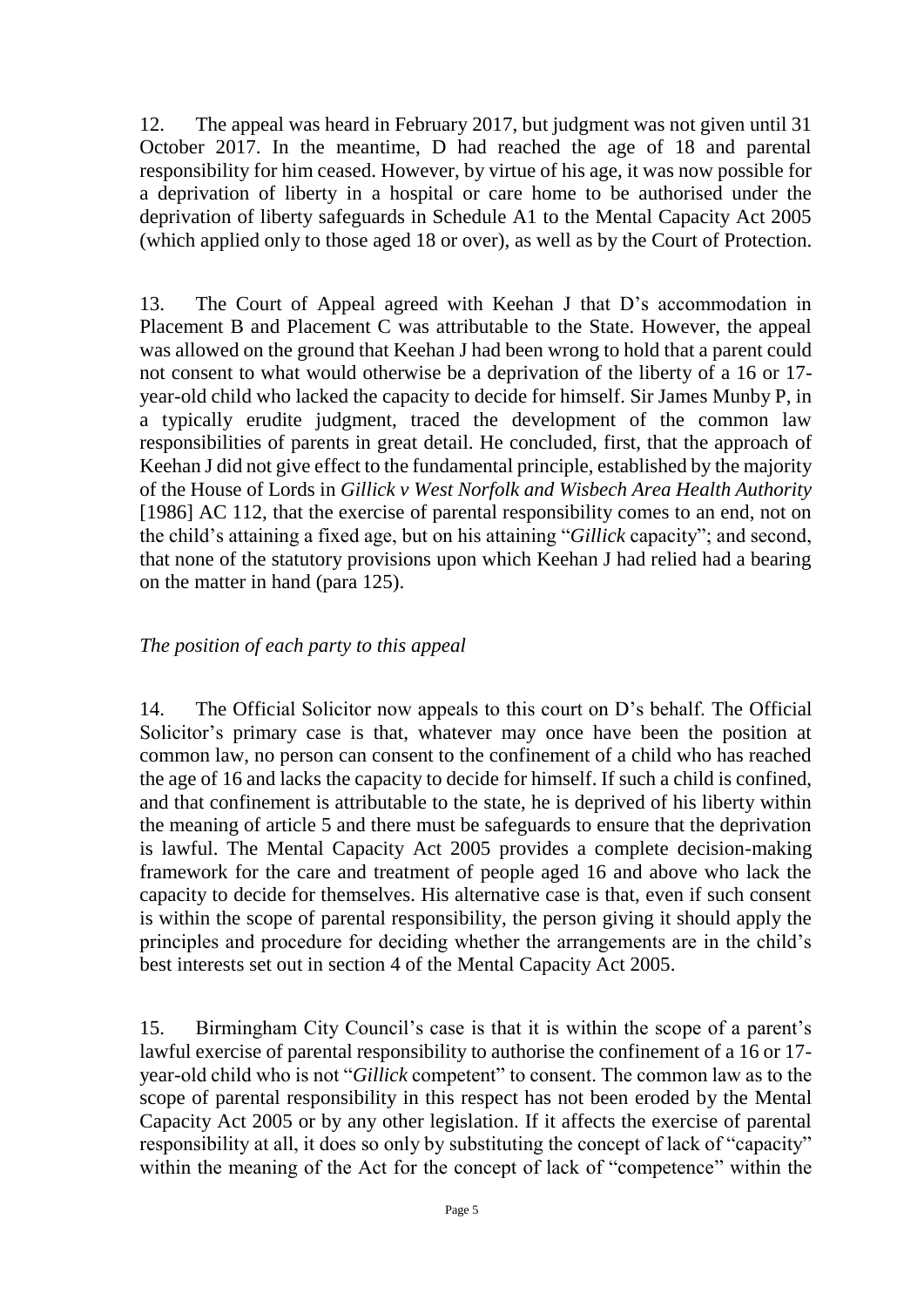meaning of *Gillick* (to the extent that these two may differ - an issue which does not arise on this appeal)*.*

16. The Equality and Human Rights Commission have been given permission to intervene in this court, as they did in the Court of Appeal. Their case is that, while parental responsibility can in principle extend to the age of 18, whether it applies in particular circumstances has to be judged in the light, not only of the common law, but also of statute, the European Convention on Human Rights and other international instruments. Parents should not be able to consent to the confinement of a 16 or 17-year-old child, thereby removing the protections given by article 5 of the European Convention. Further, to remove those protections from a child who lacks *Gillick* competence because of a disability, while according them to a competent child, is unjustified discrimination on the ground of his or her disability.

17. The Secretaries of State for Education and for Justice did not intervene in the Court of Appeal but have been given permission to intervene jointly in this court. The Secretary of State for Education has policy responsibility for children and young people and depriving them of liberty; the Secretary of State for Justice has overall policy responsibility for the Mental Capacity Act 2005 and in relation to parental responsibility generally. Their case is, first, that a child will only be "confined" if the restrictions on his liberty go beyond those which would be imposed upon a child of the same age and relative maturity who is free from disability; and second, that even if a child is "confined", a person with parental responsibility may provide a valid consent to that confinement if the child is not *Gillick* competent to make the decision for himself; however, a person with parental responsibility must be acting in the best interests of the child for there to be a proper exercise of that responsibility.

18. The Secretaries of State agree with both the Official Solicitor and Birmingham City Council that a local authority with parental responsibility by virtue of a care order or interim care order, or with any other statutory responsibilities for a child, cannot supply a valid consent to the confinement of a child (as Keehan J held in *In re AB (A Child) (Deprivation of Liberty: Consent)* [2015] EWHC 3125 (Fam), [2016] 1 WLR 1160; see also *In re K (A Child) (Secure Accommodation Order: Right to Liberty)* [2001] Fam 377, para 35 below). Only a natural person with parental responsibility can do so. Quite what the basis is for distinguishing between the content of parental responsibility according to the person who holds it is not explained: the Children Act 1989, which both defines and governs the allocation of parental responsibility, makes no such distinction.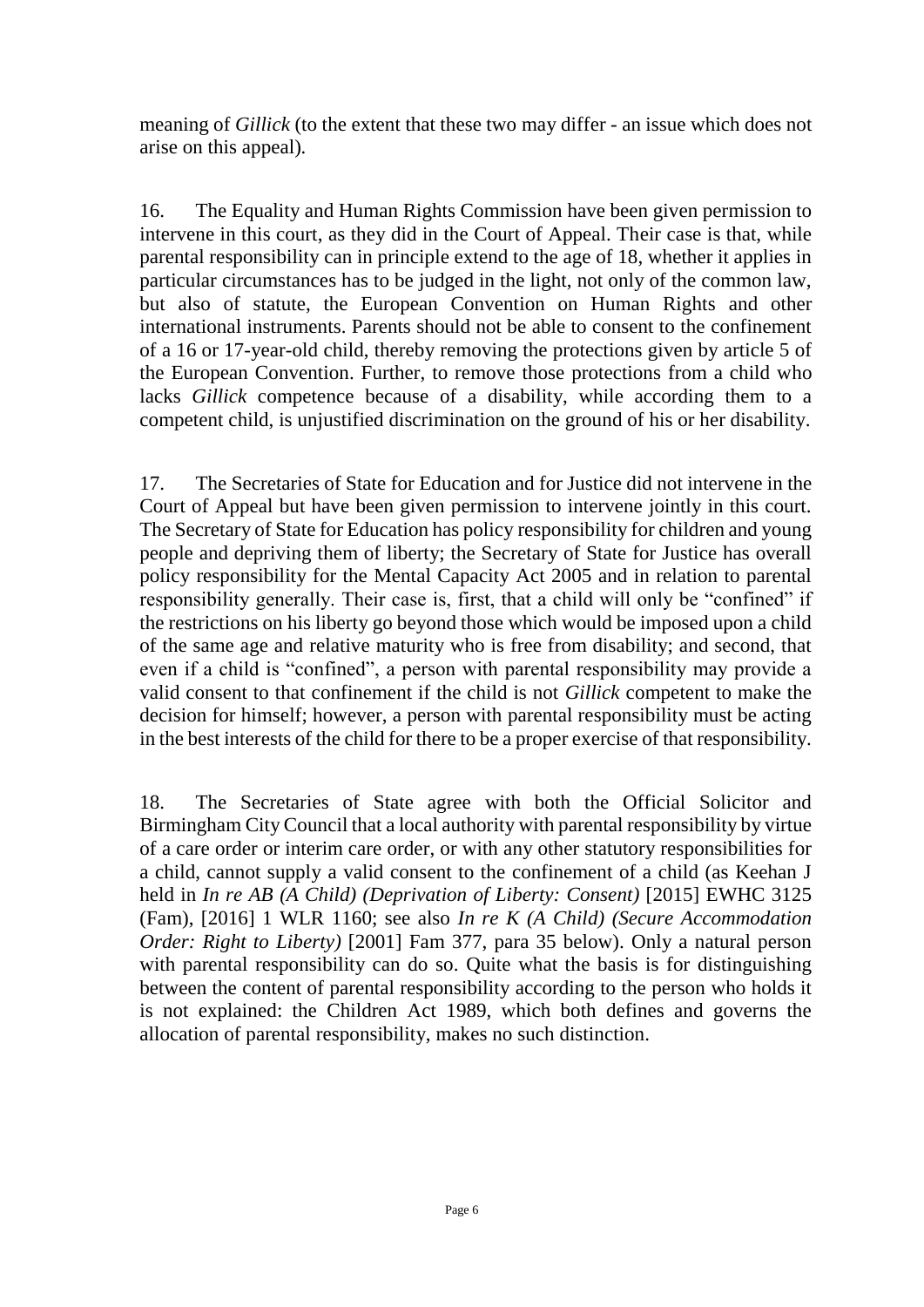#### *Parental responsibility*

19. This case turns on the inter-relationship between the concept of parental responsibility, as defined by the Children Act 1989, the common law and other relevant statutory provisions, and the obligation of the State to protect the human rights of children under the European Convention on Human Rights. The one cannot supply an answer without reference to the other. It makes sense, therefore, to begin with parental responsibility.

20. Parental responsibility is defined in the Children Act 1989 as "all the rights, duties, powers, responsibilities and authority which by law a parent of a child has in relation to the child and his property" (section  $3(1)$ ). "By law" obviously refers to the common law, but also includes those statutory provisions which give rights etc to parents, such as the Marriage Act 1949, which gives them the right to withhold consent to the marriage of a 16 or 17-year-old child (section 3).

21. As Lady Black explains in more detail in paras 55 to 68 of her judgment, the common law and equity recognised the parental power of a father over his legitimate minor children (the mother did not acquire equal rights and authority with the father until the Guardianship Act 1972): see the valuable account of the history by P H Pettitt, "Parental Control and Guardianship" in R H Graveson and FR Crane*, A Century of Family Law* (1957, Sweet & Maxwell). The high water-mark of this was the well-known case of *In re Agar-Ellis (No 2)* (1883) 24 Ch D 317, at 326, where the Master of the Rolls declared: "… the law of England … is, that the father has the control over the person, education and conduct of his children until they are 21 years of age. That is the law." However, as Sachs LJ explained in *Hewer v Bryant* [1970] 1 QB 357, at 372, in passages quoted in full at para 55 of Lady Black's judgment, a distinction was drawn between custody in the narrow sense of the right to physical possession of the child and custody in the wider sense of the right to control every aspect of the child's life, including his religion, education and property. The common law courts would enforce the former by way of the writ of habeas corpus. But they would refuse to do this against the wishes of the child, once he or she had reached the "age of discretion". In the 19th century, this was regarded as fixed at 14 for boys and 16 for girls (the latter by reference to the Abduction Acts of 1557 and 1828). The Court of Chancery would enforce all parental powers and authority, but by way of the Crown's *parens patriae* jurisdiction rather than by way of enforcing the parent's rights, potentially up to the age of majority. Parental rights were never absolute and became increasingly subject to the overriding consideration of the child's own welfare. This was put on a statutory footing by the Guardianship of Infants Act 1925, which famously declared that "Where in any proceedings before any court … the custody or upbringing of an infant, or the administration of any property belonging to or held in trust for an infant, or the application of the income thereof, is in question, the court, in deciding that question, shall regard the welfare of the infant as the first and paramount consideration …" (section 1). That remains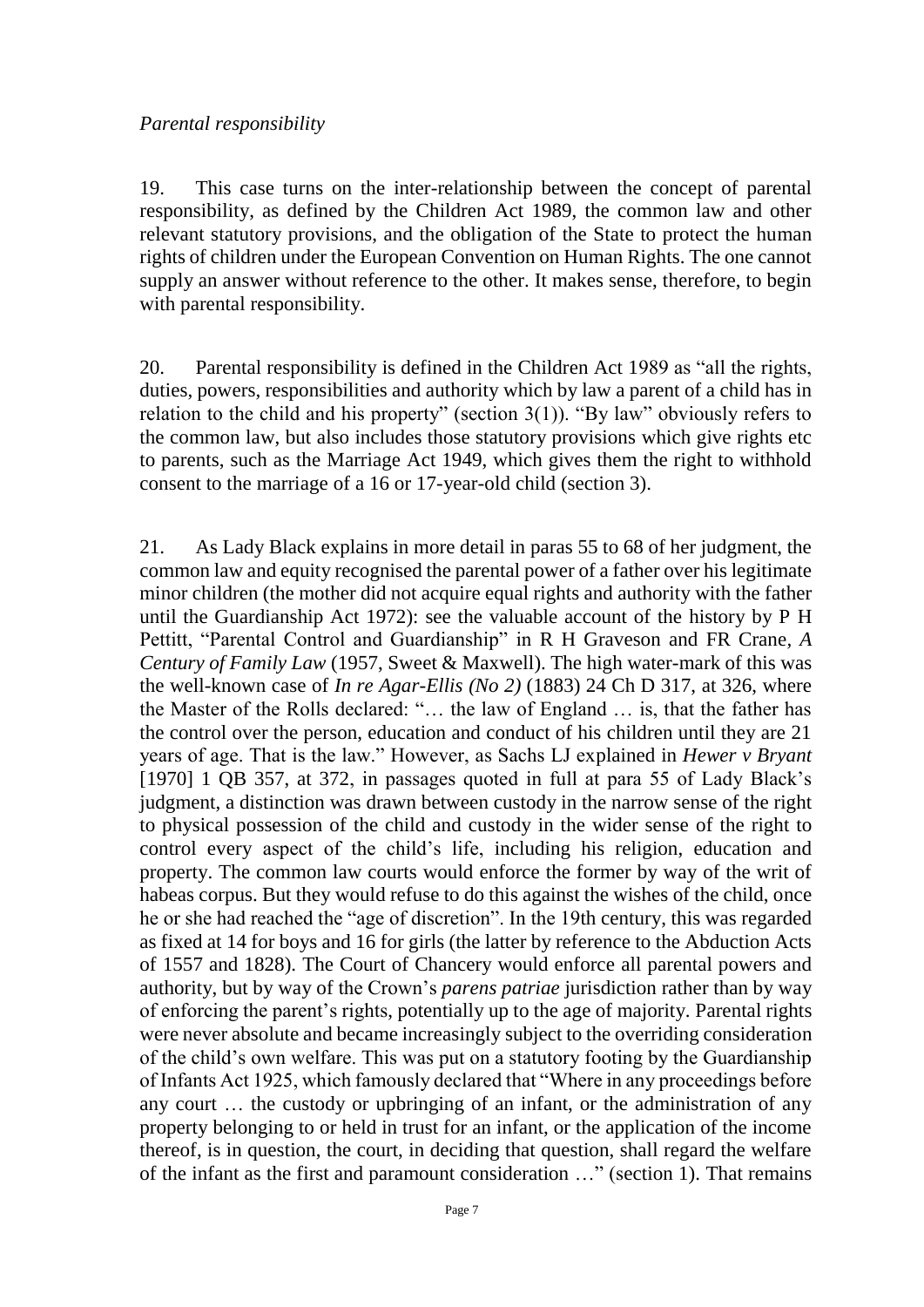the guiding principle in section 1(1) of the Children Act 1989, which provides that "the child's welfare shall be the court's paramount consideration".

22. Section 1, of course, deals with the position if a case about a child's upbringing gets to court. But what about the powers and authority of holders of parental responsibility before a case gets to court? Two 20th century cases show how, whatever may have been the earlier position, the common law is capable of moving with the times. In *Hewer v Bryant* [1970] 1 QB 357, the issue was the meaning of "in the custody of a parent" in the Limitation Act 1954. The High Court had held that a child remained, by law, in the custody of his father until the age of majority, applying *In re Agar-Ellis*. The Court of Appeal held that a 15-year-old living away from home and working as an agricultural trainee was not in the custody of a parent for this purpose. "Custody" in the Limitation Act meant the actual exercise of powers of control. But both Lord Denning MR and Sachs LJ recognised that the parent's legal powers of physical control diminished as the child got older. Sachs LJ expressly referred to the parent's "ability to restrict the liberty of the person", which lasted until the age of discretion, and distinguished between the parental power and the court's power, which lasted until the age of majority (p 372). Lord Denning MR put it this way:

> "… the legal right of a parent to the custody of a child … is a dwindling right which the courts will hesitate to enforce against the wishes of the child, and the more so the older he is. It starts with a right of control and ends with little more than advice."

23. That dictum was approved by the majority of the House of Lords in *Gillick v West Norfolk and Wisbech Area Health Authority* [1986] AC 112, at pp 172, 186, 195. The issue was whether it was lawful to give contraceptive advice and treatment to a child under 16 without her parent's consent if she herself was capable of giving that consent. The Court of Appeal had held that this would be infringing the inalienable and legally enforceable rights of parents relating to the custody and upbringing of their children which, except in emergencies, could only be overridden by a court. A girl under 16 was incapable either of consenting to treatment or prohibiting a doctor from seeking the consent of her parents. The House of Lords, by a majority, disagreed. The earlier "age of discretion" cases had established the principle that children could achieve the capacity to make their own decisions before the age of majority. It was no longer, if it ever had been, correct to fix that at any particular age, rather than by reference to the capacity of the child in question: it had already been established that a child below the age of 16 could consent to sexual intercourse so that it was not rape (*R v Howard* [1966] 1 WLR 13) or to being taken away so that it was not kidnapping (*R v D* [1984] AC 778). Parental rights and authority existed for the sake of the child, to enable the parent to discharge his responsibilities towards the child, and not for the sake of the parent. Lord Scarman put it thus (p 185):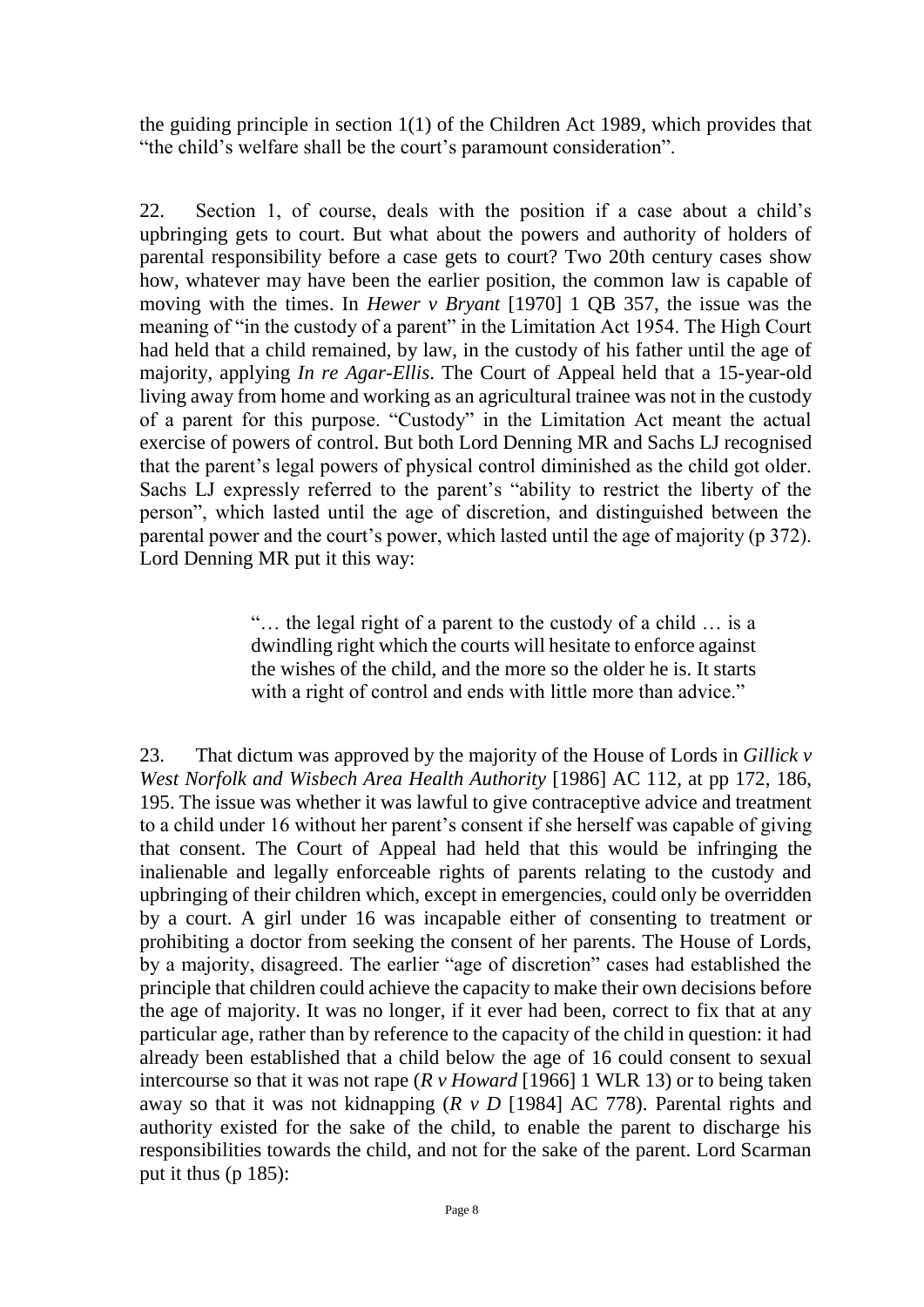"The principle is that parental right or power of control of the person and property of his child exists primarily to enable the parent to discharge his duty of maintenance, protection, and education until he [the child] reaches such an age as to be able to look after himself and make his own decisions."

The consequence was that (p 188):

"… as a matter of law the parental right to determine whether or not their minor child below the age of 16 will have medical treatment terminates if and when the child achieves a sufficient understanding and intelligence to enable him or her to understand fully what is proposed."

24. As Lady Black explains in paras 69 to 72 of her judgment, the *Gillick* case is not directly relevant to the issue before us now. It had to do with medical treatment and not with deprivation of liberty. It was concerned with whether a child might acquire the capacity, and the right, to make such decisions for herself before she reached the common law age of discretion, not with whether parental authority endured beyond that age if the child lacked the capacity to decide for herself. And as Lady Black has shown, it is, to say the least, highly arguable that such authority did not extend to depriving such a child of her liberty once she had reached the age of discretion.

25. Some support for that conclusion is supplied by the earliest legislation dealing specifically with people with mental disabilities, the Mental Deficiency Act 1913. Section 6(3) provided both for detention in an institution and admission to guardianship. Section 10(2) provided that an order that a person be placed under guardianship conferred upon the person named as guardian "such powers as would have been exercisable if he had been the father of the defective and the defective had been under the age of 14". That provision remained in force until repealed by the Mental Health Act 1959, under which the powers of a guardian were defined, by section 34(1), in materially identical terms. (The powers of a guardian are now more narrowly defined in the Mental Health Act 1983.) It is highly likely that it was contemplated that a guardian might have to accommodate the person under his guardianship in conditions which deprived him of his liberty. The fact that the guardian was therefore given the powers of the father of a child under 14, rather than the powers of the father of a child of any age, suggests that it was not then thought that a father had the right to deprive a child of any age of his liberty if the child lacked the capacity to make his own decisions. Many of the people falling within the definition of "mental defective" would lack that capacity.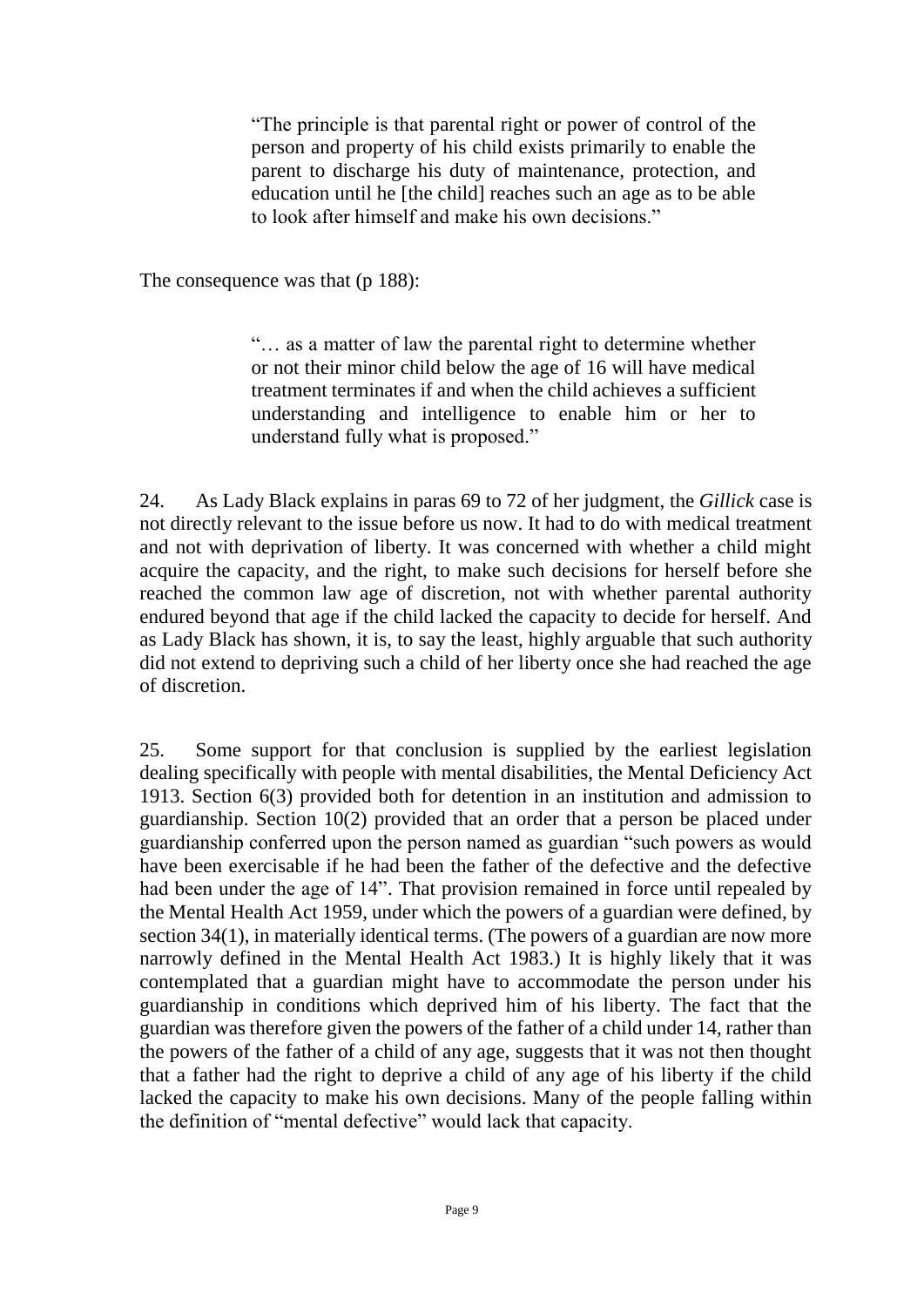26. Statute has also intervened to make specific provision for children who have reached the age of 16. In the Court of Protection, Keehan J referred to the following (para 64) although not in the same terms or the same order:

(i) Section 8(1) of the Family Law Reform Act 1969 provides that the consent of a child of 16 to any surgical, medical or dental treatment "shall be as effective as it would be if he were of full age" and that where a child has given an effective consent it is not necessary to obtain the consent of a parent or guardian. That is why the discussion in *Gillick* related to children below that age. However, subsection (3) provides that "Nothing in this section shall be construed as making ineffective any consent which would have been effective if this section had not been enacted". Lord Fraser of Tullybelton saw this as recognising that the consent of a child below that age might also be effective. Whether the consent of a parent remains effective even if a child, with capacity, has refused consent is a more controversial question (which fortunately does not arise in this case).

(ii) Section 131(2) of the Mental Health Act 1983 provides that subsections (3) and (4) apply to a child of 16 who has the capacity to consent to arrangements for his own informal admission to hospital for treatment for mental disorder. Subsection (3) provides that if he does consent, those arrangements may be made even though there is someone with parental responsibility for him; and subsection (4) provides that if he does not consent, then the arrangements cannot be made on the basis of parental consent. Subsection (5) provides that capacity is to be read in accordance with the Mental Capacity Act 2005.

(iii) Section 2(5) of the Mental Capacity Act 2005 provides that the powers which may be exercised under that Act in relation to a person who lacks, or is reasonably believed to lack, capacity cannot be exercised in relation to a person under 16 (although there is an exception for powers in relation to their property and affairs if it is likely that the incapacity will continue past majority: section 18). This means that the Act, including the presumption of capacity in section  $1(2)$  and the test for incapacity in sections  $2(1)$  and 3, applies to a person who has reached 16. The Act gives protection for people acting in connection with the care and treatment of a person whom they reasonably believe to lack capacity if they reasonably believe that it will be in that person's best interests (section 5(1)). However, the Act does not authorise any person to deprive another person of his liberty except in accordance with an order of the court or if authorised under the deprivation of liberty safeguards in Schedule A1 (section 4A). Schedule A1 only applies to people aged 18 or over. After these events, a new Schedule AA1 (not yet in force) has been inserted applying to those aged 16 and above.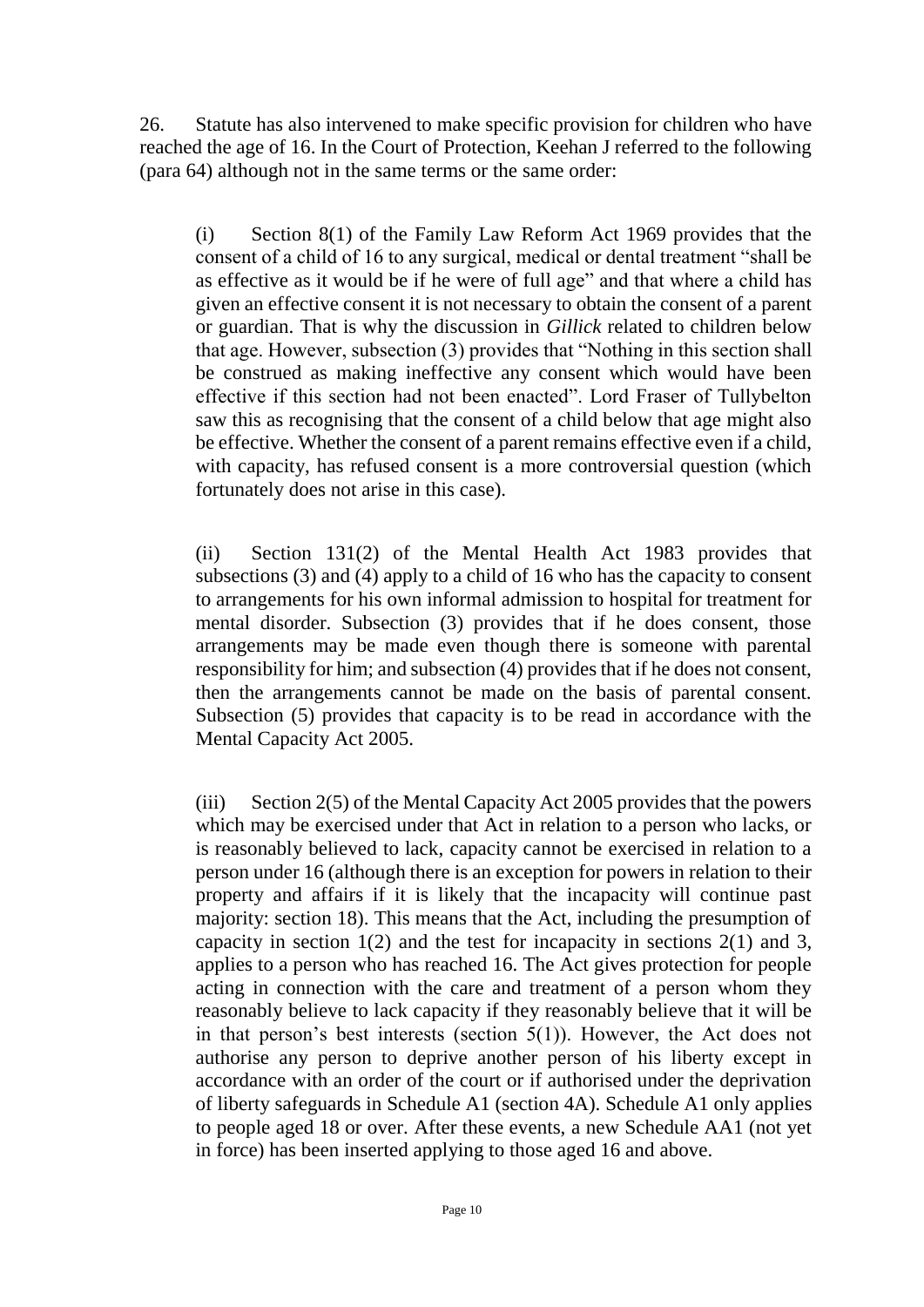(iv) Section 9(6) of the Children Act 1989 provides that no court may make a child arrangements, specific issue or prohibited steps order under section 8 of the Act which is to have effect after the child reaches 16 unless the circumstances are exceptional.

(v) Section 31(3) of the Children Act 1989 provides that a care or supervision order may not be made in respect of a child of 17 (or of 16 who is married). However, an order made before this point can last until the child reaches 18 (section 92(12)).

(vi) Section 20(11) of the Children Act 1989 provides that a child of 16 or 17 may agree to being accommodated by a local authority even if his parents object or wish to remove him.

27. The age of 16 is significant for various other purposes, such as leaving school, joining the armed forces or getting married (albeit that parental consent is usually required). So Keehan J was correct to suggest that the law accords children who have reached 16 a status which is in some respects different from that of children under that age. However, Sir James Munby P was also correct to hold that these provisions do not supply the answer to the issues in this case. Items (iv) and (v) are concerned with the limits on making court orders. Items (i) and (ii) relate only to children who have the capacity to make a decision for themselves, and it is quite possible that item (vi) is also so limited. Furthermore, as *Gillick* holds*,* a child may acquire the capacity to make certain decisions for himself before the age of 16. We are concerned with the extent of parental responsibility for a child who lacks the capacity to make the decision for himself.

28. It may well be that, as a general rule, parental responsibility extends to making decisions on behalf of a child of any age who lacks the capacity to make them for himself. This would always be subject to the courts' powers of intervention, whether at the behest of another parent or individual in private law proceedings under Part 2 of the Children Act 1989, or at the behest of a local authority in public law proceedings under Part 4 on the ground that the child is suffering or likely to suffer significant harm as a result of the parents' decisions. The question, however, is whether there are any limits to that general rule, and in particular whether it is within the scope of parental responsibility to make arrangements which have the effect of depriving a child of his liberty. In view of the conclusion which I have reached as to the effect of article 5 of the European Convention on Human Rights, and the interaction between parental responsibility and the child's rights under article 5, it is strictly unnecessary to reach a concluded view on that question. But I acknowledge the force of the conclusion reached by Lady Black at para 90 of her judgment. As she says, it reinforces the conclusion which I have reached for other reasons.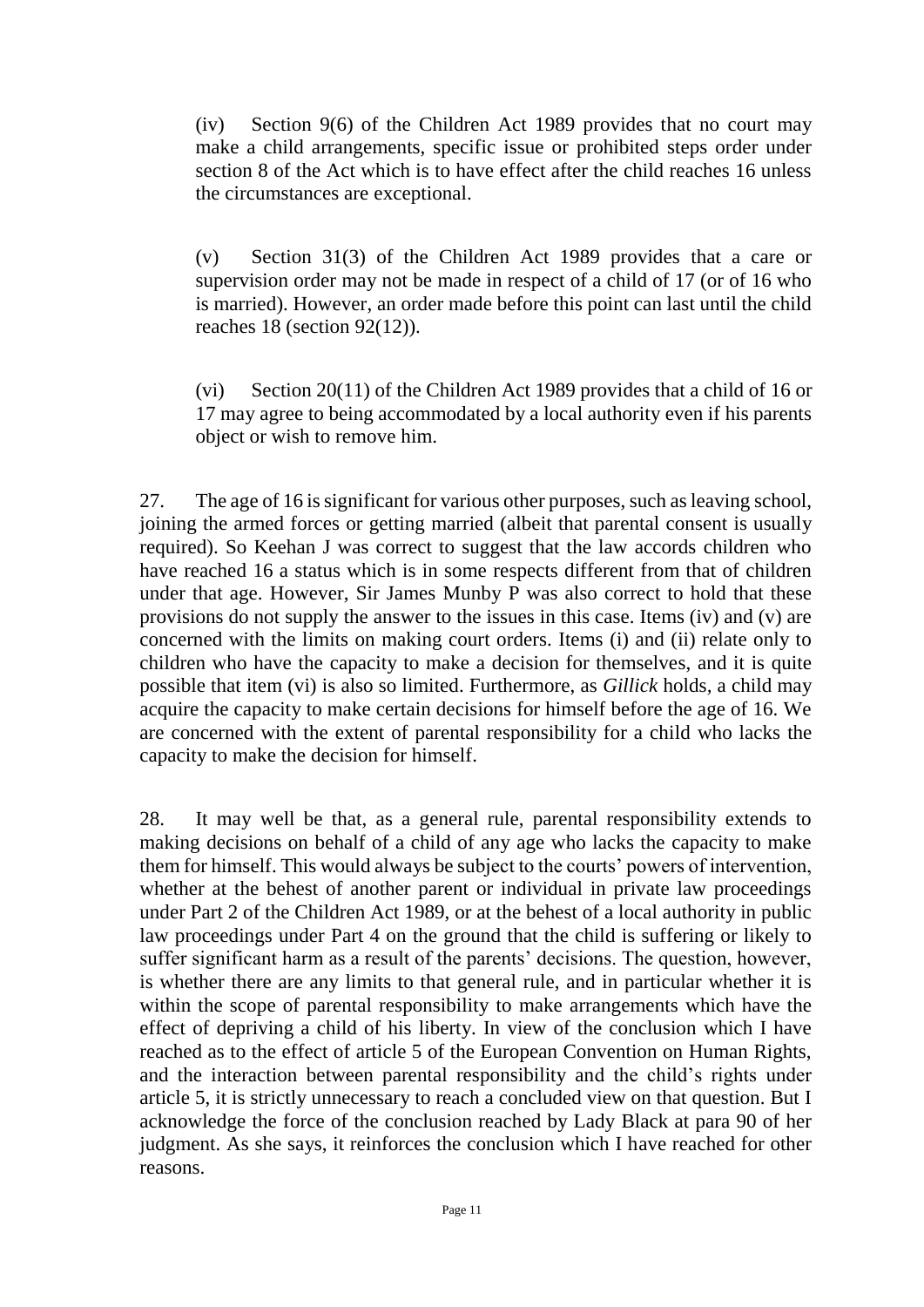29. Article 1 of the European Convention on Human Rights requires the High Contracting Parties to secure to "everyone within their jurisdiction" the rights and freedoms set out in the Convention. There can be no doubt that "everyone" includes minor children, or indeed that the Convention rights may require adaptation to cater for their special needs as children: see, for example, the case of Thompson and Venables dealing with the fair trial rights of children accused of serious crime: *T v United Kingdom* (1999) 30 EHRR 121.

30. We are here concerned with article 5, which, as already stated, accords to "everyone … the right to liberty and security of person. No one shall be deprived of his liberty save in the [listed] cases and in accordance with a procedure prescribed by law". That this applies to children is made clear by article 5(1)(d) which permits "the detention of a minor by lawful order for the purpose of educational supervision …". That it applies to people who lack the capacity to make decisions for themselves is made clear by article 5(1)(e) which permits "the lawful detention of … persons of unsound mind". Article 5(1) contains within it the requirement that decisions made under it are not arbitrary and accord with the Convention concept of legality: see, for example, *HL v United Kingdom* (2005) 40 EHRR 32. Article 5 also contains various specific procedural safeguards, including article 5(4), which requires that "everyone who is deprived of his liberty by arrest or detention shall be entitled to take proceedings by which the lawfulness of his detention shall be decided speedily by a court and his release ordered if the detention is not lawful".

31. Prima facie, therefore, article 5 protects children who lack the capacity to make decisions for themselves from being arbitrarily deprived of their liberty. All parties to this case agree that this means that a local authority which has parental responsibility for a child cannot deprive the child of his liberty without the authority of a court. But, say Birmingham City Council and the Secretaries of State, the position is different if the parents - or other individuals with parental responsibility such as special guardians - agree to it. Why should that be?

32. The facts of *RK v BCC, YB and AK* [2011] EWCA Civ 1305; [2012] COPLR 146, were remarkably similar to the facts of this case. A young woman aged 17 suffered from autism, attention deficit hyperactivity disorder and severe learning difficulties, as well as epilepsy. She had been looked after at home for nearly 16 years but was then accommodated by the local authority under section 20 of the Children Act 1989 in a private care home. In proceedings brought by her mother in the Court of Protection, the Official Solicitor raised concerns that her living arrangements might amount to a deprivation of liberty. Mostyn J held: first, that the provision of accommodation under section 20 could never amount to a deprivation of liberty because the parents must have agreed to it; and second, that in any event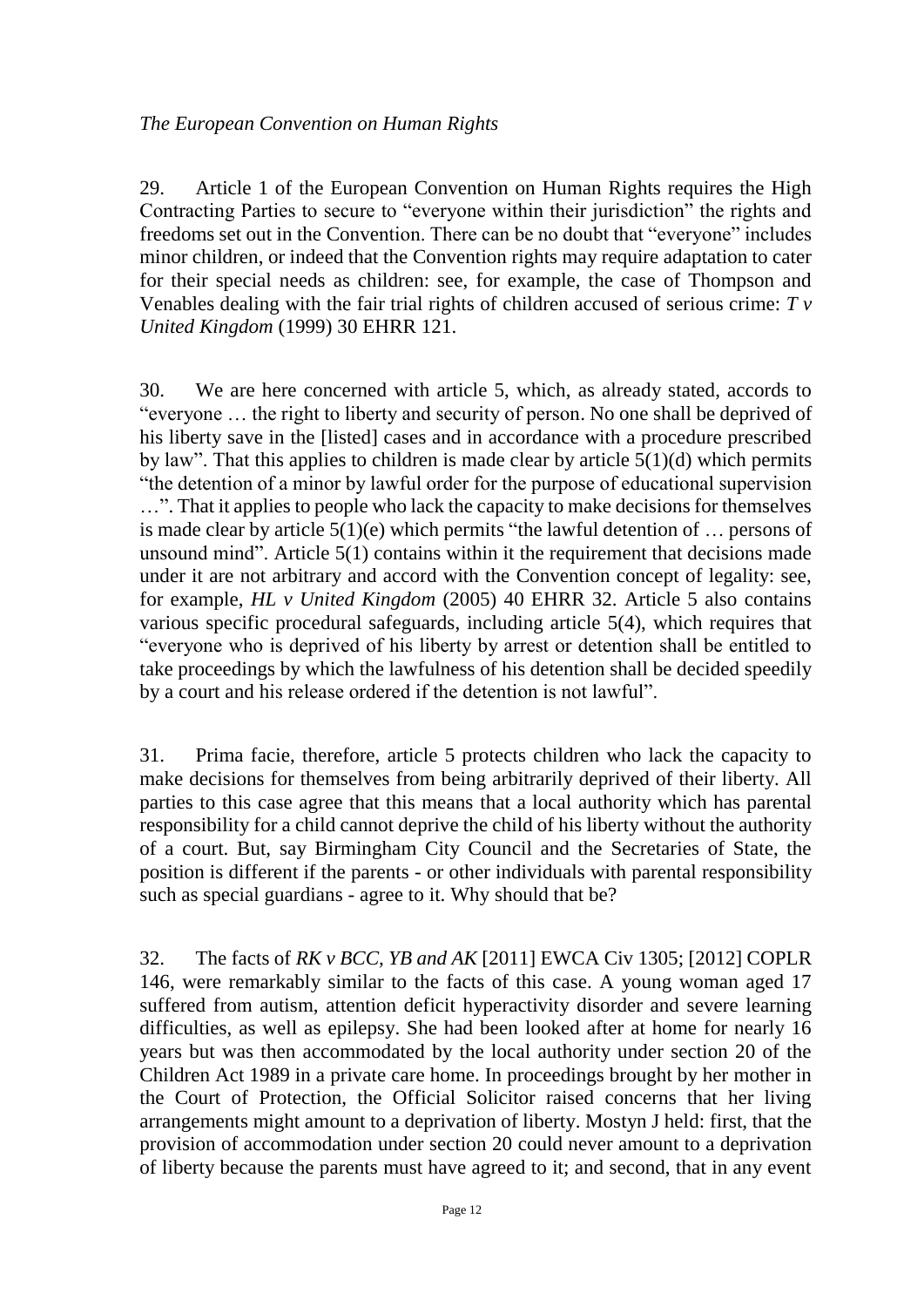the restrictions authorised by her parents did not amount to a deprivation of liberty. In relation to the first, the Court of Appeal upheld the consensus reached at the Bar (para 14):

> "that an adult in the exercise of parental responsibility may impose, or may authorise others to impose, restrictions on the liberty of the child. However, restrictions so imposed must not in their totality amount to deprivation of liberty. Deprivation of liberty engages the article 5 rights of the child and a parent may not lawfully detain or authorise the deprivation of liberty of a child."

However, the Court of Appeal went on to hold that the restrictions imposed did not amount to a deprivation of liberty: they "were no more than what was reasonably required to protect RK from harming herself or others within her range" (para 27).

33. That decision was, of course, before the Supreme Court's decision in *Cheshire West*, which clarified the objective elements of a deprivation of liberty (limb (a) of *Storck v Germany*, para 1 above). The "acid test" is that a person is under continuous supervision and control and not free to leave. The fact that such restrictions may be necessary in order to prevent a person from harming himself or others makes no difference. Nor does the fact that the person's living arrangements are as close to a normal home life as they could possibly be. It seems likely, therefore, that the conditions under which RK was living would now be regarded as depriving her of her liberty. But it is not clear why that should make any difference to the validity of the consensus reached at the Bar and endorsed by the court as to the scope of parental responsibility.

34. The basis for that consensus was said to be the case of *Nielsen v Denmark* (1988) 11 EHRR 175 in the European Court of Human Rights, together with the Court of Appeal decision in *In re K (A Child) (Secure Accommodation Order: Right to Liberty)* [2001] Fam 377. It is worth looking at the case of *Nielsen v Denmark* in some detail. It concerned a 12-year-old child of unmarried parents. The mother alone had custodial rights over him. Nevertheless, at the age of eight he had refused to return to his mother after a holiday with his father and then disappeared to live in hiding with his father for more than three years. He re-appeared with his father during proceedings in which his father was attempting to obtain a change in custody. His father was arrested and his mother requested that the boy be admitted to the State Hospital's child psychiatric ward as it was clear that he did not want to stay with her. He was eventually discharged after six months and went to live with another family. However, five months after that, the Danish Supreme Court awarded custody to the father.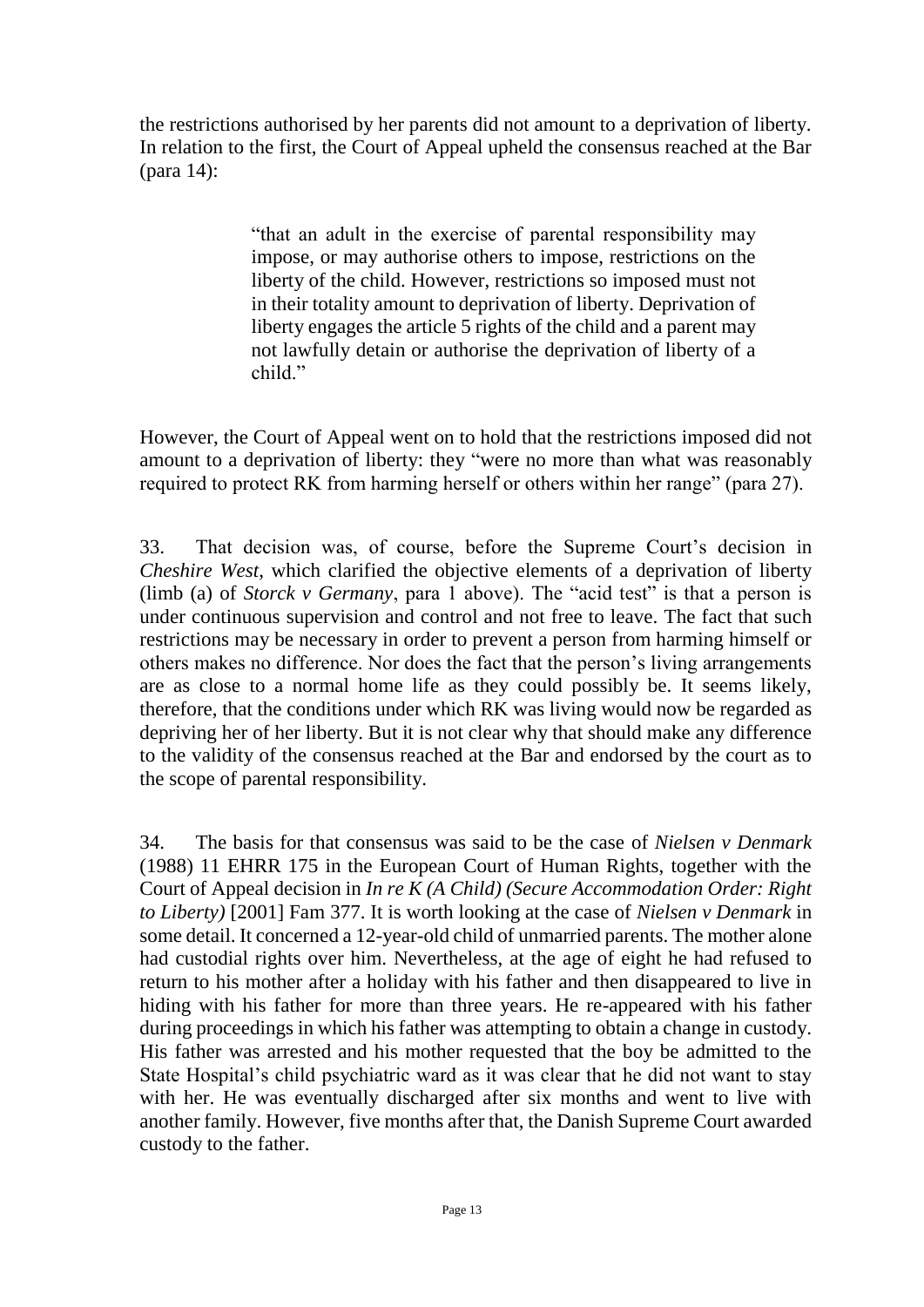35. The boy complained to the European Court of Human Rights that his rights under article 5(1) and 5(4) of the European Convention had been breached. The European Commission found, by 11 votes to one, that there had been a breach of article 5(1) and by ten votes to two that there had been a breach of article 5(4). However, the Court found, by nine votes to seven, that there had been no breach. It is not easy to identify how the majority's decision fits into the tri-partite scheme of later decisions such as *Storck v Germany* and *Stanev v Bulgaria*. The majority held that article 5 was "not applicable in so far as it is concerned with deprivation of liberty by the state" (para 64), a conclusion which was strongly disputed by the dissenters who pointed out that the boy was detained in a State Hospital, with the agreement of the responsible psychiatrist, and was returned to hospital by the police when he disappeared on the day that he was due to be discharged into his mother's care. Nevertheless, the majority went on to consider whether article 5 was applicable "in regard to such restrictions on the applicant's liberty as resulted from the exercise of the mother's parental rights" (para 64). This can only be explained on the basis that, again as the minority observed, article 5 imposes a positive obligation upon the state to protect individuals from being deprived of their liberty by private persons.

36. The majority went on to consider the boy's actual situation. They found that he was in need of medical treatment for his "nervous condition". The treatment did not involve medication, but consisted of regular talks and "environmental therapy". The restrictions on his freedom of movement and contact with the outside world were "not much different from restrictions which might be imposed on a child in an ordinary hospital". In general "conditions in the ward were said to be 'as similar as possible to a real home'" (para 70). The restrictions to which the boy was subject were "no more than the normal requirements for the care of a child of 12 years of age receiving treatment in hospital". They were not in principle different from those in many hospital wards where children with physical disorders were treated. The boy was still at an age at which it would be normal for a decision to be made by the parent even against the wishes of the child (para 72). Accordingly, "the hospitalisation of the applicant did not amount to a deprivation of liberty within the meaning of article 5, but was a responsible exercise by his mother of her custodial rights in the interest of the child" (para 73).

37. The minority considered that the placing of a 12-year-old boy who was not mentally ill for several months in a psychiatric ward was a deprivation of liberty for which the state was accountable.

38. Whether one agrees with the majority or the minority assessment of the facts of the case, the majority judgment clearly turned on the comparative normality of the restrictions imposed upon the freedom of a 12-year-old boy. In *In re K (A Child) (Secure Accommodation Order: Right to Liberty)*, the Court of Appeal was faced with an argument that the regime for authorising the placement of a child in secure accommodation, under section 25 of the Children Act 1989, was incompatible with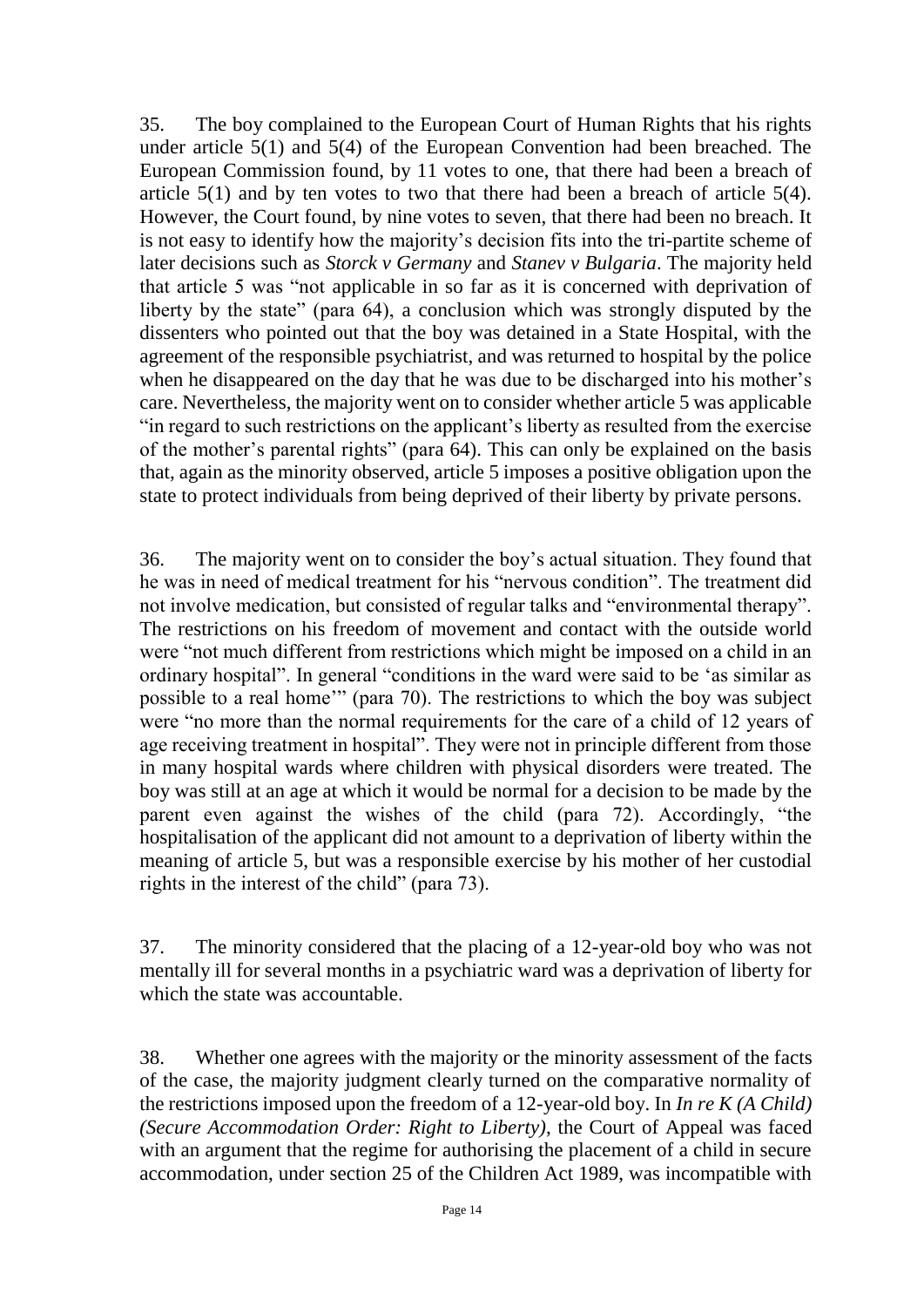the right to liberty in article 5. The first issue was whether such a placement was indeed a deprivation of liberty, even though it was agreed to by the local authority, which had parental responsibility under an interim care order, as well as by the child's parents. Dame Elizabeth Butler-Sloss P and Judge LJ held that it clearly was. Butler-Sloss P recognised the force of the principles in *Nielsen* (and *Family T v Austria*, 64 DR 176, which followed it). Nevertheless, "There is a point, however, at which one has to stand back and say: is this within ordinary acceptable parental restrictions upon the movements of a child or does it require justification?" (para 28) Judge LJ was to the same effect: "In short, although normal parental control over the movements of a child may be exercised by the local authority over a child in its care, the implementation of a secure accommodation order does not represent normal parental control" (para 102). (They went on to hold that section 25 was not incompatible with article 5 as it fell within article  $5(1)(d)$ .)

39. That, as it seems to me, is the crux of the matter. Do the restrictions fall within normal parental control for a child of this age or do they not? If they do, they will not fall within the scope of article 5; but if they go beyond the normal parental control, article 5 will apply (subject to the question of whether parental consent negates limb (b) of the *Storck* criteria, see para 42 below). Quite clearly, the degree of supervision and control to which D was subject while in Placement B and Placement C was not normal for a child of 16 or 17 years old. It would have amounted to a deprivation of liberty in the case of a child of that age who did not lack capacity. The question then arises what difference, if any, does D's mental disability make?

40. The answer to that question lies in the illuminating discussion by Lord Kerr in *Cheshire West*:

> "77. The question whether one is restricted (as a matter of actuality) is determined by comparing the extent of your actual freedom with someone of your age and station whose freedom is not limited. Thus a teenager of the same age and familial background as MIG and MEG is the relevant comparator for them. If one compares their state with a person of similar age and full capacity it is clear that their liberty is *in fact*  circumscribed. They may not be conscious, much less resentful, of the constraint but, objectively, limitations on their freedom are in place.

> 78. All children are (or should be) subject to some level of restraint. This adjusts with their maturation and change in circumstances. If MIG and MEG had the same freedom from constraint as would any child or young person of similar age,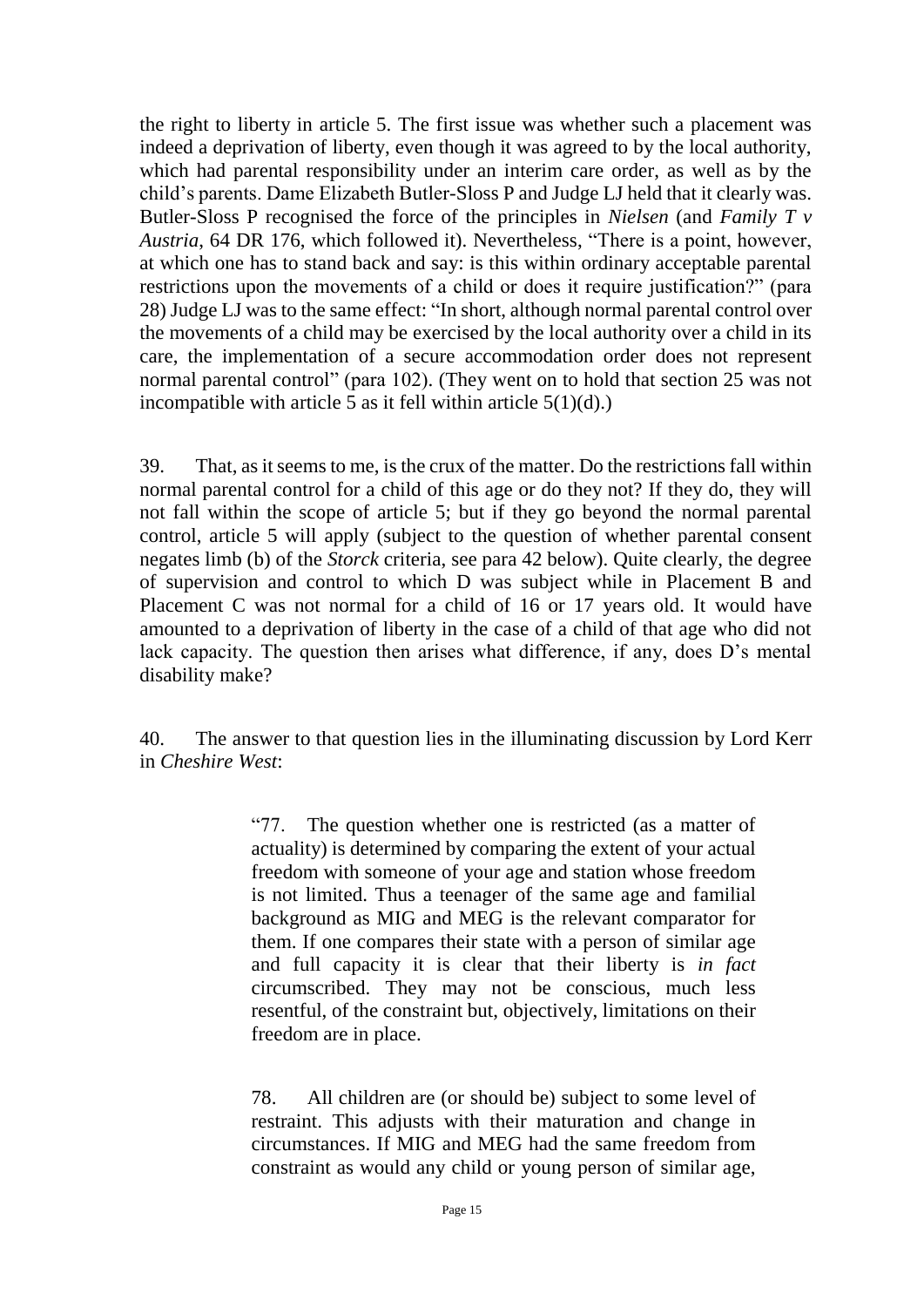their liberty would not be restricted, whatever their level of disability. As a matter of objective fact, however, constraints beyond those which apply to young people of full ability are and have to be - applied to them. There is therefore a restriction of liberty in their cases. Because the restriction of liberty is and must remain - a constant feature of their lives, the restriction amounts to a deprivation of liberty."

41. Indeed, the principal point of *Cheshire West* was that the living arrangements of the mentally disabled people concerned had to be compared with those of people who did not have the disabilities which they had. They were entitled to the same human rights, including the right to liberty, as any other human being. The fact that the arrangements might be made in their best interests, for the most benign of motives, did not mean that they were not deprived of their liberty. They were entitled to the protection of article 5, precisely so that it could be independently ascertained whether the arrangements were indeed in their best interests.

42. It follows that a mentally disabled child who is subject to a level of control beyond that which is normal for a child of his age has been confined within the meaning of article 5. Limb (a) of the three *Storck* criteria for a deprivation of liberty (see para 1 above) has been met. There was, however, an argument that the consent of D's parents supplied a substitute for the consent of the person confined, so that limb (b) was not met. It suited counsel in *Cheshire West* (as recorded in the last sentence of para 41) to argue that *Nielsen* should be regarded as a case of substituted consent, because no person has the right to give such consent on behalf of a mentally incapacitated adult. But, as also pointed out in *Cheshire West*, it is striking that the European Court of Human Rights has consistently held that limb (b) can be satisfied despite the consent of a person with the legal right to make decisions on behalf of the person concerned: see *Stanev v Bulgaria* (2012) 55 EHRR 696, *DD v Lithuania*  [2012] MHLR 209, *Kedzior v Poland* [2013] MHLR 115, *Mihailovs v Latvia*, unreported, and now *Stankov v Bulgaria* [2015] 42 ECtHR 276. In *Stanev*, the court did observe, in passing, that "there are situations where the wishes of a person with impaired mental facilities may be validly replaced by those of another person acting in the context of a protective measure and that it is sometimes difficult to ascertain the true wishes or preferences of the person concerned" (para 130). However, as Keehan J observed in the Court of Protection (para 118) that is very far from adopting a general principle of substituted consent. The consent of a legal guardian may have been sufficient to make the confinement lawful in the domestic law of the country concerned, but that did not prevent its being a deprivation of liberty, or guarantee that it fulfilled the Convention requirement of legality. In the cases where limb (b) has been held to be satisfied, it is because the evidence showed that the person concerned was willing to stay where he or she was and was capable of expressing that view. Parental consent, therefore, cannot substitute for the subjective element in limb (b) of *Storck*.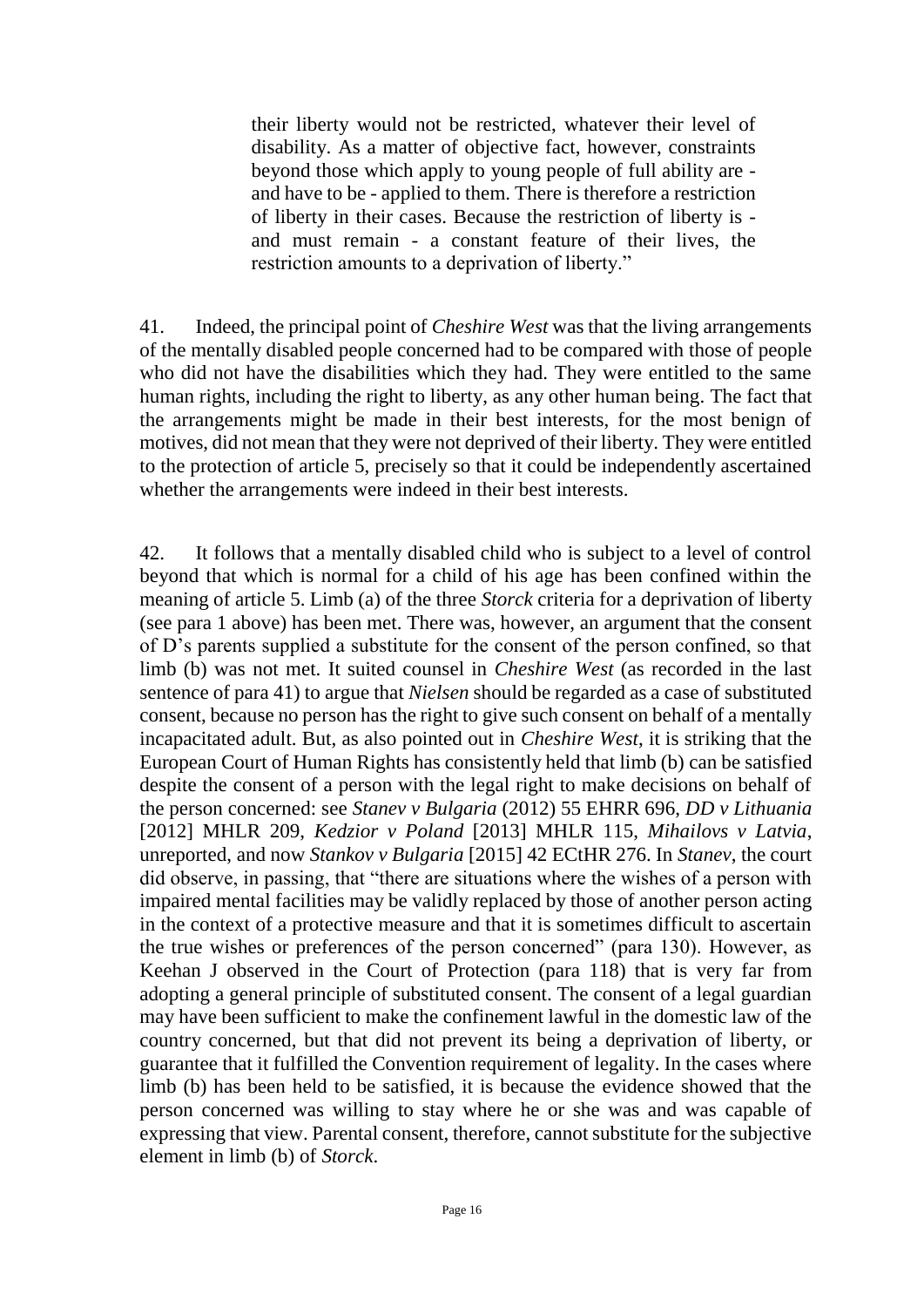43. As already mentioned, limb (c) of *Storck* is no longer disputed and rightly so. Not only was the State actively involved in making and funding the arrangements, it had assumed statutory responsibilities - albeit not parental responsibility - towards D by accommodating him under section 20 of the Children Act 1989, thereby making him a "looked after child". Even without all this, it is clear that the first sentence of article 5 imposes a positive obligation on the State to protect a person from interferences with liberty carried out by private persons, at least if it knew or ought to have known of this: see, for example *Storck*, para 89.

44. In conclusion, therefore, the accommodation of D in Placement B and Placement C did amount to a deprivation of liberty within the meaning of article 5 and the fact that his parents agreed to them did not rob the arrangements of this quality. The procedural requirements of article 5 applied. (As it happens, both placements were authorised by a High Court Judge sitting in the Court of Protection and it is common ground that they were in D's best interests. His rights under article 5 have not, in fact, been violated.)

45. This conclusion is consistent with the whole thrust of Convention jurisprudence on article 5, which was examined in great detail in *Cheshire West.* But it is reinforced by the consideration that it is also consistent with the principle of non-discrimination in article 2.1 of the United Nations Convention on the Rights of the Child, which requires that the rights set out in the Convention be accorded without discrimination on the ground of, *inter alia*, disability, read together with article 37(b), which requires that no child shall be deprived of his liberty unlawfully *or arbitrarily*, and article 37(d), which requires the right to challenge its legality. It is also consistent with article 7.1 of the United Nations Convention on the Rights of Persons with Disabilities, which requires all necessary measures to ensure the full enjoyment by children with disabilities of all human rights and fundamental freedoms on an equal basis with other children.

## *Parental responsibility and human rights*

46. But what is the relationship between holding that the placement did deprive D of his liberty within the meaning of article 5 and the view that it might otherwise have been within the scope of parental responsibility? Parental responsibility is about the relationship between parent and child and between parents and third parties: it is essentially a private law relationship, although a public authority may also hold parental responsibility. As Irwin LJ correctly pointed out (para 157) human rights, on the other hand, are about the relationship between individuals (or other private persons) and the state. It is, however, now agreed that any deprivation of liberty in Placement B or Placement C was attributable to the state. So is there any scope for the operation of parental responsibility to authorise what would otherwise be a deprivation of liberty?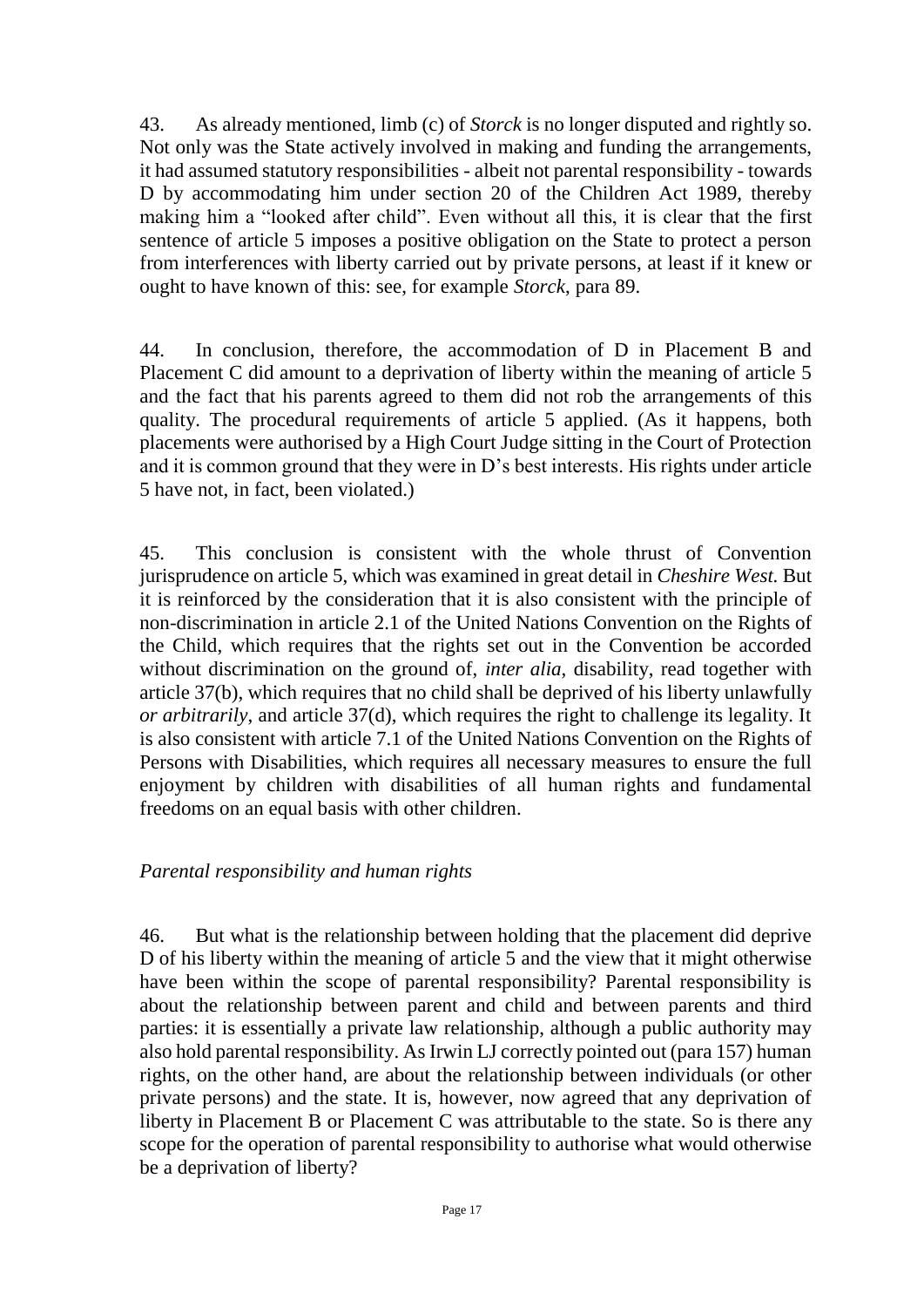47. There are two contexts in which a parent might attempt to use parental responsibility in this way. One is where the parent is the detainer or uses some other private person to detain the child. However, in both *Nielsen* and *Storck* it was recognised that the state has a positive obligation to protect individuals from being deprived of their liberty by private persons, which would be engaged in such circumstances.

48. The other context is that a parent might seek to authorise the state to do the detaining. But it would be a startling proposition that it lies within the scope of parental responsibility for a parent to license the state to violate the most fundamental human rights of a child: a parent could not, for example, authorise the state to inflict what would otherwise be torture or inhuman or degrading treatment or punishment upon his child. Likewise, section 25 of the Children Act 1989 recognises that a parent cannot authorise the State to deprive a child of his liberty by placing him in secure accommodation. While this proposition may not hold good for all the Convention rights, in particular the qualified rights which may be restricted in certain circumstances, it must hold good for the most fundamental rights - to life, to be free from torture or ill-treatment, and to liberty. In any event, the state could not do that which it is under a positive obligation to prevent others from doing.

49. In conclusion, therefore, it was not within the scope of parental responsibility for D's parents to consent to a placement which deprived him of his liberty. Although there is no doubt that they, and indeed everyone else involved, had D's best interests at heart, we cannot ignore the possibility, nay even the probability, that this will not always be the case. That is why there are safeguards required by article 5. Without such safeguards, there is no way of ensuring that those with parental responsibility exercise it in the best interests of the child, as the Secretaries of State acknowledge that they must. In this case, D enjoyed the safeguard of the proceedings in the Court of Protection. In future, the deprivation of liberty safeguards contained in the Mental Capacity Act 2005 (as amended by the Mental Capacity (Amendment) Act 2019) will apply to children of 16 and 17. I would therefore allow this appeal and invite the parties' submissions on how best to incorporate this conclusion in a declaration.

50. Logically, this conclusion would also apply to a younger child whose liberty was restricted to an extent which was not normal for a child of his age, but that question does not arise in this case. The common law may draw a sharp distinction, in relation to the deprivation of liberty, between those who have reached the age of 16 and those who have not, but the extent to which that affects the analysis under the Human Rights Act is not clear to me and we have heard no argument upon it. I therefore prefer to express no view upon the question. Nor would I express any view on the extent of parental responsibility in relation to other matters, such as serious and irreversible medical treatment, which do not entail a deprivation of liberty. Some reference to this was made in the course of argument, but it does not arise in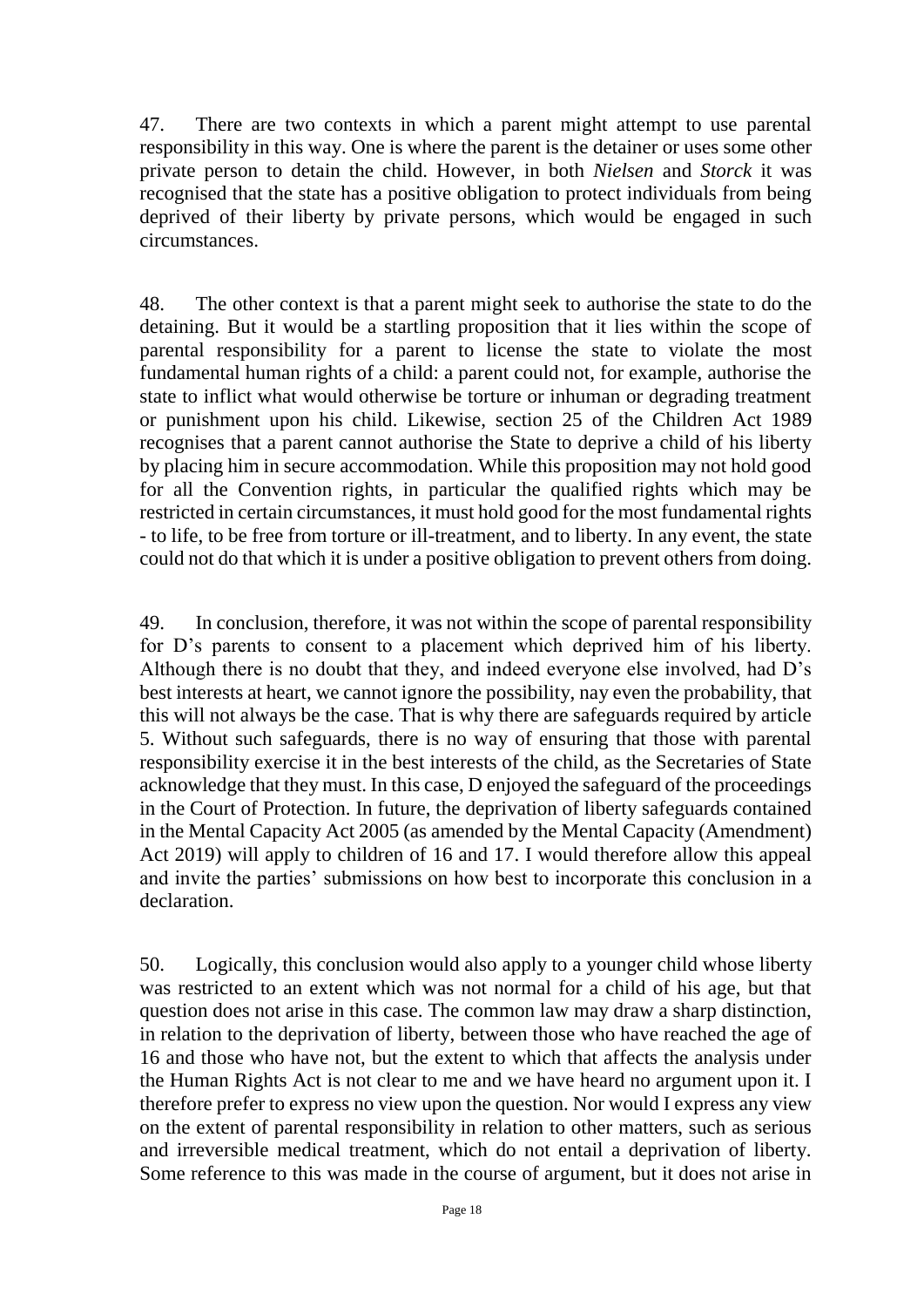this case, which is solely concerned with depriving 16 and 17-year-olds of their liberty. It follows that I agree with what Lady Black says about those last two points in para 90 of her judgment.

## **LADY BLACK:**

51. The purpose of this judgment is two-fold. It addresses the question of whether the restrictions, in section 25 of the Children Act 1989, on placing children in accommodation provided for the purpose of restricting liberty apply to the sort of living arrangements in question here. It also provides an opportunity to explain a little further why I agree with Lady Hale's conclusion that the consent of D's parents to his confinement cannot operate as a substitute for D's own consent. Lady Hale bases this conclusion, essentially, on there being no room for substituted consent in cases such as the present, for reasons she sets out commencing at para 42 of her judgment; I agree with her on this point and I do not seek to detract from what she says there. My comments are directed at the prior issue of whether it is actually within the scope of parental responsibility to consent to living arrangements for a 16 or 17-year old child which would otherwise amount to a deprivation of liberty within the meaning of article 5.

52. Like Sir James Munby P (at para 50 of the Court of Appeal judgment), I consider that, in order to answer this question, it is necessary to look to the domestic law, set in its proper historical context. Before us, the parties have not dwelt on the legal history in relation to parental responsibility. This is no doubt because the Official Solicitor accepts that the Court of Appeal was entitled to hold that, immediately following the decision in *Gillick v West Norfolk & Wisbech Area Health Authority* [1986] AC 112 (*Gillick*), parental responsibility was, in principle, exercisable to authorise the confinement of a 16 or 17-year old child who, for whatever reason, lacked capacity. The Official Solicitor's argument is that that position has changed since *Gillick* with the passage of the Mental Capacity Act 2005 and the trends in international rights norms.

53. Notwithstanding the Official Solicitor's approach, I have gone back to look in detail at the old authorities, many of them signposted in the President's judgment. The President observed that the domestic law is far from straightforward, an observation which I have no difficulty in endorsing. At para 62 below, I have summarised an explanation given by Bowen LJ in *In re Agar-Ellis (No 2)* (1883) 24 Ch D 317 of the terminology used in this area of the law, which might help a little in understanding the earlier authorities.

54. Lady Hale sets out, in para 21, the themes which are to be found in the old cases. I do not disagree with what she says, but merely seek to add a little more detail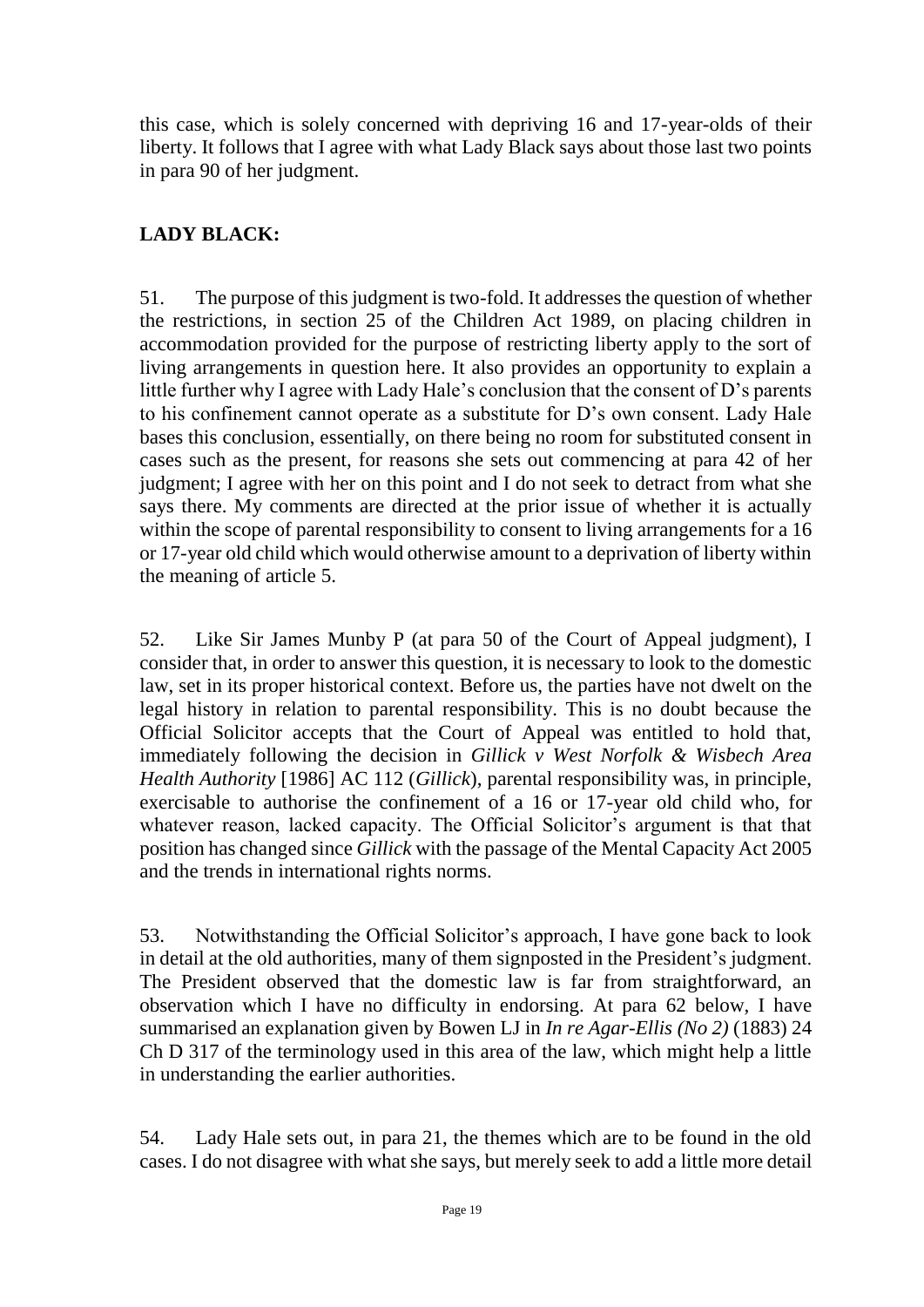to the picture and to explain that, as will become apparent (particularly from paras 88 to 90), I have reached a firmer conclusion than she has on this aspect of the case.

55. It might be useful to set the scene by citing the passage from Sachs LJ's judgment in *Hewer v Bryant* [1970] 1 QB 357, at 372-373, which, after his own study of the earlier authorities, the President found (para 65) to be an accurate analysis of the position:

> "Before proceeding further, it is essential to note that among the various meanings of the word 'custody' there are two in common use in relation to infants which are relevant and need to be carefully distinguished. One is wide - the word being used in practice as almost the equivalent of guardianship: the other is limited and refers to the power physically to control the infant's movements.

> In its limited meaning it has that connotation of an ability to restrict the liberty of the person concerned to which Donaldson J referred in *Duncan's* case, at p 762. This power of physical control over an infant by a father *in his own right* qua guardian by nature and the similar power of a guardian of an infant's person by testamentary disposition was and is recognised at common law; but that strict power (which may be termed his 'personal power') in practice ceases upon the infant reaching the years of discretion. When that age is reached, habeas corpus will not normally issue against the wishes of the infant. Although children are thought to have matured far less quickly in the era when the common law first developed, that age of discretion which limits the father's *practical* authority (see the discussion and judgment in  $R \vee$  *Howes* (1860) 3 El & El 332) was originally fixed at 14 for boys and 16 for girls (see *per*  Lindley LJ in *Thomasset v Thomasset* [1894] P 295, 298).

> This strict personal power of a parent or guardian physically to control infants, which is one part of the rights conferred by custody in its wider meaning, is something different from that power over an infant's liberty up to the age of 21 which has come to be exercised by the courts 'on behalf of the Crown as parens patriae', to use the phraseology in '*A Century of Family Law*', 1857-1957 (1957), p 68. It is true that in the second half of last century that power was so unquestionably used in aid of the wishes of a father that it was referred to as if its resultant exercise was a right of the father. Indeed in the superbly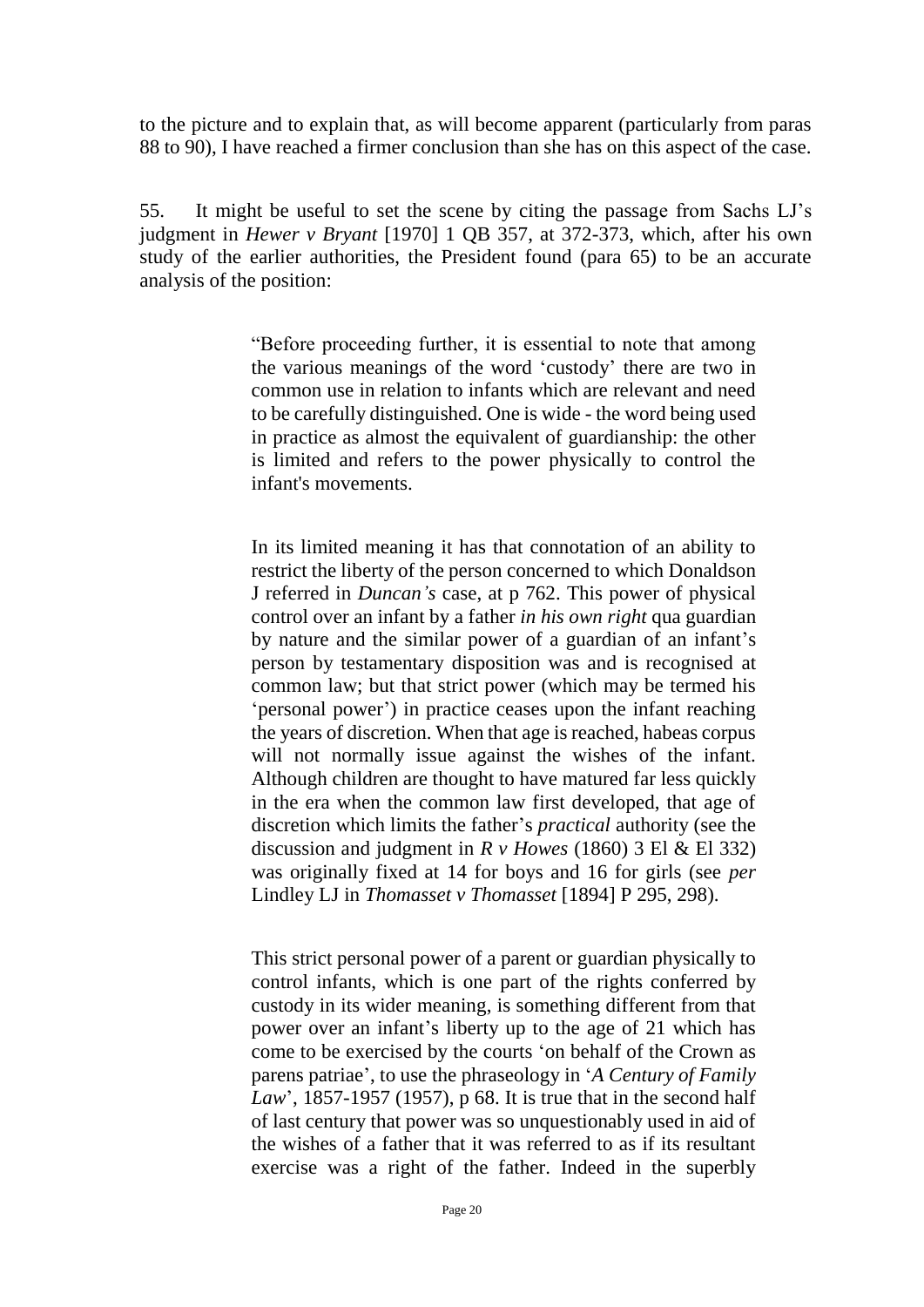Victorian judgments in the *Agar-Ellis* case 24 Ch D 317, it seems thus to be treated: for the purpose, however, of the present issues it is sufficient to observe that if those judgments are to be interpreted as stating as a fact that fathers in practice personally had in 1883 strict and enforceable power physically to control their sons up to the age of 21, then - as my Lord, the Master of the Rolls, has already indicated - they assert a state of affairs that simply does not obtain today. In truth any powers exercised by way of physical control in the later years of infancy were not the father's personal powers but the more extensive ones of the Crown (see Lindley LJ in *Thomasset's*  case [1894] P 295, 299); and hence the father's right was really no more than that of applying to the courts for the aid he required as guardian. The reason for emphasising the word *power* appears later in this judgment. ...

In its wider meaning the word 'custody' is used as if it were almost the equivalent of 'guardianship' in the fullest sense whether the guardianship is by nature, by nurture, by testamentary disposition, or by order of a court. (I use the words 'fullest sense' because guardianship may be limited to give control only over the person or only over the administration of the assets of an infant.) Adapting the convenient phraseology of counsel, such guardianship embraces a 'bundle of rights', or to be more exact, a 'bundle of powers', which continue until a male infant attains 21, or a female infant marries. These include power to control education, the choice of religion, and the administration of the infant's property. They include entitlement to veto the issue of a passport and to withhold consent to marriage. They include, also, both the personal power physically to control the infant until the years of discretion and the right (originally only if some property was concerned) to apply to the courts to exercise the powers of the Crown as parens patriae. It is thus clear that somewhat confusingly one of the powers conferred by custody in its wide meaning is custody in its limited meaning, namely, such personal power of physical control as a parent or guardian may have."

56. It is, of course, custody in what Sachs LJ called "its limited meaning" that is material in the present appeal. In this sense, it is concerned with, as he put it, "an ability to restrict the liberty of the person concerned", otherwise described as a "power of physical control over an infant", and even "physical possession". There are a number of earlier cases, notably *Rex v Greenhill* (1836) 4 Ad & E 624, *R v*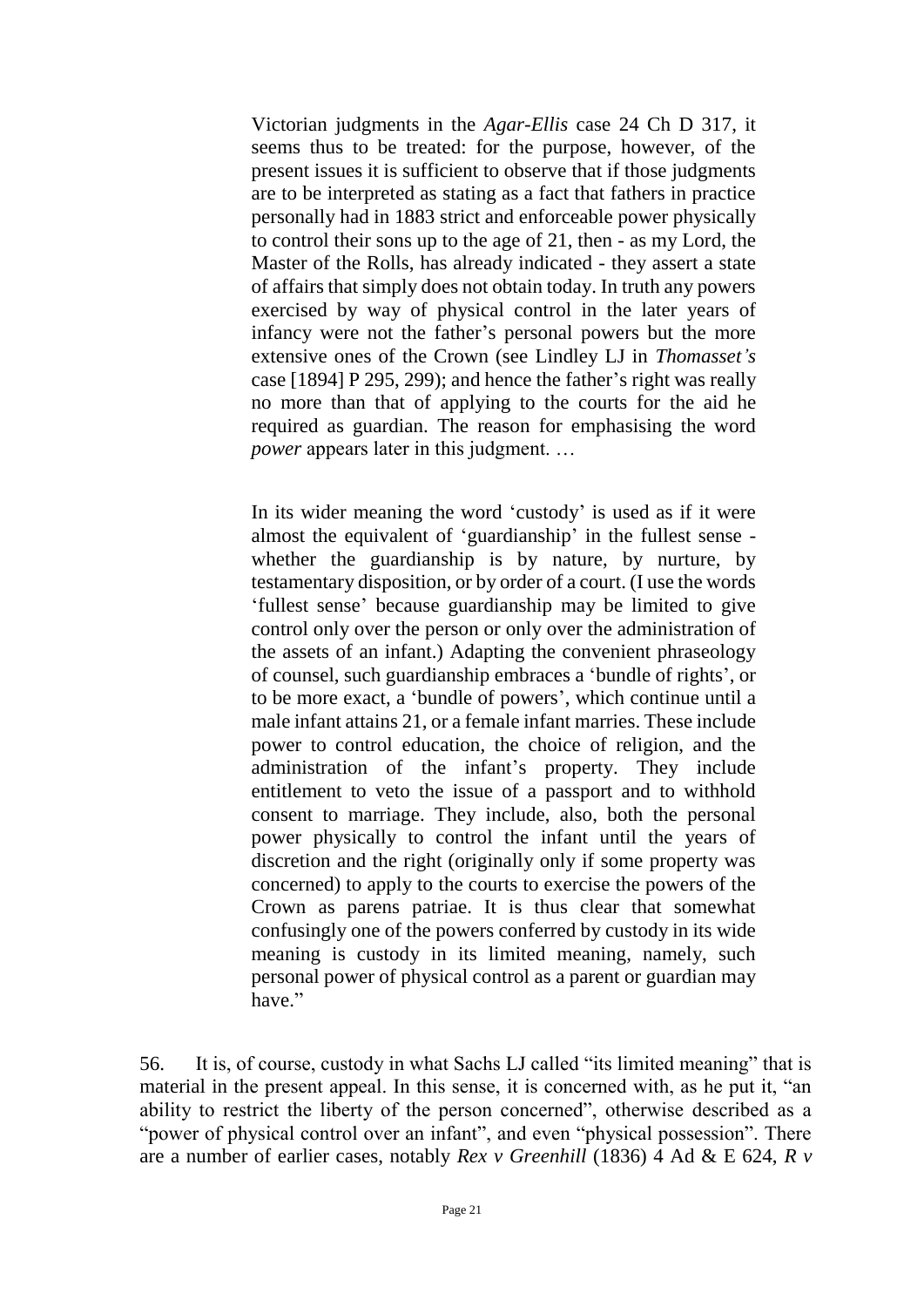*Maria Clarke (In the Matter of Alicia Race)* (1857) 7 E & B 186, and *R v Howes* (1860) 3 El  $\&$  El 332, which deal with the common law position in relation to this aspect of custody. The context in each case is a habeas corpus application by a parent. What is important about the decisions for present purposes is that they establish, as the common law position, that (i) up to the age of discretion, the parent's right to restrict the child's liberty was absolute (subject to some very limited exceptions), (ii) once the child reached the age of discretion, that right disappeared, and (iii) reaching the age of discretion was a matter of attaining the requisite chronological age, and not a matter of mental capacity.

57. It is necessary to begin with *Rex v Greenhill*, although it is only in the subsequent cases that its import becomes clear. It concerned children who were all under six years of age and were with their mother. Their father obtained an order for them to be delivered up to him and their mother applied for that to be set aside. She was unsuccessful, a father being entitled to custody in the absence of any sufficient reason to separate the children from him. The four judges each gave separate short judgments, from which the following are extracts:

> "When an infant is brought before the court by habeas corpus, if he be of an age to exercise a choice, the court leaves him to elect where he will go. If he be not of that age, and a want of direction would only expose him to dangers or seductions, the court must make an order for his being placed in proper custody." (Lord Denman CJ)

> "The practice in such cases is that, if the children be of a proper age, the court gives them their election as to the custody in which they will be; if not, the court takes care that they be delivered into the proper custody." (Littledale J)

> "In general, where the party brought up by habeas corpus is competent to exercise a discretion on [custody], the court merely takes care that the option shall be left free … But where the age is not such as to allow the exercise of a discretion, and there is a controversy as to the custody, the court must decide …" (Williams J)

> "A habeas corpus proceeds on the fact of an illegal restraint. When the writ is obeyed, and the party brought up is capable of using a discretion, the rule is simple, and disposes of many cases, namely, that the individual who has been under the restraint is declared at liberty; and the court will even direct that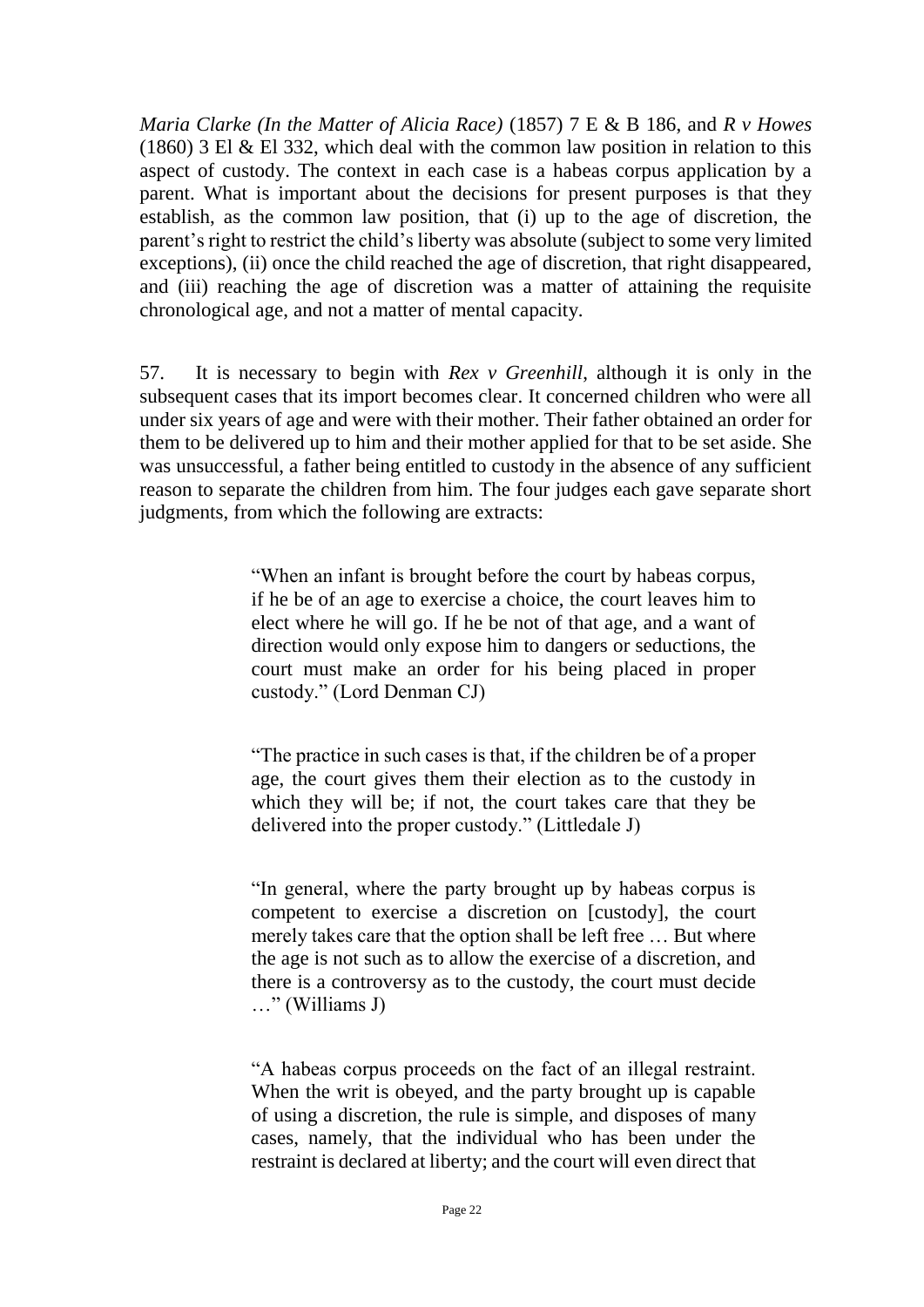the party shall be attended home by an officer, to make the order effectual. But, where the person is too young to have a choice, we must refer to legal principles to see who is entitled to the custody …" (Coleridge J)

58. *Rex v Greenhill* was relied upon in *R v Maria Clarke (In the matter of Alicia Race)* (1857) where Lord Campbell CJ interpreted it as having:

> "laid down the rule that, where a young person under the age of 21 years of age is brought before the court by habeas corpus, if he be of an age to exercise a choice, the court leaves the infant to elect where he will go, but, if he be not of that age, the court must make an order for his being placed in the proper custody."

59. The issue in the *Maria Clarke* case was whether the ten year old girl's widowed mother, as her guardian for nurture, had a legal right to custody against the wishes of the girl, however intelligent she was, or whether the court was bound to examine the child to ascertain whether she had the mental capacity to make a choice. There was no argument but that children under seven were delivered to the guardian without any such examination; the argument was about those between the ages of seven and 14 (when guardianship for nurture ended). The court held that the guardian was absolutely entitled to the custody of the child until the age of 14, irrespective of the child's capacity. Lord Campbell said:

> "Lord Denman, Littledale J, Williams J and Coleridge J all make age the criterion, and not mental capacity, to be ascertained by examination. They certainly do not expressly specify the age: but they cannot refer to seven as the criterion; and there is no intervening age marking the rights or responsibility of an infant till 14, when guardianship for nurture ceases, upon the supposition that the infant has now reached the years of discretion."

60. In *R v Howes* (1860) 3 El & El 332, a father sought the delivery to him of a girl of 15 who was unwilling to return to him, and had been brought into court in obedience to a writ of habeas corpus and interviewed privately by the judges before they heard argument. Cockburn CJ, giving the judgment of the court, said:

> "Now the cases which have been decided on this subject shew that, although a father is entitled to the custody of his children till they attain the age of 21, this court will not grant a habeas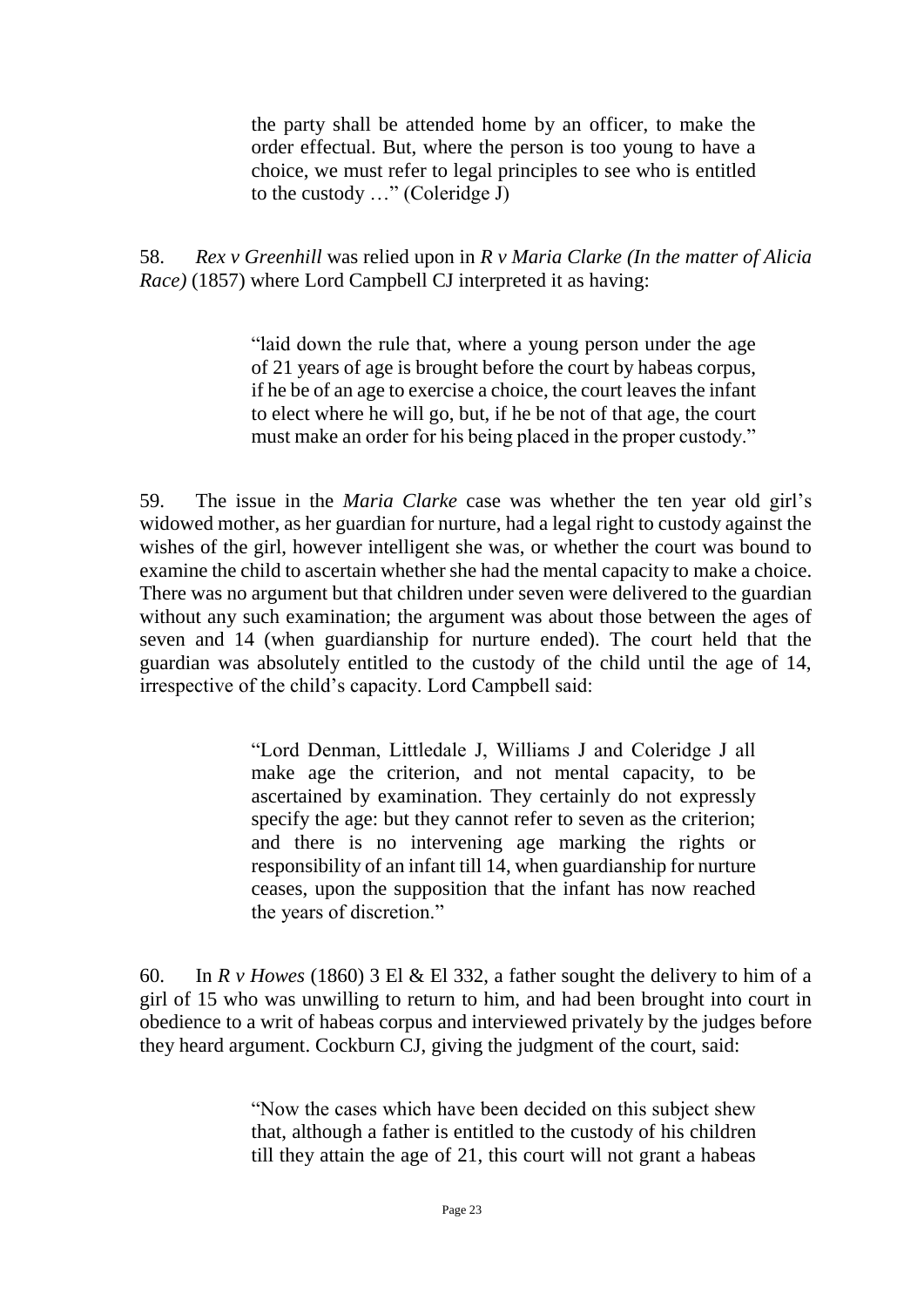corpus to hand a child which is below that age over to its father, provided that it has attained an age of sufficient discretion to enable it to exercise a wise choice for its own interests. The whole question is, what is that age of discretion? We repudiate utterly, as most dangerous, the notion that any intellectual precocity in an individual female child can hasten the period which appears to have been fixed by statute for the arrival of the age of discretion; for that very precocity, if uncontrolled, might very probably lead to her irreparable injury. The Legislature has given us a guide, which we may safely follow, in pointing out 16 as the age up to which the father's right to the custody of his female child is to continue; and short of which such a child has no discretion to consent to leaving him."

The reference to the "guide" given by "[t]he Legislature" is no doubt a reference to the statutes making it an offence to take a female unmarried child under the age of 16 out of the possession of the child's father or mother.

61. *In re Agar-Ellis (No 2)* (1883) 24 Ch D 317 concerned a girl of 16 who wanted to spend time with her mother, contrary to her father's directions. She and her mother argued that, given her age, her father had no right to the control or custody of her. Their petition failed at first instance and they appealed. This was not a habeas corpus application because, said Sir William Brett MR, "the child is not away from her father - the child is under the control of her father". It was, as Lindley LJ described it the following year in *Thomasset v Thomasset* (see below), "an attempt … to remove a girl over 16 from the care of her father". Therefore, although the habeas corpus cases were considered, they were found to be inapplicable. The court was concerned, rather, with an exercise of what Cotton LJ described as "the jurisdiction which the Court of Chancery has always exercised, delegated probably from the Crown as parens patriae". The law was declared to be that the father had, as the Master of the Rolls put it, "control over the person, education, and conduct of his children until they are 21 years of age". Exercising its Chancery jurisdiction, the court proceeded on the basis that it *could* interfere with the discretion of the father, but would not do so except in very extreme cases, of which this was not one. It is to be noted that this might have been seen by some as an overly narrow application of the Chancery approach, see the judgment of Kay LJ in *R v Gyngall* [1893] 2 QB 232. Sachs LJ commented, in the passage I have quoted above from *Hewer v Bryant*, on the use during the second half of the 19th century of the parens patriae jurisdiction "unquestionably … in aid of the wishes of the father", citing *Agar-Ellis (No 2)* as an example of this, but pointing out that any powers exercised by way of physical control in the later years of infancy were not in fact the father's personal powers but the more extensive ones of the Crown. And in *Gillick*, Lord Scarman referred to *In re Agar-Ellis (No 2)* and an earlier decision concerning the same family (*In re Agar-*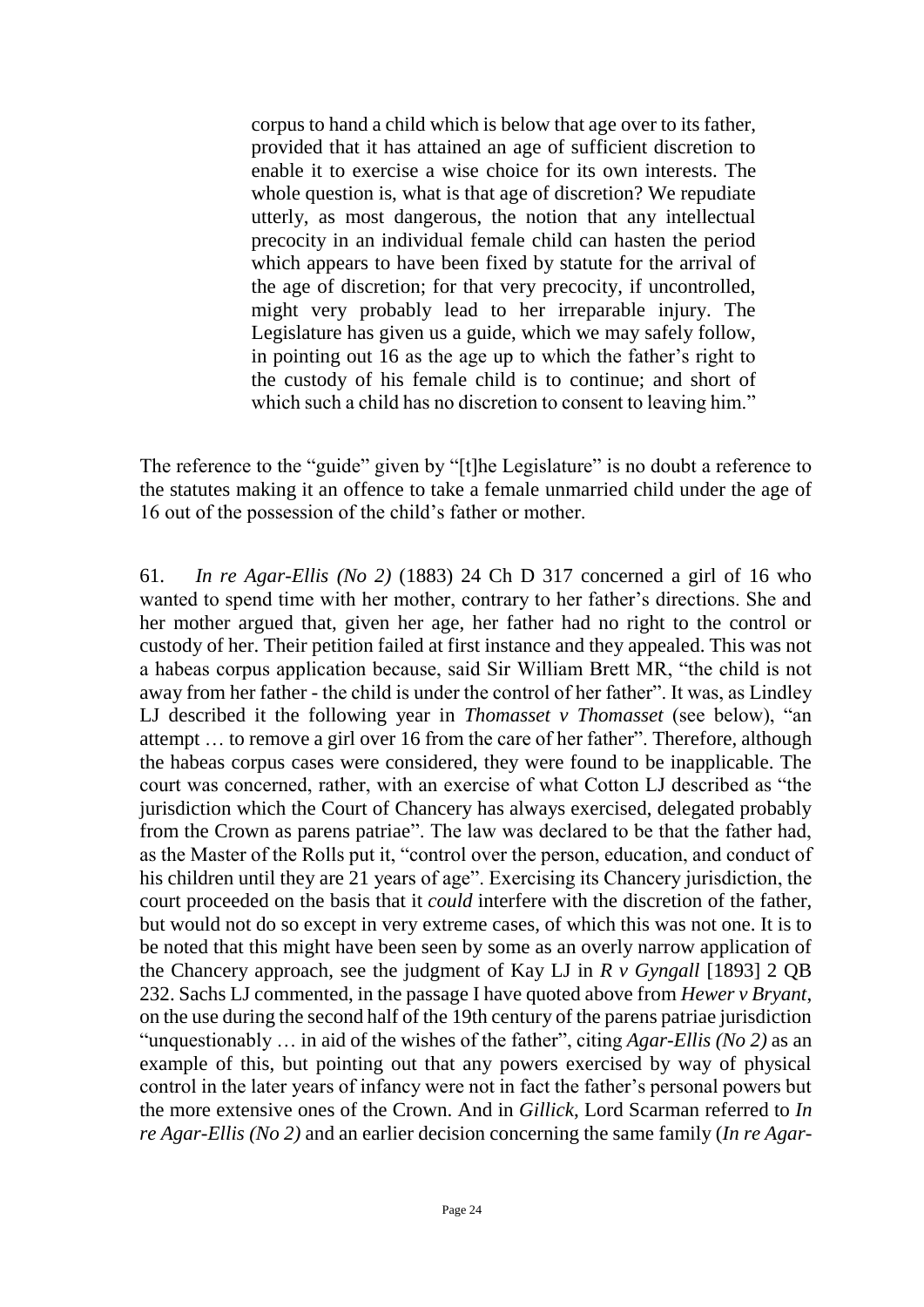*Ellis* (1878) 10 Ch D 49), as "the horrendous *Agar-Ellis* decisions" (p 183E of *Gillick*).

62. Bowen LJ's judgment in *In re Agar-Ellis (No 2)* includes an interesting explanation of how confusion had been caused by earlier law books making distinctions which were no longer adhered to. He explained that the strict common law gave the father guardianship of his children during the age of nurture and until the age of discretion (14 for a boy, and 16 for a girl), and thereafter, apart from in the case of the heir apparent (in relation to whom he was "guardian by nature" until 21), he had no guardianship. But he said that, "for a great number of years", more especially in the courts of equity, the term "guardian by nature" had not been confined to heirs apparent, so that there was "a natural paternal jurisdiction between the age of discretion and the age of 21, which the law will recognise".

63. The distinction between the common law jurisdiction (concerned to declare rights between the parties) and the broader jurisdiction of the Courts of Chancery is made very clear in *R v Gyngall* (supra). The father of the child in that case (a girl of about 15) was dead and it was the mother who was the guardian, it seems by operation of the Guardianship of Infants Act 1886. The decision of the first instance court not to return the girl to her mother, despite there being no misconduct on the part of the mother derogating from her right to custody, was interpreted as an exercise of the Chancery jurisdiction, taking into account the welfare of the child, rather than an exercise of the common law habeas corpus jurisdiction.

64. It is worth looking at the case of *Thomasset v Thomasset*, the following year, because the Court of Appeal there set out its understanding of the position that the law had now reached. Dealing first with the approach of the Courts of Common Law, Lindley LJ said (at p 298) that the father had a legal right to custody of his child until the child attained 21, but the child would not be forced to remain with the father after he or she had attained the age of discretion. He quoted the passage from Coleridge J in *Rex v Greenhill* which is set out above, and continued:

> "The age at which a child is deemed to have a discretion is 14 in the case of a boy, and 16 in the case of a girl … After a child has attained the age of discretion, a Court of Common Law will set it free if illegally detained, but will not force a child against his or her will to remain with his or her father or legal guardian …"

65. Although the Court of Chancery would be in the same position as the Courts of Common Law when dealing with a writ of habeas corpus, Lindley LJ emphasised that it also had its much more extensive parens patriae jurisdiction. This had been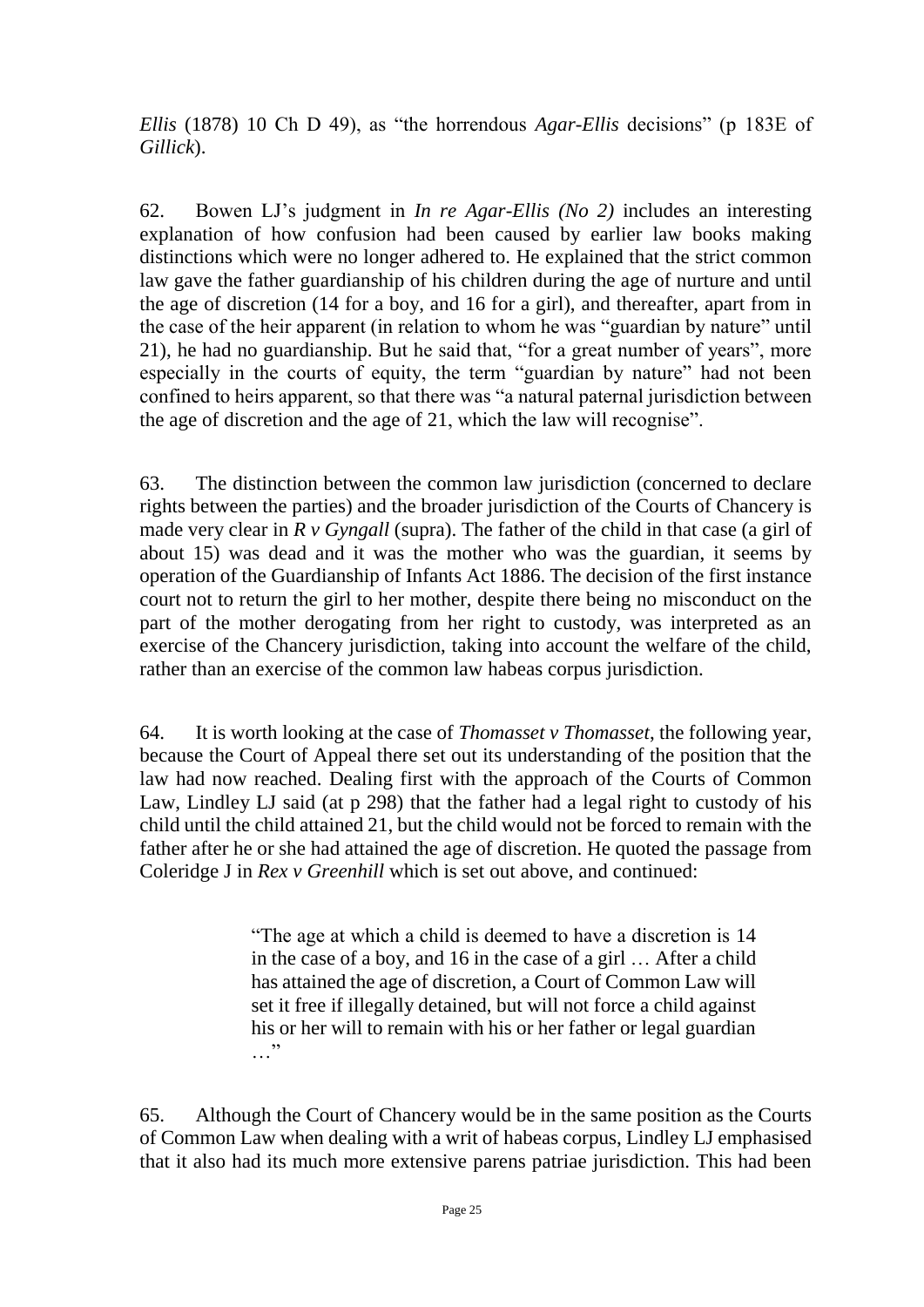exercised in aid of fathers and guardians of children who had attained the age of discretion, and also to control the rights of fathers and guardians in order to secure the welfare of infants, and it was available to the Divorce Court since the Judicature Acts. However, whilst the Divorce Court could make orders respecting the custody, maintenance, and education of infants during the whole period of infancy, that is up to 21, both members of the court expressed caution on the subject. Lindley LJ said (p 303):

> "I do not say that a child who has attained years of discretion can, except under very special circumstances, be properly ordered into the custody of either parent against such child's own wishes."

66. Lopes LJ said (p 306):

"No doubt a writ of habeas corpus could not go to compel a child over the age of 16 to return to the custody of the parent when such child was unwilling to submit to such custody ..."

67. It is not easy for us, accustomed to a legal system which has changed very considerably since Victorian times, to reach a perfect understanding of these cases, and I do not pretend to have done so. Like Sir James Munby P, I would settle for Sachs LJ's summary, quoted at para 55 above. How does this historical perspective, as summarised by Sachs LJ, inform the present issue?

68. It can be seen from the old cases that the mere fact that a parent had guardianship of a child did not give him a free hand to make decisions about that child's life. The extent of his ability to dictate depended upon the circumstances. At common law, the ability to restrict the liberty of the child lasted only until the age of discretion, and the age of discretion was fixed chronologically, and not by considering the attributes of the particular child. Equity had wider powers to govern a child's behaviour, but this was essentially by stepping in as the parent, and making decisions for the welfare of the child, rather than by enforcing the parent's rights. Terminology has changed, of course, and what was referred to as guardianship in those days has been translated into today's parental responsibility, but I do not see this older chapter in the evolution of the scope of parental authority as irrelevant in the search for "the rights, duties, powers, responsibilities and authority which by law a parent of a child has in relation to the child and his property" (section 3(1) of the Children Act 1989). Equally, it is not the end of the investigation, because the common law can evolve. I turn therefore to the important case of *Gillick* decided in 1985. The President took the view (see in particular paras 85 and 125 of his judgment) that the fixed "age of discretion", encountered in the old cases, has been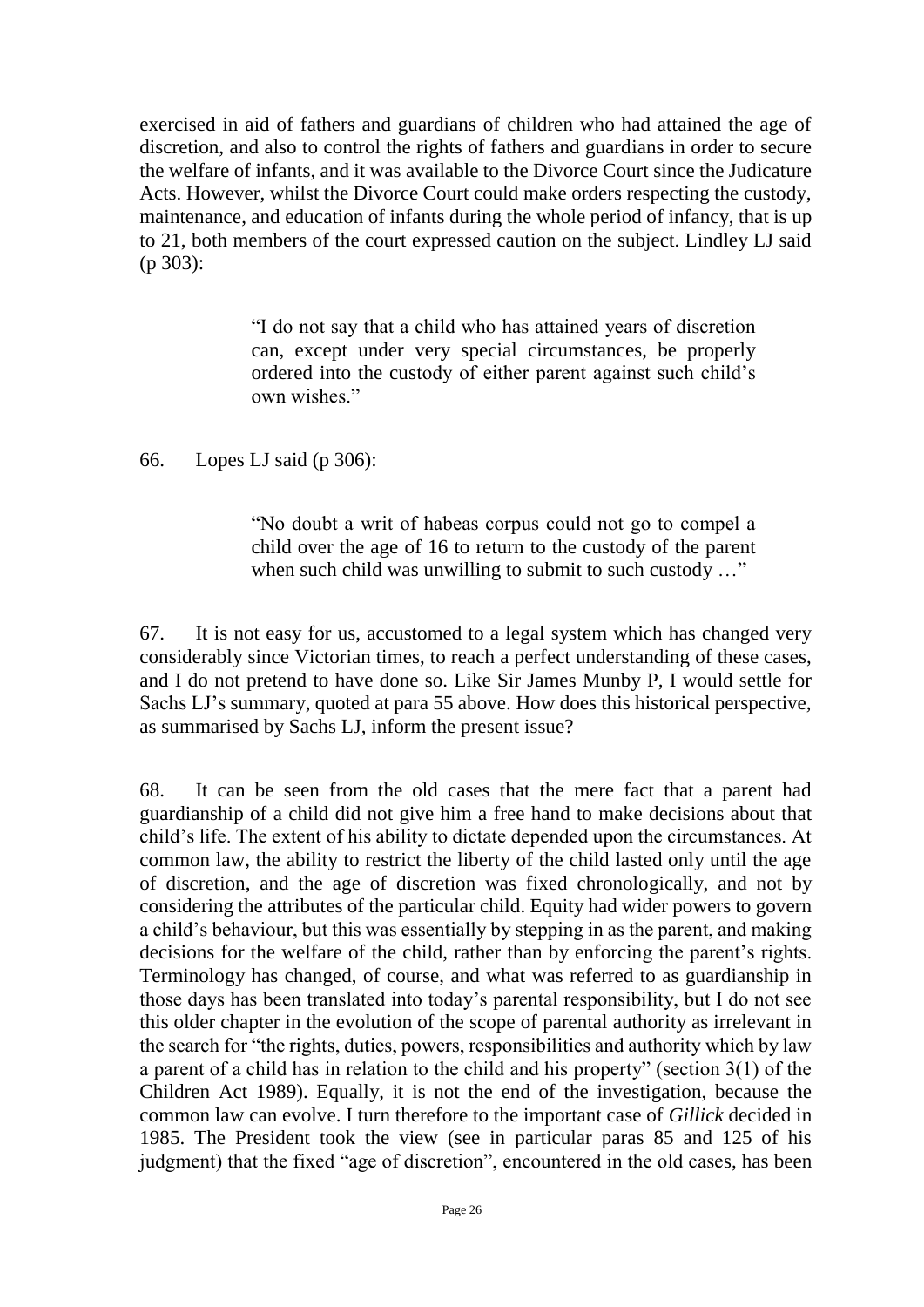replaced by a test of, as he termed it, "Gillick capacity" to determine when the exercise of parental responsibility comes to an end.

69. I will look in more detail at *Gillick* below, but it may help to preface this examination by explaining that I do not share the President's confidence that the *Gillick* test extends to the aspect of parental responsibility with which the present case is concerned. The issue in *Gillick* was different in at least two important ways. First, it was not about restricting the physical liberty of the child, but concerned decision making in the sphere of medical treatment. Secondly, the question was whether the parent could *lose* his or her exclusive decision-making powers before the child reached the age of 16, if the child was capable of making his or her own decision, not whether the parent was entitled to continue to make decisions after the child reached 16, if the child was not capable.

70. As to the first of these differences, the considerations in relation to decisions about physical liberty are not the same as those involved in other spheres where parental responsibility may operate. In particular, article 5 of the European Convention on Human Rights was not material in the *Gillick* decision, but is of central importance to the present case, as can be seen from Lady Hale's judgment. Moreover, it is not only in the Convention, and the cases decided by the European Court of Human Rights, that one can find special attention being given to liberty, whether of a child or a vulnerable adult. It is evident in the older habeas corpus authorities to which I have referred. And it has been firmly engrained in domestic law in certain statutes, notably in the Children Act 1989 in the secure accommodation provisions, with which I deal later in this judgment, and in the Mental Capacity Act 2005 which, by section 4A, marks out "deprivation of liberty" for special treatment, with more attendant safeguards than other acts performed in relation to a person who lacks capacity.

71. Turning to the second of the differences, it has a number of components, one of which is the pivotal age of 16. Although not determinative of the question before us, I think it is far from irrelevant that, as Lady Hale puts it at para 27 (after listing various statutory provisions in her para 26), the law accords to children who have reached the age of 16 years a status which is in some respects different from children below that age. Of the provisions listed, I would single out section 2(5) of the Mental Capacity Act 2005 (para 26(iii) of Lady Hale's judgment). I cannot accept the Official Solicitor's case that the 2005 Act constitutes a complete decision-making framework for the care and treatment of those aged 16 and above who lack capacity, not least because there is an obvious overlap between the reach of the Children Act 1989 and that of the 2005 Act, and I can find nothing in the 2005 Act that could be said to indicate a general rule to the effect that, where it applies, it does so to the exclusion of other common law and statutory provisions. However, it does seems to me that the deliberate choice of the legislature to include children of 16 to 18 years within the scope of the 2005 Act, and now (by virtue of the recent amendment to the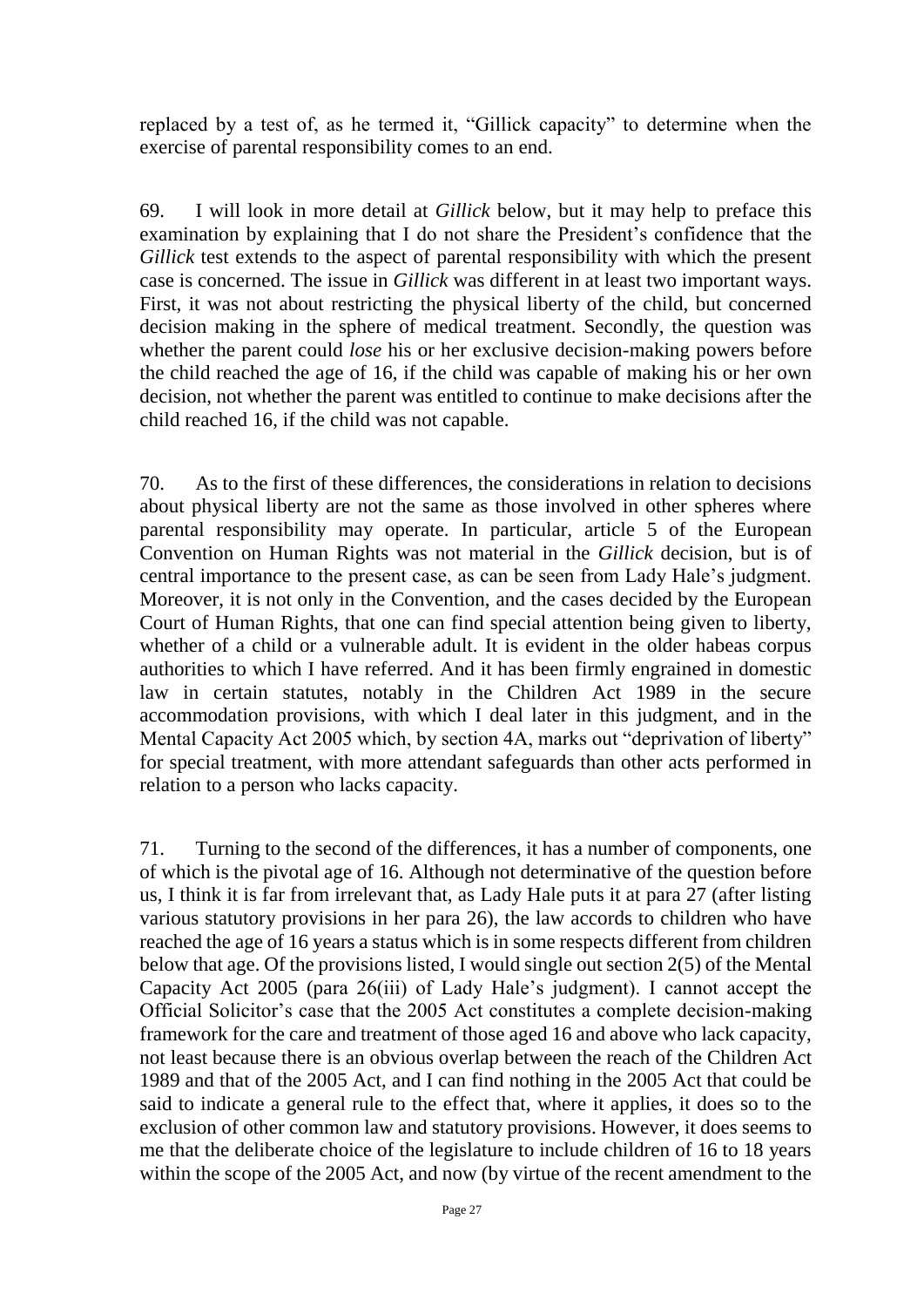Act, see para 49 of Lady Hale's judgment) to extend a regime of administrative deprivation of liberty safeguards to them, indicates an appreciation of the different needs of this particular age group.

72. At risk of underlining the obvious, another important element in this second difference is that *Gillick* was about contracting the boundary of parental responsibility and empowering the child at an earlier age, whereas the present case is about extending the boundary of parental responsibility beyond the age at which, in relation to the particular matter in issue, it would have been taken, at common law, to have ended. As can be seen from Sachs LJ's analysis, the common law position at the time of *Hewer v Bryant*, in 1969, was that the power of physical control over an infant ended at the age of discretion. For present purposes I would take that age as 16. The common law, even in 1969, might have balked at continuing to treat a boy as reaching the age of discretion at 14, but a girl as having to wait until 16, and, if an issue about this had come up, would no doubt have evolved to iron out the difference. It is pointless to worry, in the present context, about whether it would have equalised up or down, because we are dealing here with the position of a child between the ages of 16 and 18. If the age of discretion had been raised above 16, thus extending the parent's power of physical control into the age group with which we are concerned, that would have been of considerable significance to the debate, but I have seen nothing to suggest that that was done, and it would be extremely surprising if it had been.

73. So to the detail of *Gillick*. Lady Hale deals with the case in para 23 of her judgment. I propose to refer to some further passages, in order to provide some substance for the views that I have just expressed about it. The Family Law Reform Act 1969 had provided that the consent of a minor who has attained the age of 16 years to medical treatment was as effective as if the child were of full age, and rendered it unnecessary to obtain consent from the parent or guardian. It was the position of a child of under 16 that was in question, and in particular whether such a child could, herself, provide the necessary consent for contraceptive treatment. It will be recalled that Mrs Gillick was arguing (see p 168D of the report) that the custody that parents have of a minor under the age of 16 "necessarily involves the right to veto contraceptive advice or treatment being given to the girl", and that she failed in this argument.

74. Giving the first speech, Lord Fraser of Tullybelton, one of the three members of the House in the majority, spoke in terms of "parental rights to control a child", which he held (p 170D) existed for the benefit of the child, not the parent, and were justified only in so far as they enabled the parent to perform his duties towards the child, and towards other children in the family. Understandably, given the issue in the case, his speech is directed at diminishing control on the part of a parent as a child ages, rather than at the opposite problem of the child who needs parental input for a longer than usual period, although I accept that some of what he said is in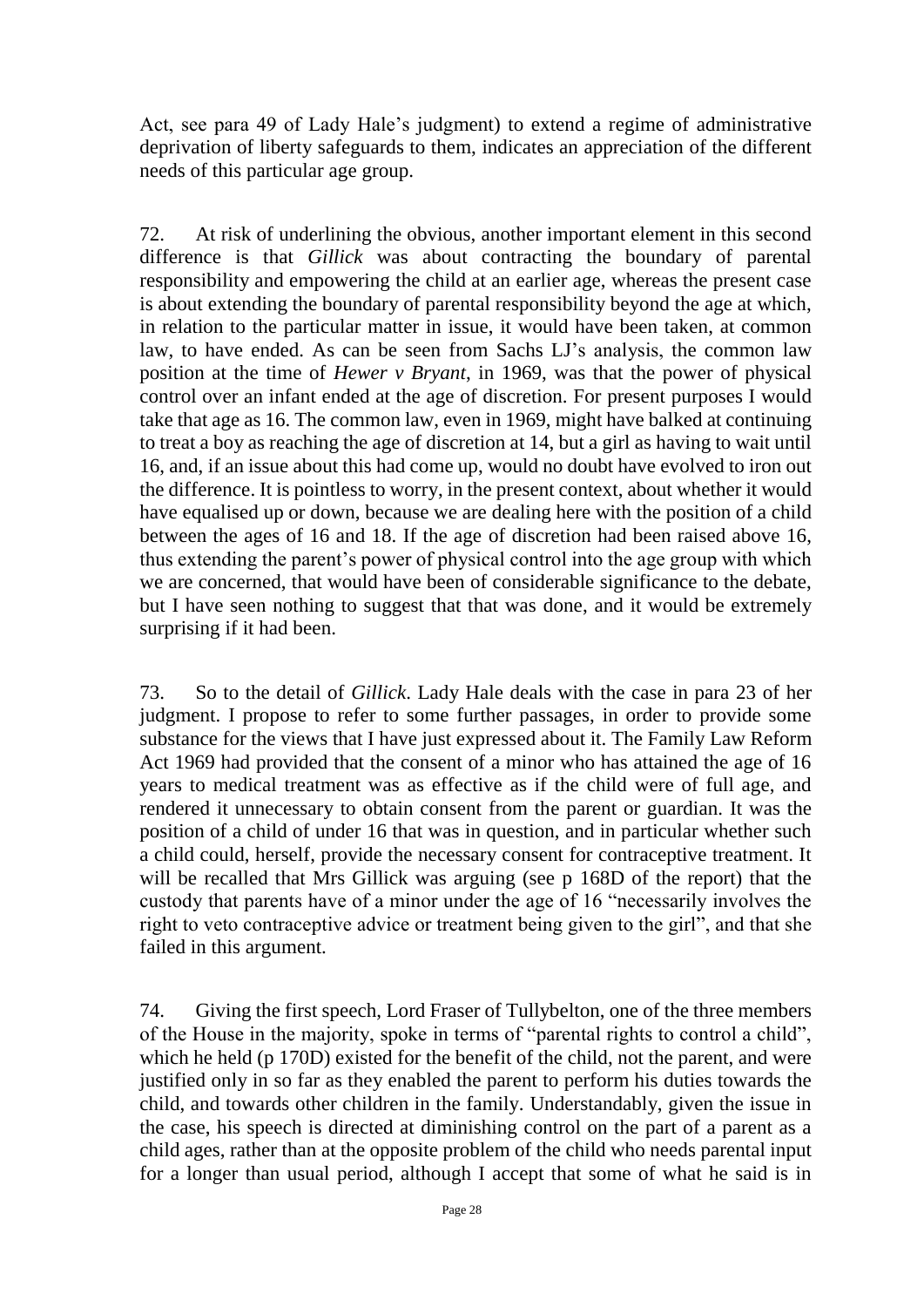general terms and could be applied to either situation. He spoke (p 171E) of wise parents relaxing their control gradually as the child develops, and of the degree of parental control actually exercised over a particular child varying according to his understanding and intelligence. He looked at *R v Howes*, *In re Agar-Ellis*, and *Hewer v Bryant* (see above). As to *R v Howes*, where the court declined to consider a child having discretion to consent to leaving the father before she reached 16, he said that the view that the child's intellectual ability is irrelevant cannot now be accepted. He endorsed the criticism that had been heaped on *Agar-Ellis*, dismissed the concept deployed in that case of absolute paternal authority continuing until a child attains majority as so out of line with present day views that it should no longer be treated as having any authority, and shared Lord Denning's view that the legal right of a parent to custody of a child was "a dwindling right", as the child approached majority. He said (p 173D):

> "Once the rule of the parents' absolute authority over minor children is abandoned, the solution to the problem in this appeal can no longer be found by referring to rigid parental rights at any particular age. The solution depends upon a judgment of what is best for the welfare of the particular child."

75. This abandonment of the rule of the parents' absolute authority led to the conclusion that a doctor could prescribe contraceptive treatment to a girl of under 16 without the consent of her parents, provided that, amongst other things, she would understand his advice.

76. Lord Scarman agreed with Lord Fraser but added his own speech. Having considered the earlier case law, he enunciated what he had found to be the principle of law (hereafter in my discussion of his speech "the principle"), saying (pp 183- 184):

> "Parental rights clearly do exist, and they do not wholly disappear until the age of majority. Parental rights relate to both the person and the property of the child - custody, care, and control of the person and guardianship of the property of the child. But the common law has never treated such rights as sovereign or beyond review and control. Nor has our law ever treated the child as other than a person with capacities and rights recognised by law. The principle of the law, as I shall endeavour to show, is that parental rights are derived from parental duty and exist only so long as they are needed for the protection of the person and property of the child. The principle has been subjected to certain age limits set by statute for certain purposes: and in some cases the courts have declared an age of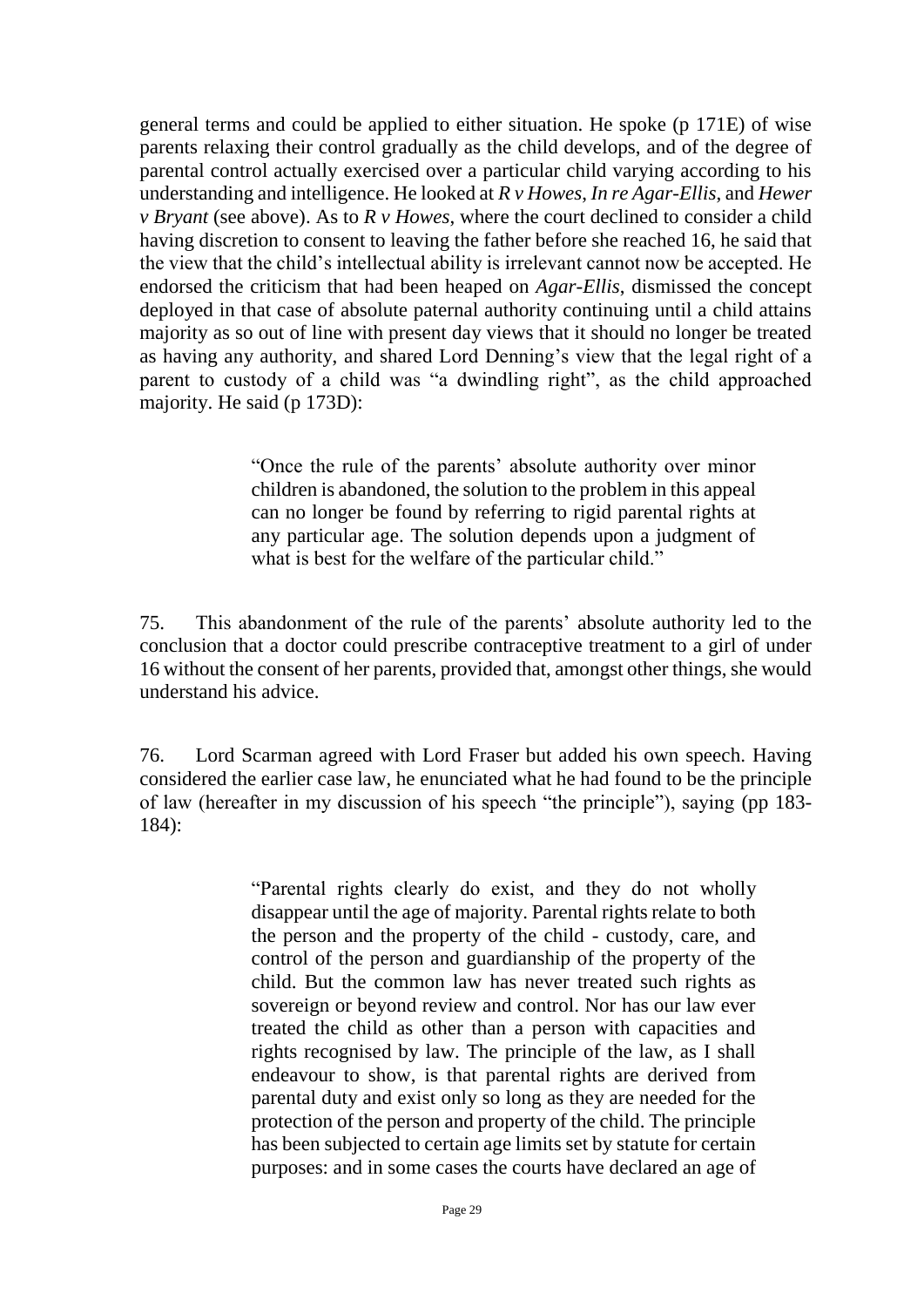discretion at which a child acquires before the age of majority the right to make his (or her) own decision. But these limitations in no way undermine the principle of the law, and should not be allowed to obscure it."

77. Later in his speech, Lord Scarman formulated the principle in slightly different ways. At p 185E, the following formulation can be found:

> "parental right or power of control of the person and property of his child exists primarily to enable the parent to discharge his duty of maintenance, protection, and education until he reaches such an age as to be able to look after himself and make his own decisions"

And at p 186D, Lord Scarman put it this way:

"parental right yields to the child's right to make his own decisions when he reaches a sufficient understanding and intelligence to be capable of making up his own mind on the matter requiring decision."

78. Understandably, in his consideration of "the common law's understanding of the nature of parental right", Lord Scarman's focus was upon the particular type of parental right/duty that was in issue there, as the following passage from his speech makes clear (p 184F):

> "It is abundantly plain that the law recognises that there is a right and a duty of parents to determine whether or not to seek medical advice in respect of their child, and, having received advice, to give or withhold consent to medical treatment. The question in the appeal is as to the extent, and duration, of the right and the circumstances in which outside the two admitted exceptions to which I have earlier referred [order of a competent court, and emergency] it can be overridden by the exercise of medical judgment."

79. Although varying ages of discretion had been fixed by statute and case law for various purposes, Lord Scarman found it clear that (p 185F):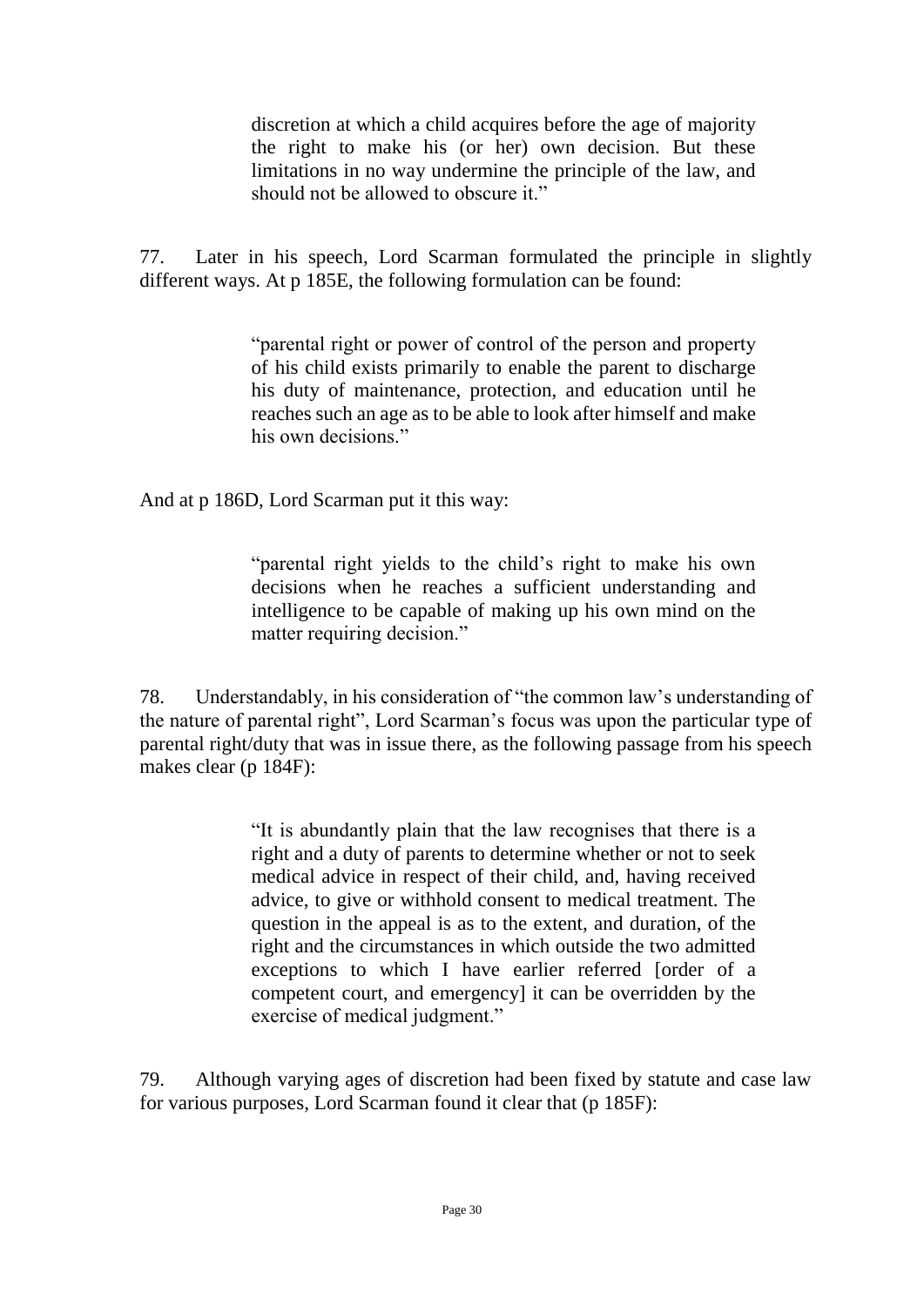"this was done to achieve certainty where it was considered necessary and in no way limits the principle that parental right endures only so long as it is needed for the protection of the child."

80. In modern times, statute had intervened in respect of a child's capacity to consent to medical treatment from the age of 16 onwards, but neither statute nor case law had ruled on the extent and duration of parental right in respect of children *under* the age of 16. So, Lord Scarman said, it was "open … to the House to formulate a rule" (p 185H).

81. He was influenced, in so doing, by the fact that the law relating to parent and child is concerned with the problems of growth and maturity of the human personality. This disposed him against the fixed age limit of 16 (below which a girl could not give valid consent) that had commended itself to the Court of Appeal. He observed (p 186B):

> "If the law should impose upon the process of 'growing up' fixed limits where nature knows only a continuous process, the price would be artificiality and a lack of realism in an area where the law must be sensitive to human development and social change."

82. He found the earlier cases no guide to the application of the principle in the conditions of today. He dealt specifically with the habeas corpus cases in these terms (p 187B):

> "The habeas corpus 'age of discretion' cases are also no guide as to the limits which should be accepted today in marking out the bounds of parental right, of a child's capacity to make his or her own decision, and of a doctor's duty to his patient. Nevertheless the 'age of discretion' cases are helpful in that they do reveal the judges as accepting that a minor can in law achieve an age of discretion before coming of full age … The principle underlying them was plainly that an order would be refused if the child had sufficient intelligence and understanding to make up his own mind. A passage from the judgment of Cockburn CJ in *R v Howes* (1860) 3 El & El 332 [quoted at para 10 above] … illustrates their reasoning and shows how a fixed age was used as a working rule to establish an age at which the requisite 'discretion' could be held to be achieved by the child …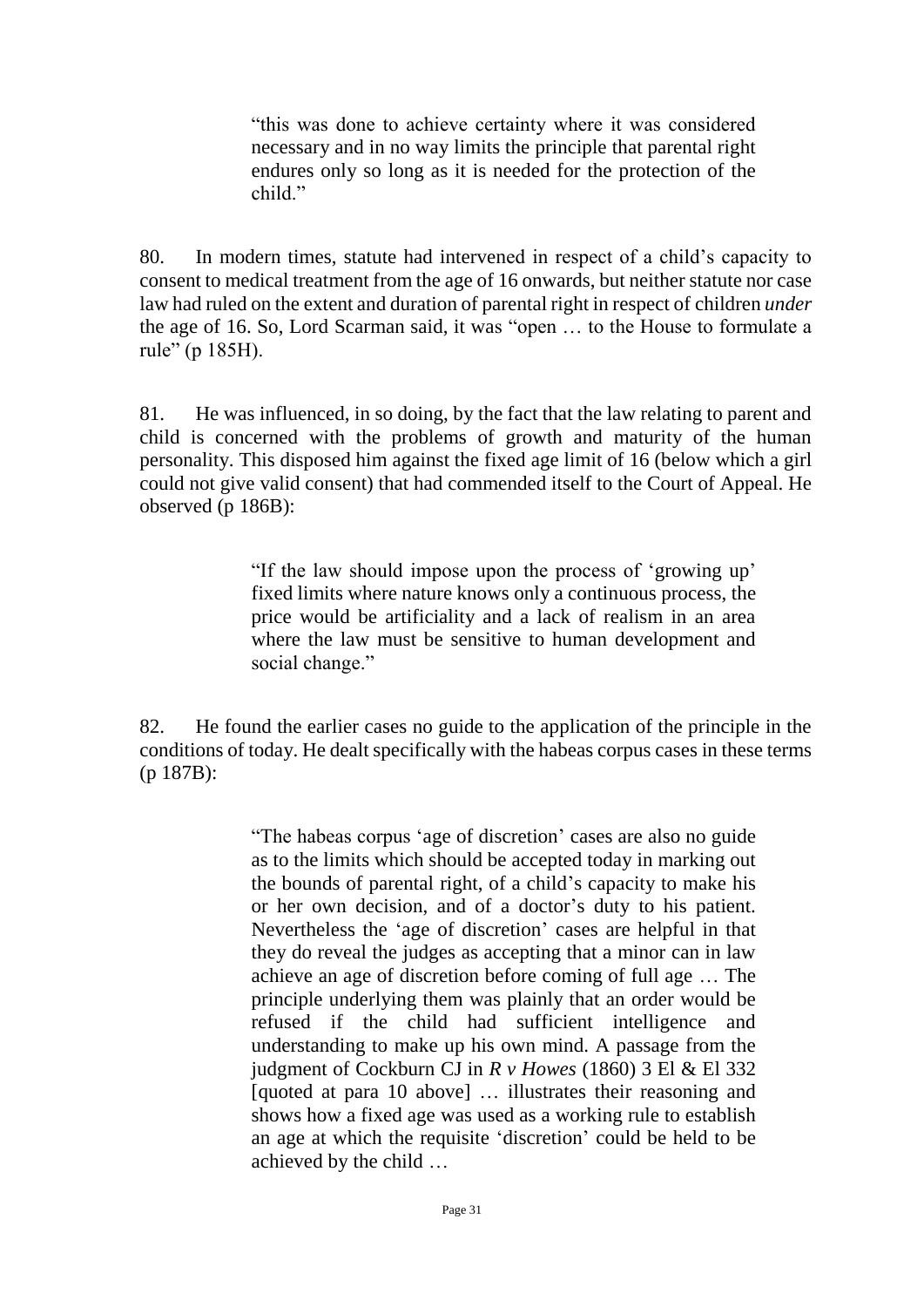The principle is clear: and a fixed age of discretion was accepted by the courts by analogy from the Abduction Acts (the first being the Act of 1557, 4  $\&$  5 Ph  $\&$  M c8). While it is unrealistic today to treat a 16th century Act as a safe guide in the matter of a girl's discretion, and while no modern judge would dismiss the intelligence of a teenage girl as 'intellectual precocity', we can agree with Cockburn CJ as to the principle of the law - the attainment by a child of an age of sufficient discretion to enable him or her to exercise a wise choice in his or her own interests."

83. After citing from *R v D* [1984] AC 778 (an appeal relating to the conviction of a father on indictment of kidnapping his five year old daughter) on the subject of parental right and a child's capacity to give or withhold a valid consent, Lord Scarman concluded (p 188H) that:

> "as a matter of law the parental right to determine whether or not their minor child below the age of 16 will have medical treatment terminates if and when the child achieves a sufficient understanding and intelligence to enable him or her to understand fully what is proposed. It will be a question of fact whether a child seeking advice has sufficient understanding of what is involved to give a consent valid in law. Until the child achieves the capacity to consent, the parental right to make the decision continues save only in exceptional circumstances."

84. The third member of the majority, Lord Bridge, agreed with what Lord Fraser and Lord Scarman had said, without adding further reasoning of his own.

85. What the President drew from the speeches of Lord Fraser and Lord Scarman was, as he set out at paras 83 to 85, that the attainment of "*Gillick* capacity" is "childspecific", to be decided as a matter of fact in relation to each particular child. He said:

> "84. This has an important corollary. Given that there is no longer any 'magic' in the age of 16, given the principle that '*Gillick* capacity' is 'child-specific', the reality is that, in any particular context, one child may have '*Gillick* capacity' at the age of 15, while another may not have acquired '*Gillick* capacity' at the age of 16 and another may not have acquired '*Gillick* capacity' even by the time he or she reaches the age of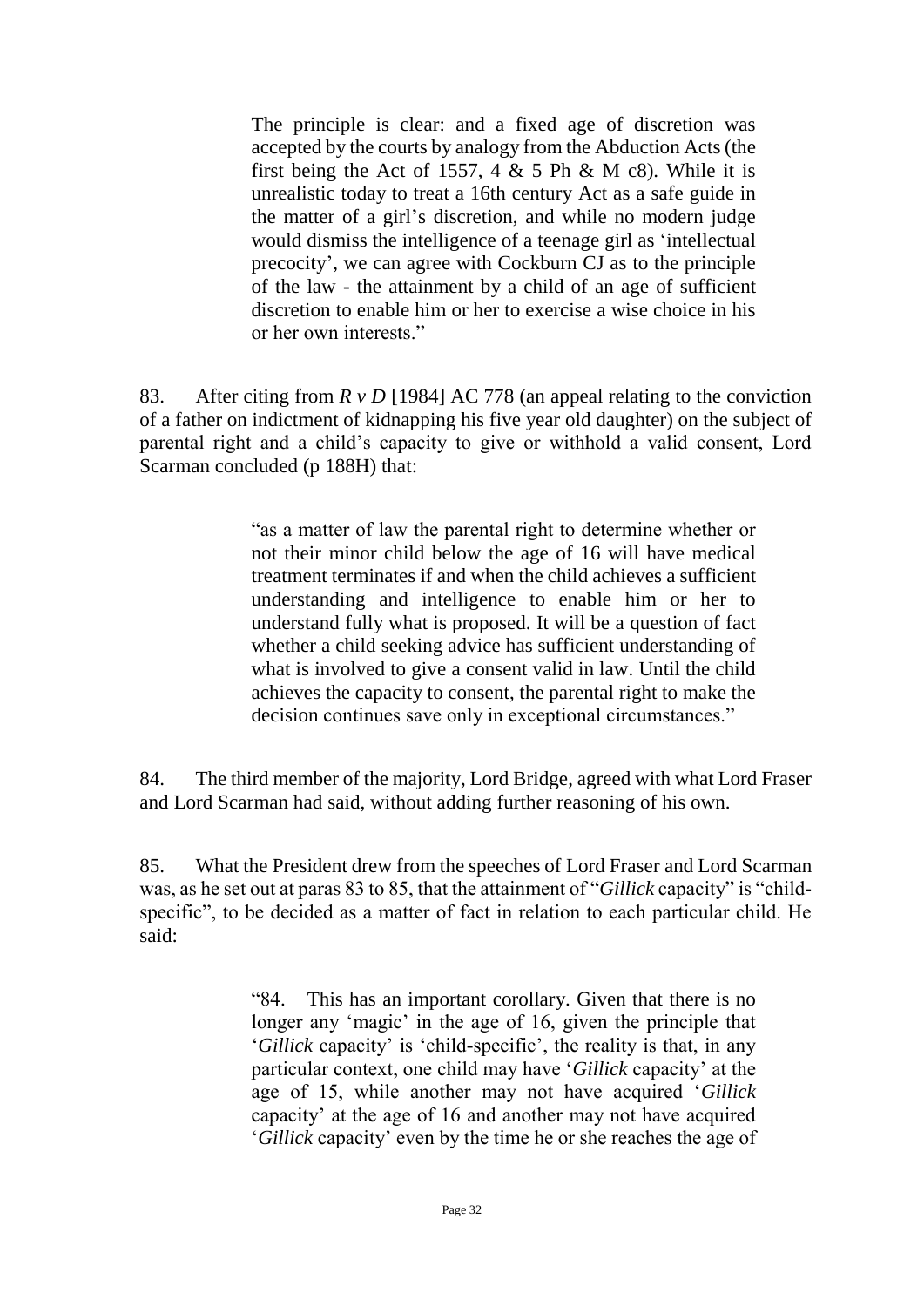18: cf, *In re R (A Minor) (Wardship*: *Consent to Treatment)* [\[1992\] Fam 11,](https://www.lexisnexis.com/uk/legal/search/enhRunRemoteLink.do?linkInfo=F%23GB%23FAM%23sel1%251992%25year%251992%25page%2511%25&A=0.49147776017146194&backKey=20_T28932240727&service=citation&ersKey=23_T28932240717&langcountry=GB) at 24 and 26."

86. Therefore, he said (para 85), after *Gillick*, the position of domestic law in relation to the aspect of custody described in *Hewer v Bryant* as, inter alia, "the ability to restrict the liberty of the person" was that:

> "The parental power was precisely as described by Sachs LJ subject only to the substitution, when applying the principles set out by Sachs LJ in relation to the concept of the age of discretion, of the test of what we now call '*Gillick* capacity' in place of the previous fixed ages."

87. So, the President concluded, Keehan J was wrong to decide that a parent of an incapacitous 16-year-old may not consent to confinement which would otherwise amount to a deprivation of liberty (para 115 of Keehan J's judgment) because (para 125 of the President's judgment), none of the statutory provisions upon which he relied assisted on the matter and:

> "his approach does not give effect to the fundamental principle established by *Gillick*: namely that, in this context (see paras 79-85 above), the exercise of parental responsibility comes to an end not on the attaining of some fixed age but on attaining '*Gillick* capacity'. In effect, Keehan J would have us go back to the approach of Cockburn CJ and Parker LJ."

88. As I have explained (see above at para 69 et seq), I do not share the President's confidence that the *Gillick* test extends to the aspect of parental responsibility with which the present case is concerned, or that the *Gillick* decision can, without more, be treated as regulating the situation where the objective is not to contract the boundaries of parental responsibility, but to extend them. In my view, as I said above, it is of real significance that in *Gillick*, the House of Lords were dealing with a materially different issue. The respondent recognises that the focus of *Gillick* was specific to the issue of consent to medical treatment of children under 16, but invites this court to conclude that the test laid down there applies beyond that scope and up to the age of majority. I accept that certain things that were said in *Gillick* were capable of being interpreted as applying to a situation such as the present, but it would not, in my view, be appropriate to interpret them in that way, so as to draw into the *Gillick* net a situation which is diametrically opposed to that with which the House was concerned (not the *tempering* of parental responsibility in relation to the under 16 age group, but its *expansion* in relation to those aged 16 and 17 so as to give it a role which would not otherwise be afforded by the common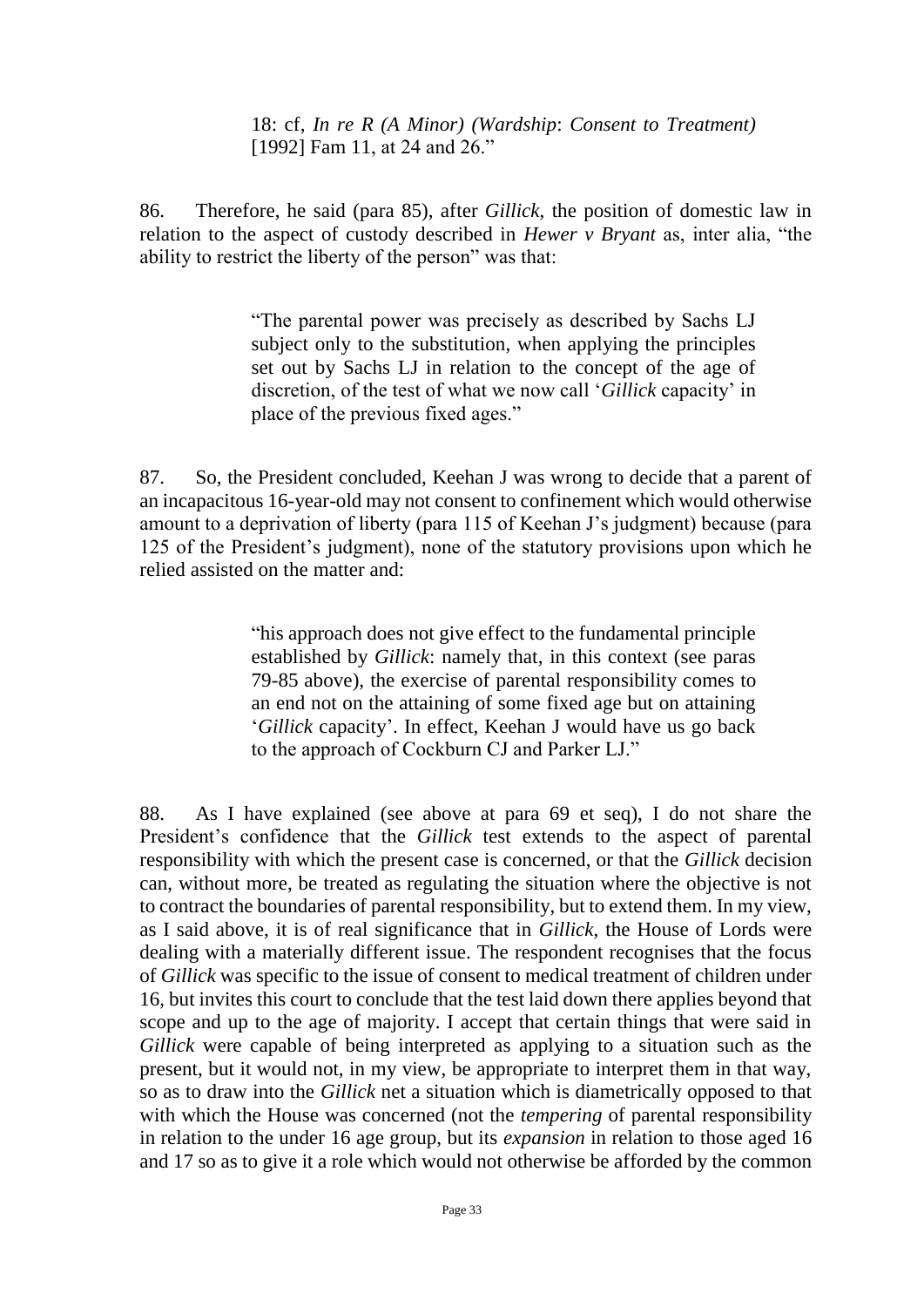law). My unwillingness to adopt this interpretation is reinforced by what I perceive to be the distinct, and rather special, features of the field of deprivation of liberty with which we are here concerned. It follows that the rights of a parent in relation to restricting the liberty of a child remain, at common law, as described in *Hewer v Bryant*. The inescapable result of that is, I think, that it is not within the scope of parental responsibility for parents to give authority for their 16 year old child to be confined in a way which would, absent consent, amount to a deprivation of liberty. In so saying, I do not intend in any way to water down the important changes brought about by *Gillick* or to alter the way in which it has been applied in many spheres of family law. I have only been concerned to consider its application in the very specific context of confinement of children of the ages of 16 to 18.

89. The position in relation to the confinement of children who are under 16 might be different for a variety of reasons. It could be argued, for example, that the *Gillick* decision is more readily applicable to under 16s than to over 16s, given that this was the age group with which the House was concerned. It would then be arguable that the position in relation to that group was as the President set out at para 85 of his judgment (quoted above) ie that the parental ability to restrict a child's liberty continues to be as described by Sachs LJ in *Hewer v Bryant*, but with a *Gillick* test rather than the previous fixed ages. But the effect of this, applied to a child who lacked capacity, would not be to leave a gap in the parent's powers to cater for the particular needs of a child with disability. On the contrary, the child not having attained *Gillick* capacity, there would be nothing to bring to an end the parent's common law power to confine the child as required in the child's interests. To put it in the terms used in this appeal, it would remain within the ambit or zone of the parent's parental responsibility. However, there would, no doubt, be other arguments to be aired on the point, and I have not formed even a preliminary view about it.

90. In summary, therefore, I would hold that as a matter of common law, parental responsibility for a child of 16 or 17 years of age does not extend to authorising the confinement of a child in circumstances which would otherwise amount to a deprivation of liberty. For me, this reinforces the conclusion to which Lady Hale has come by the route she sets out in paras 42 to 49 of her judgment. She concludes, in para 50, by saying that logically her conclusion would also apply for a younger child, but I would prefer to leave this separate question entirely open, to be decided in a case where it arises. I should also stress, before moving on to the discrete issue in relation to section 25 of the Children Act 1989 and its potential application to living arrangements such as D's, that I have been looking specifically at the common law power of a parent in relation to a child's liberty. I have not intended to cast doubt on any existing understanding about the operation of parental responsibility in different spheres of a child's life. And nothing that I have said is intended to cast any doubt on the powers of the courts, recognised in the early cases to which I have referred, and still available today in both the parens patriae jurisdiction and under statute,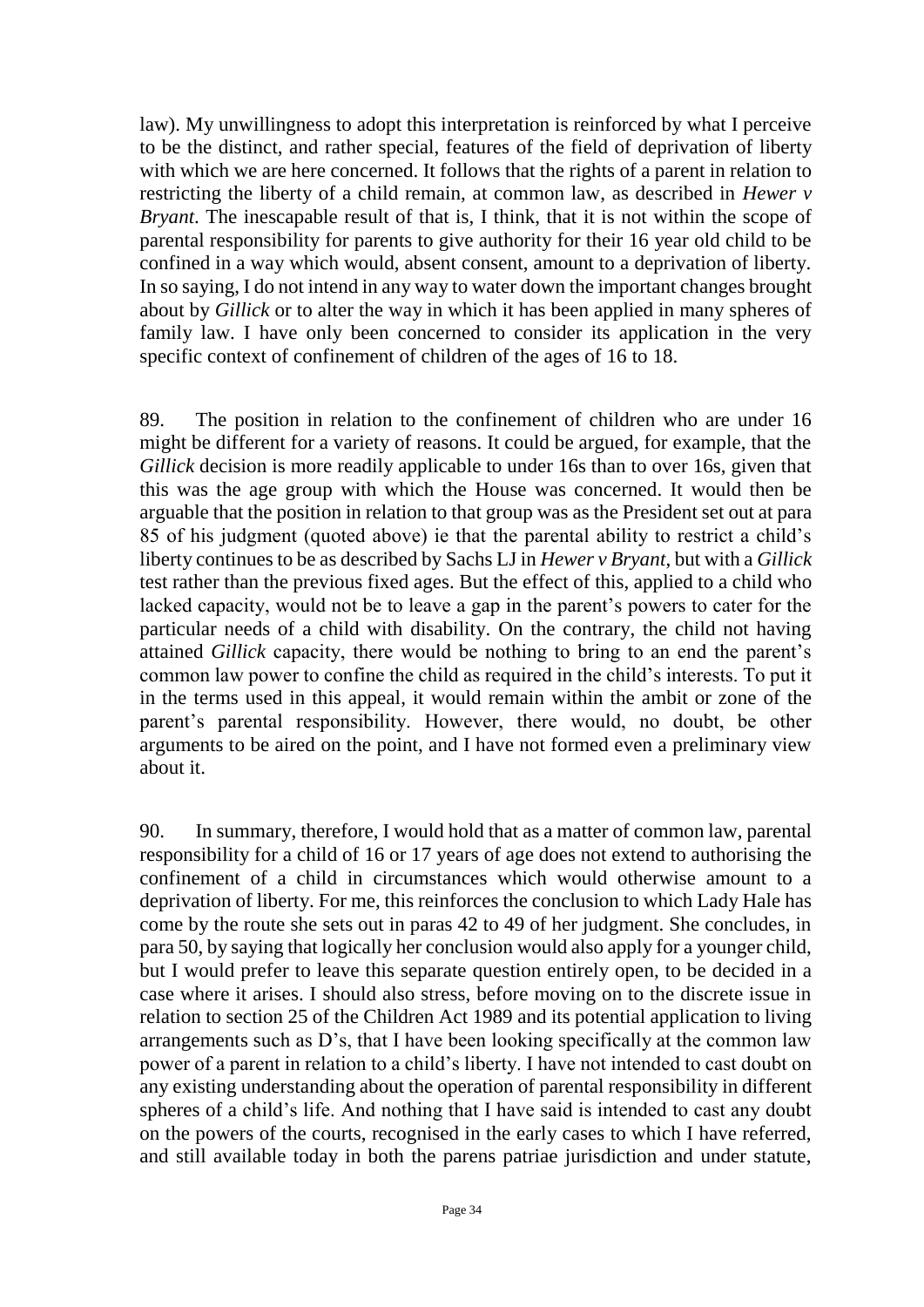notably the Children Act 1989, to make orders in the best interests of children up to the age of majority, with due regard to their wishes and those of their parents, but not dictated by them.

*Does section 25 of the Children Act 1989 apply to living arrangements such as D's?*

91. Where it applies, section 25 of the Children Act 1989 regulates the circumstances in which children can be placed and kept "in accommodation … provided for the purpose of restricting liberty" and dictates that, save for very short periods, the court's authorisation of the arrangements is required. If the section applies to living arrangements like D's, making court authorisation obligatory, the debate as to whether it falls within the scope of parental responsibility to authorise a child's confinement would be of far less practical significance. In order to set that debate in its proper context, the scope of section 25 was therefore explored. In the light of this exploration, it appears likely that a significant number of children living in confined circumstances will be outside the ambit of the section, although clearly each case will depend upon its own facts. Accordingly, the parental responsibility issue has a real practical importance. The reasons for this provisional conclusion are set out below. They deal with the law as it applies to accommodation in England; there is a separate statutory and regulatory regime where the accommodation is in Wales, albeit in similar terms.

92. Section 25 provides as follows, omitting provisions concerned solely with Scotland:

"25. Use of accommodation for restricting liberty

(1) Subject to the following provisions of this section, a child who is being looked after by a local authority in England or Wales may not be placed, and, if placed, may not be kept, in accommodation in England or Scotland provided for the purpose of restricting liberty ('secure accommodation') unless it appears -

(i) he has a history of absconding and is likely to abscond from any other description of accommodation; and

 $(a)$  that -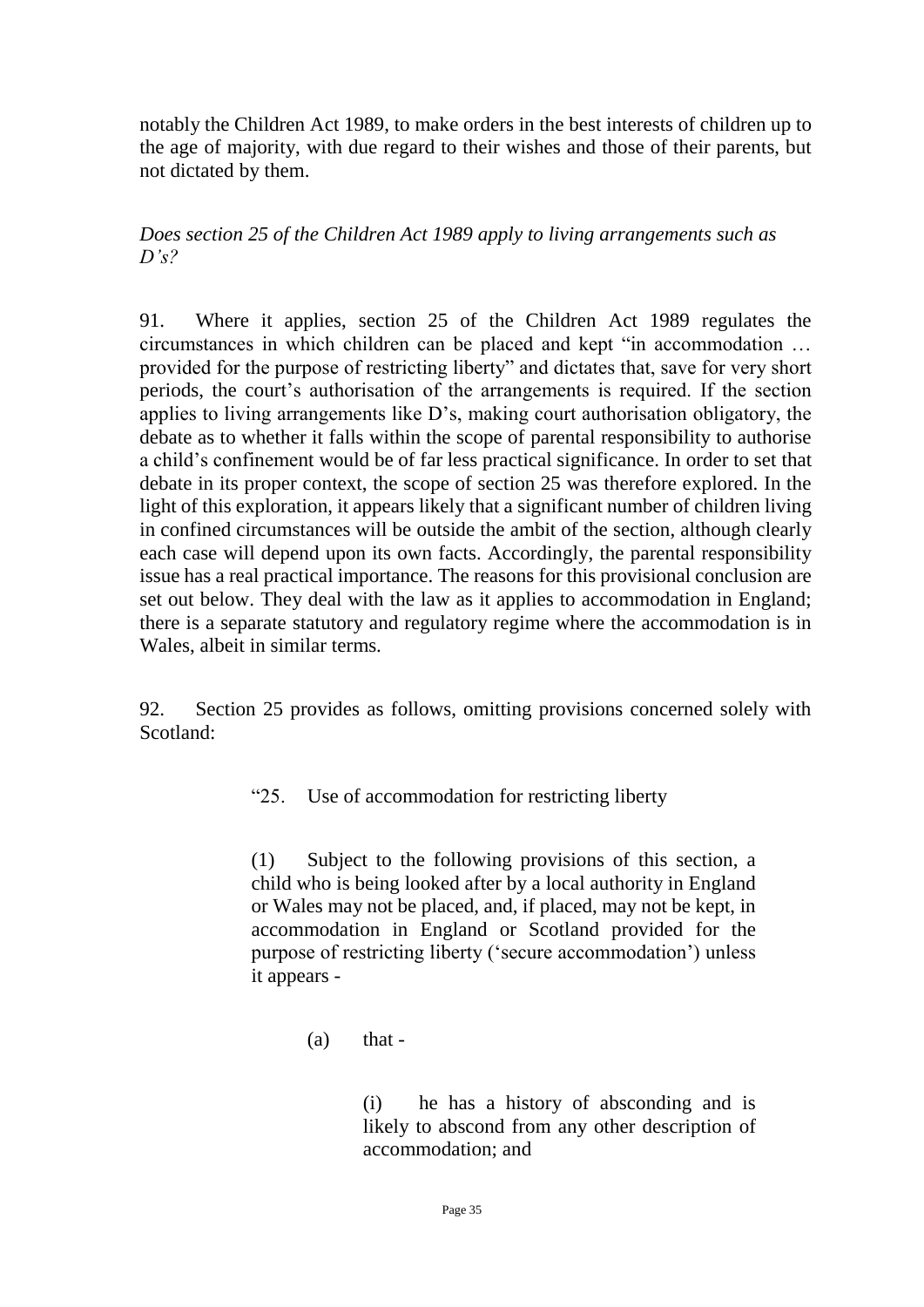(ii) if he absconds, he is likely to suffer significant harm, or

(b) that if he is kept in any other description of accommodation he is likely to injure himself or other persons.

(2) The Secretary of State may by regulations -

(a) specify a maximum period -

(i) beyond which a child may not be kept in secure accommodation in England or Scotland without the authority of the court; and

(ii) for which the court may authorise a child to be kept in secure accommodation in England or Scotland;

(b) empower the court from time to time to authorise a child to be kept in secure accommodation in England or Scotland for such further period as the regulations may specify; and

(c) provide that applications to the court under this section shall be made only by local authorities in England or Wales.

(3) It shall be the duty of a court hearing an application under this section to determine whether any relevant criteria for keeping a child in secure accommodation are satisfied in his case.

(4) If a court determines that any such criteria are satisfied, it shall make an order authorising the child to be kept in secure accommodation and specifying the maximum period for which he may be so kept.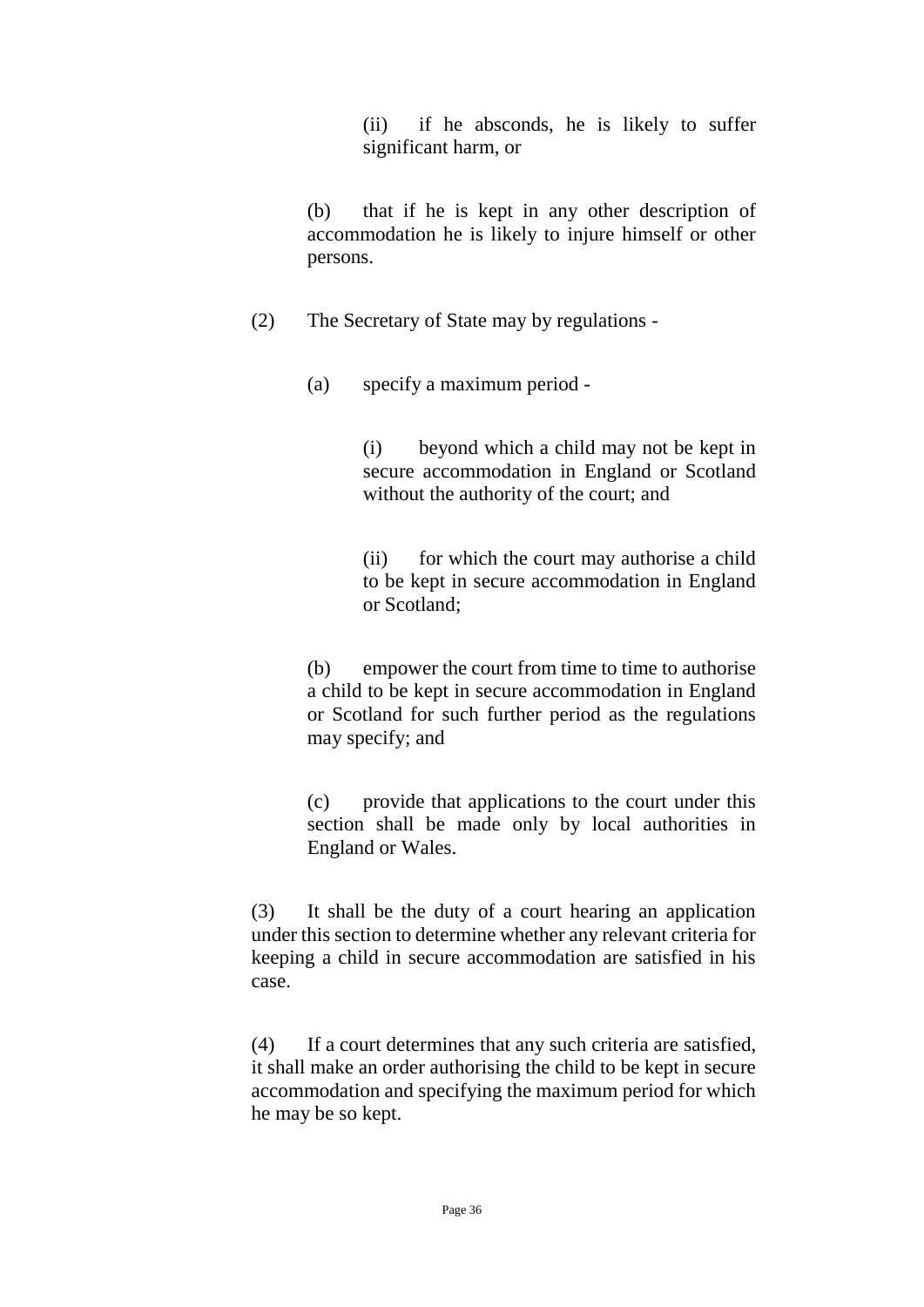(5) On any adjournment of the hearing of an application under this section, a court may make an interim order permitting the child to be kept during the period of the adjournment in secure accommodation.

 $(5A)$  ...

(6) No court shall exercise the powers conferred by this section in respect of a child who is not legally represented in that court unless, having been informed of his right to apply for the provision of representation under Part 1 of the Legal Aid, Sentencing and Punishment of Offenders Act 2012 and having had the opportunity to do so, he refused or failed to apply.

(7) The Secretary of State may by regulations provide that -

> (a) this section shall or shall not apply to any description of children specified in the regulations;

> (b) this section shall have effect in relation to children of a description specified in the regulations subject to such modifications as may be so specified;

> (c) such other provisions as may be so specified shall have effect for the purpose of determining whether a child of a description specified in the regulations may be placed or kept in secure accommodation in England or Scotland.

> (d) a child may only be placed in secure accommodation that is of a description specified in the regulations (and the description may in particular be framed by reference to whether the accommodation, or the person providing it, has been approved by the Secretary of State or the Scottish Ministers).

(8) The giving of an authorisation under this section shall not prejudice any power of any court in England and Wales or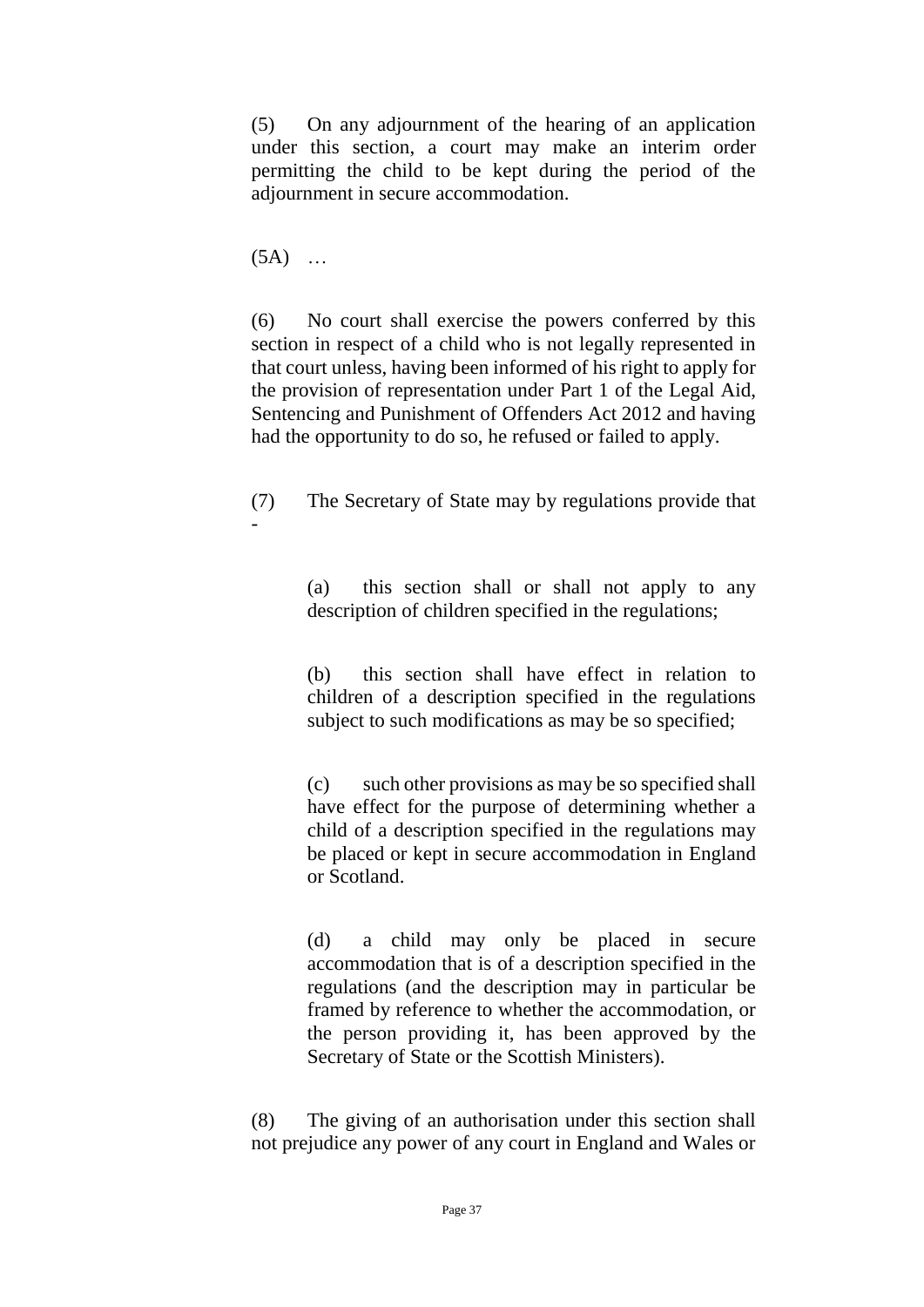Scotland to give directions relating to the child to whom the authorisation relates.

(8A) …

(9) This section is subject to section 20(8)."

93. Where applicable, the section operates to prevent a child being placed or kept in secure accommodation unless one of the two conditions set out in section  $25(1)(a)$ and (b) is satisfied. The initial placement need not involve the court, but regulations made under section 25(2) provide that a child may not be kept in secure accommodation without court authority for more than 72 hours in any period of 28 consecutive days (regulation 10, Children (Secure Accommodation) Regulations 1991 (SI 1991/1505), hereafter "the 1991 Regulations"). There are limits on the period that can be authorised by the court, being three months in the first instance, and a further period of up to six months thereafter (regulations 11 and 12).

94. There is a misconception that section 25 applies only to children who are being looked after by a local authority. These are the children to whom section 25(1) refers, but section 25(7) gives the Secretary of State power to provide, by regulations, that the section shall or shall not apply to other descriptions of children, and he did so in the 1991 Regulations. Various categories of children are excluded from the operation of the section including, by regulation 5(1), a child who is detained under the provisions of the Mental Health Act 1983, and, by regulation 5(2)(a), a child who is being accommodated under section 20(5) of the Children Act 1989 (which relates to certain accommodation in a community home of people who are over 16 but under 21 years of age). In contrast, regulation 7 widens the reach of section 25, extending it to children other than those looked after by a local authority. It provides:

> "(1) Subject to regulation 5 and paras (2) and (3) of this regulation section 25 of the Act shall apply (in addition to children looked after by a local authority) -

> > (a) to children, other than those looked after by a local authority, who are accommodated by health authorities, National Health Service trusts established under section 5 of the National Health Service and Community Care Act 1990, NHS foundation trusts or local authorities in the exercise of education functions or who are accommodated pursuant to arrangements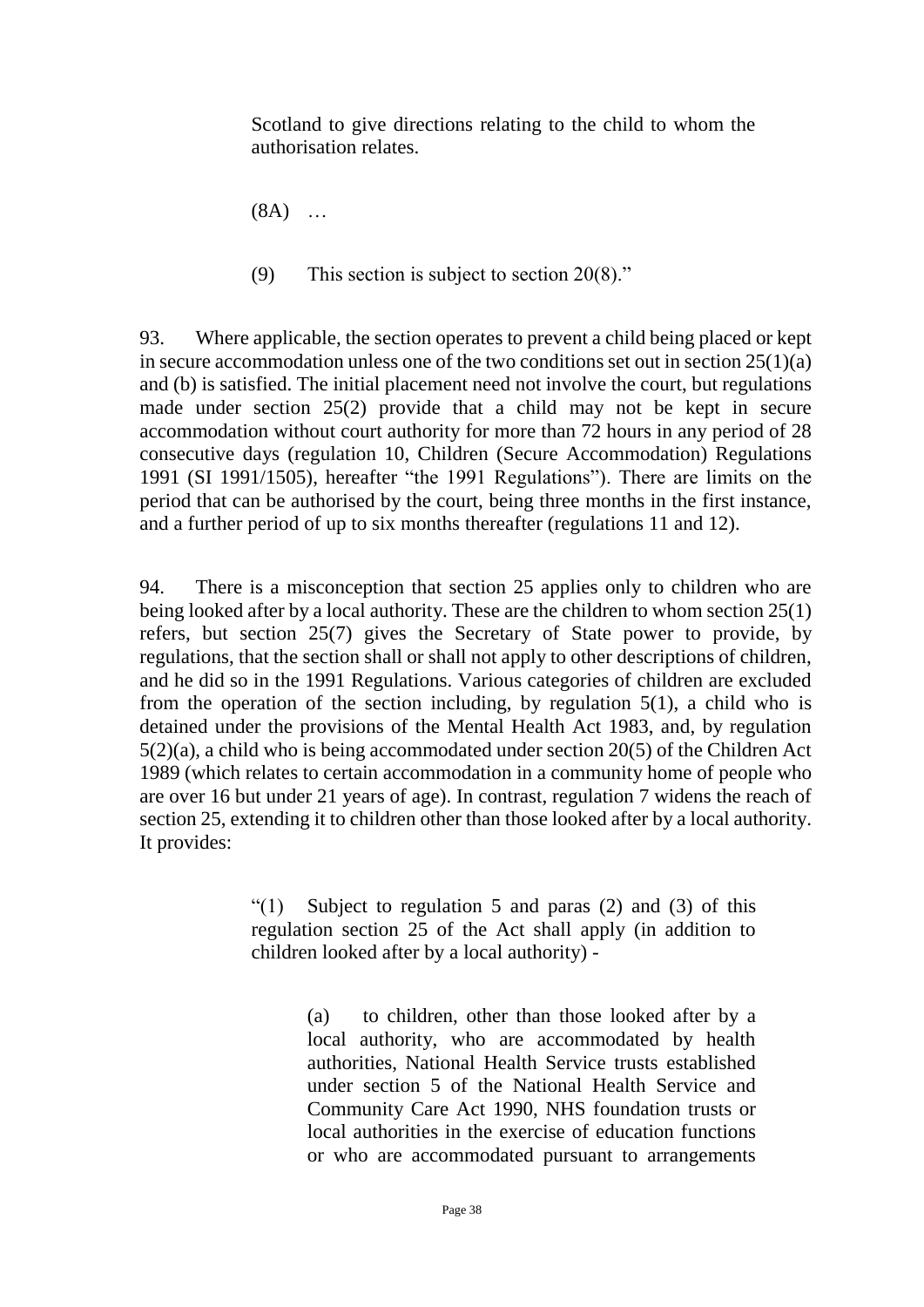made by the Secretary of State, the National Health Service Commissioning Board or a clinical commissioning group under the National Health Service Act 2006, and

(b) to children, other than those looked after by a local authority, who are accommodated in care homes or independent hospitals."

Regulation 7(2) and (3) modify the wording of section 25 so as to reflect its widened scope in the cases covered by regulation 7(1).

95. With regulation 7 casting the section 25 net beyond looked after children, the possibility that a child is in secure accommodation cannot be dismissed simply on the basis that the child is not being looked after by the local authority. Furthermore, the inclusion within section 25 of children in hospitals and care homes demonstrates that the traditional view that secure accommodation has a punitive quality (see for example *In re AB (A Child) (Deprivation of Liberty: Consent)* [2015] EWHC 3125 (Fam); [2016] 1 WLR 1160, para 31) will not always be valid, so that cannot be used as a reliable hallmark of secure accommodation either.

96. Deprived of obvious insignia such as these, how is it to be determined whether a particular child's circumstances are covered by section 25? As established by section 25(1), the concern of the section is a child who is "placed, and if placed, … kept in accommodation … provided for the purpose of restricting liberty ('secure accommodation')". This definition, which is mirrored in regulation 2(1) of the 1991 Regulations, is the only definition of "secure accommodation", so the hallmark by which such accommodation has to be identified is that it is "accommodation ... provided for the purpose of restricting liberty".

97. The Secretaries of State argue that identification is simplified in the case of children's homes because, they say, "Parliament has provided a mechanism for determining which children's homes have the nature of being secure accommodation". The mechanism suggested derives from regulation 3 of the 1991 Regulations. This provides that "[a]ccommodation in a children's home shall not be used as secure accommodation unless … it has been approved by the Secretary of State for that use". It seems that the Secretaries of State argue that where the accommodation in question is in a children's home, it will count as "secure accommodation" only if it has been approved by the Secretary of State for that use. The logical corollary of that would appear to be that no matter what the living arrangements of a child in an unapproved children's home, he or she is not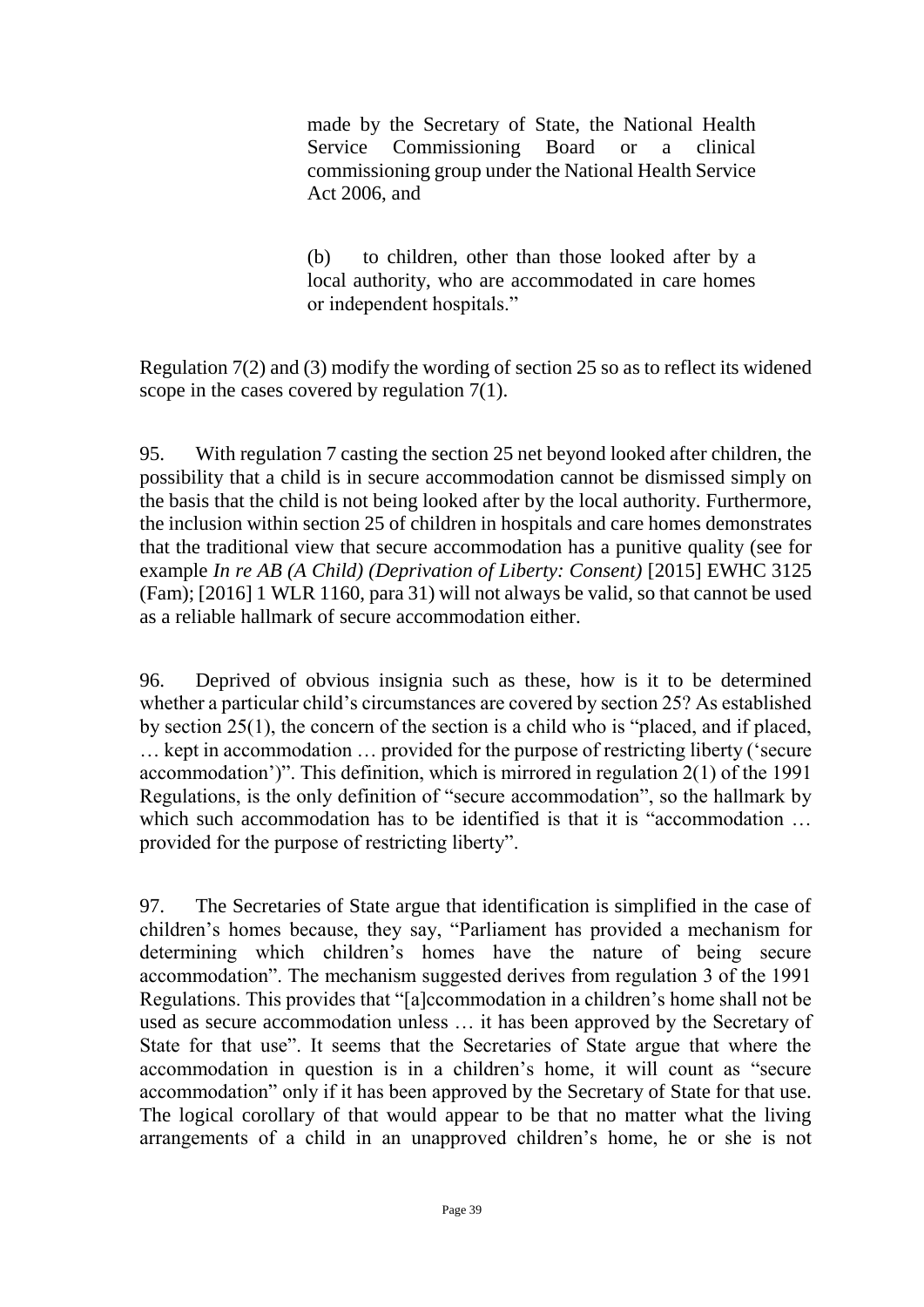placed/kept "in accommodation … provided for the purpose of restricting liberty" and therefore not within section 25.

98. This argument might owe something to the regime in relation to local authority homes which was discussed in *R v Secretary of State for the Home Department, Ex p A* [2000] 2 AC 276 (see later). It is not necessary to determine, in the present case, whether it is correct in the different context of section 25, but it should be acknowledged that it does give rise to some questions. Whilst it can readily be accepted that the intention is that only properly authorised children's homes are to be used as accommodation for the purpose of restricting liberty, it does not necessarily follow that, in practice, a child could not find him or herself placed or kept in a children's home which, but for the fact that it does not have the Secretary of State's approval, has every appearance of being secure accommodation. If the argument advanced by the Secretaries of State is right, such children might be doubly prejudiced ie placed in an unapproved children's home *and* outside the protective regime of section 25. Given the shortage of approved secure children's homes, highlighted by the Court of Appeal in *In re T (A Child)* [2018] EWCA Civ 2136, this is a risk which cannot be ignored. In *In re T*, the appellant was 15 years old and subject to a full care order. The local authority proposed that she be detained in a unit which was not an approved children's home, and sought authority from the High Court for the restriction of the child's liberty, relying upon the inherent jurisdiction. It is evident from the judgment of the President of the Family Division (with whom the other members of the court agreed) that such applications are not uncommon. At para 5, he said that there are "many applications being made to place children in secure accommodation outside the statutory scheme laid down by Parliament", expressing concern about the situation (see also paras 88 and 89). No question seems to have been raised as to whether it is proper for the High Court's inherent jurisdiction to be used to authorise the restriction of a child's liberty in an unapproved children's home. This might, perhaps, have been because the child's accommodation was not in fact in a children's home as defined for the 1991 Regulations (see regulation 2) and therefore not covered by the prohibition in regulation 3, but given the limited details available about the child's circumstances, it is impossible to know.

99. In any event, even if the approach commended by the Secretaries of State is correct, it would not serve to identify "secure accommodation" in all its various settings, but only in so far as children's homes are concerned, and it would leave unanswered questions in relation to many other children. Accordingly, there being no reliable and universally applicable shortcuts to identifying secure accommodation, it is necessary to look more closely at the wording of section 25(1) in order to determine what circumstances fall within it.

100. The parties rightly stress the need to interpret the section with an eye to the whole scheme in which it takes its place. Local authorities have far-reaching welfare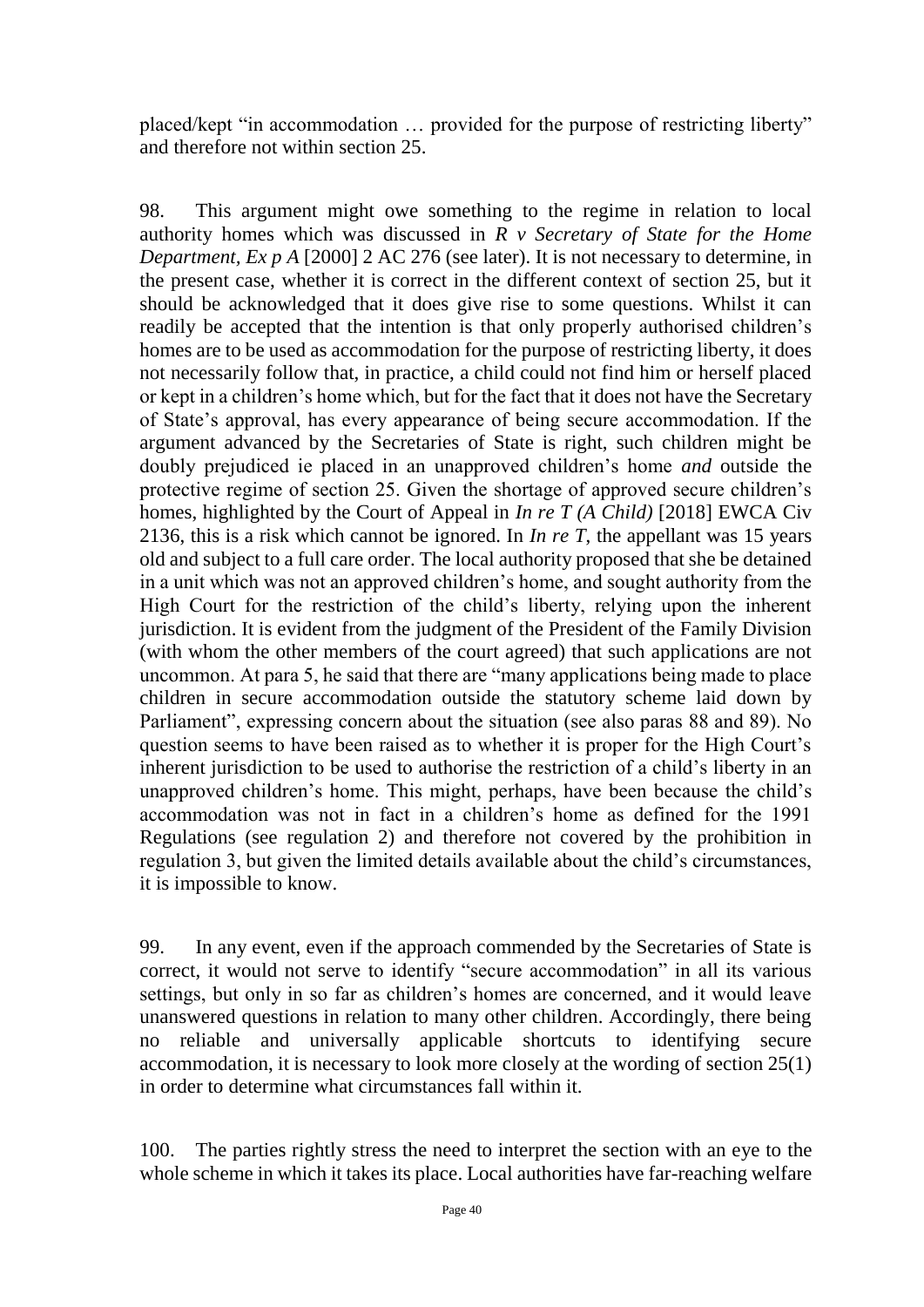obligations towards children. Notably, under section 20 of the Children Act 1989, they have a duty to provide accommodation for children in need, and they must also address the accommodation and other needs of children in relation to whom care orders have been made. The children who require help will present with all sorts of different problems, and there will be those whose care needs cannot be met unless their liberty is restricted in some way. But by no means all of these children will fall within the criteria set out in section  $25(1)(a)$  and (b), which are the gateway to the authorisation of secure accommodation. It seems unlikely that the legislation was intended to operate in such a way as to prevent a local authority from providing such a child with the care that he or she needs, but an unduly wide interpretation of "secure accommodation" would potentially have this effect. It is possible to imagine a child who has no history, so far, of absconding, and who is not likely actually to injure himself or anyone else, so does not satisfy section 25(1)(a) or (b), but who, for other good reasons to do with his own welfare, needs to be kept in confined circumstances. If section 25 applies whenever a child's liberty is restricted, local authorities will not be able to meet the welfare needs of children such as this. And, of course, it is similarly possible to envisage children in hospitals and care homes who need a degree of confinement, but do not satisfy either of the limbs of section 25(1). Putting it another way, the criteria set for the placing or keeping of a child in secure accommodation might be taken to reveal something of the problems which it was anticipated that children in secure accommodation would present. This, in turn, could be taken as a pointer towards the characteristics that one could expect to find in secure accommodation being used to meet those problems.

101. It is also worth noting, when considering how section 25 fits into the statutory scheme, that a court determining an application under the section does not have the child's welfare as its paramount consideration, as would normally be the case when the court determines any question with respect to the upbringing of a child (section 1 of the Children Act 1989). If any of the relevant criteria for keeping a child in secure accommodation are satisfied, the court is obliged to make the order authorising the child to be kept in secure accommodation (section 25(4)). It would be surprising if section 25 were intended to be interpreted in such a way as to extend this displacement of the court's welfare role beyond a relatively circumscribed group of children whose circumstances make this unavoidable. Underlining this, it is worth noting that where the position of a child of 16 or 17 is being considered in the Court of Protection under the Mental Capacity Act 2005, welfare is the touchstone, as deprivation of liberty will only be endorsed where it is in the best interests of the child.

102. So, the challenge is to interpret section 25 in such a way as to provide the protection intended by the legislature, without getting in the way of meeting the varied needs of the children for whom hospitals, care homes, and local authorities (in the exercise of their social services and education functions) have responsibility. We are grateful to the parties for the valuable detailed written submissions they have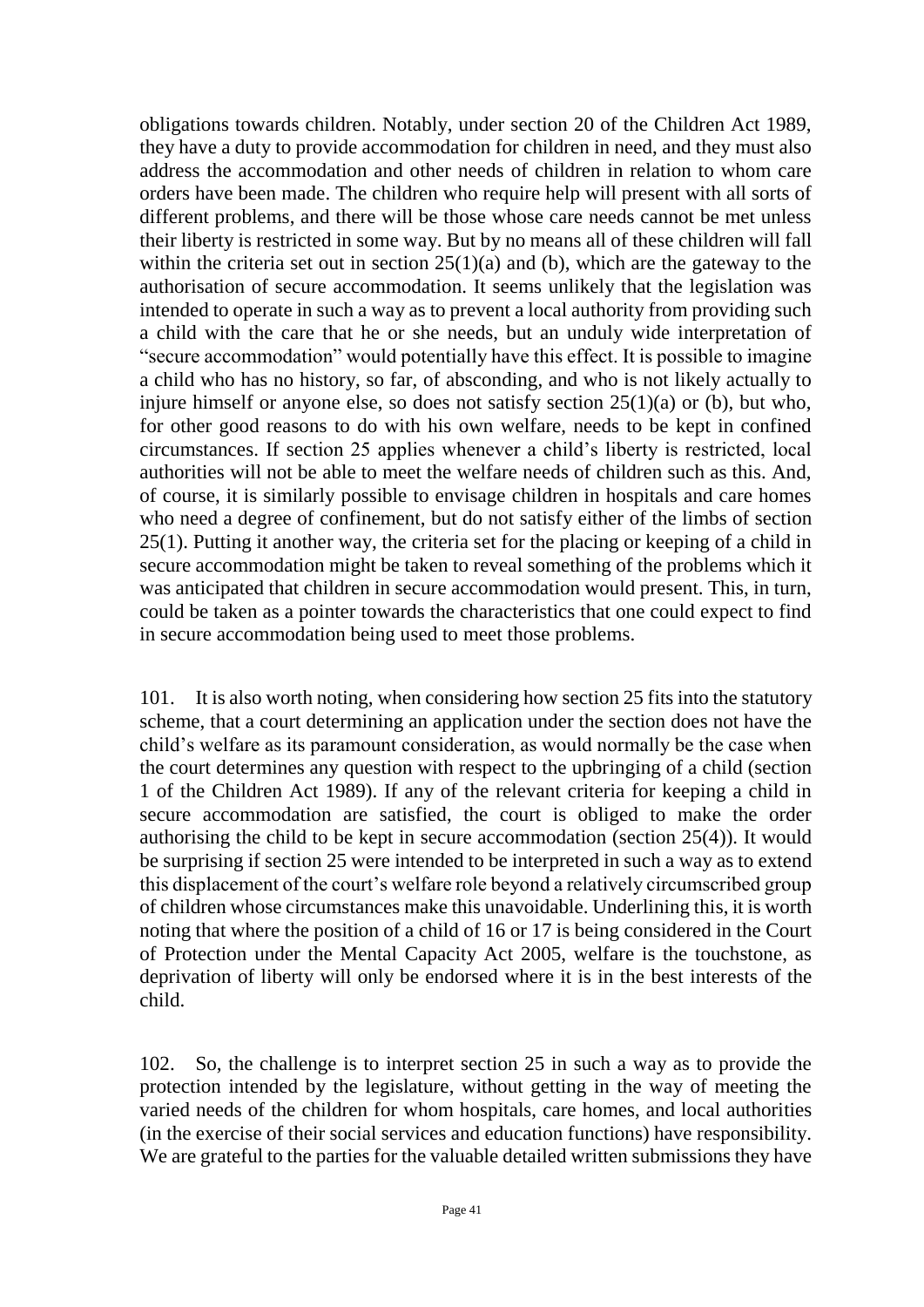all made to assist with this process; as, for the most part, they traverse similar ground, it is unnecessary to attribute submissions in what follows. It is unnecessary also to address all the arguments advanced, given that we are not making a definitive decision as to the operation of section 25.

103. It is submitted that the focus should be on the accommodation and the purpose for which it is provided, rather than upon the regime within the accommodation. This would be consistent with section  $25(1)(a)$  and (b) which, in setting the criteria for the use of secure accommodation, stipulate that the child may not be placed/kept in secure accommodation unless it appears that he is likely to abscond from "any other description of accommodation" or to injure himself or others if he is kept in "any other description of accommodation". This contrast of "secure accommodation" with "any other description of accommodation" can be read as supporting the notion that "secure accommodation" is a "description of *accommodation*", rather than a description of a regime of care.

104. This is an interpretation which also gains support from *R v Secretary of State for the Home Department, Ex p A* [2000] 2 AC 276. The 15 year old offender in that case had been remanded to a local authority children's home which was not approved by the Secretary of State for the purpose of restricting liberty, but he was subject to a curfew and other conditions whilst there. The issue was whether he should be given credit, in serving his sentence of detention in a young offender institution, for his period in the local authority accommodation. That depended on whether it was covered by section  $67(1A)(c)$  of the Criminal Justice Act 1967 which entitled an offender to have his sentence reduced by:

> "(c) any period during which, in connection with the offence for which the sentence was passed, he was remanded or committed to local authority accommodation by virtue of an order under section 23 of the Children and Young Persons Act 1969 or section 37 of the Magistrates' Courts Act 1980 and in accommodation provided for the purpose of restricting liberty."

105. The legislative scheme with which the House was concerned was, of course, different from the provisions which concern us. Broadly speaking, by virtue of (inter alia) section 23 of the Children and Young Persons Act 1969, a court remanding a child or young person who had committed, or was alleged to have committed, a criminal offence could release him on bail or remand him to local authority accommodation, in either case with or without conditions. In the case of certain offenders who had reached 15 years of age, the court could "require [the designated local] authority to comply with a security requirement, that is to say, a requirement that the person in question be placed and kept in secure accommodation" (section 23(4)). Section 23(12) defined "secure accommodation" as "accommodation which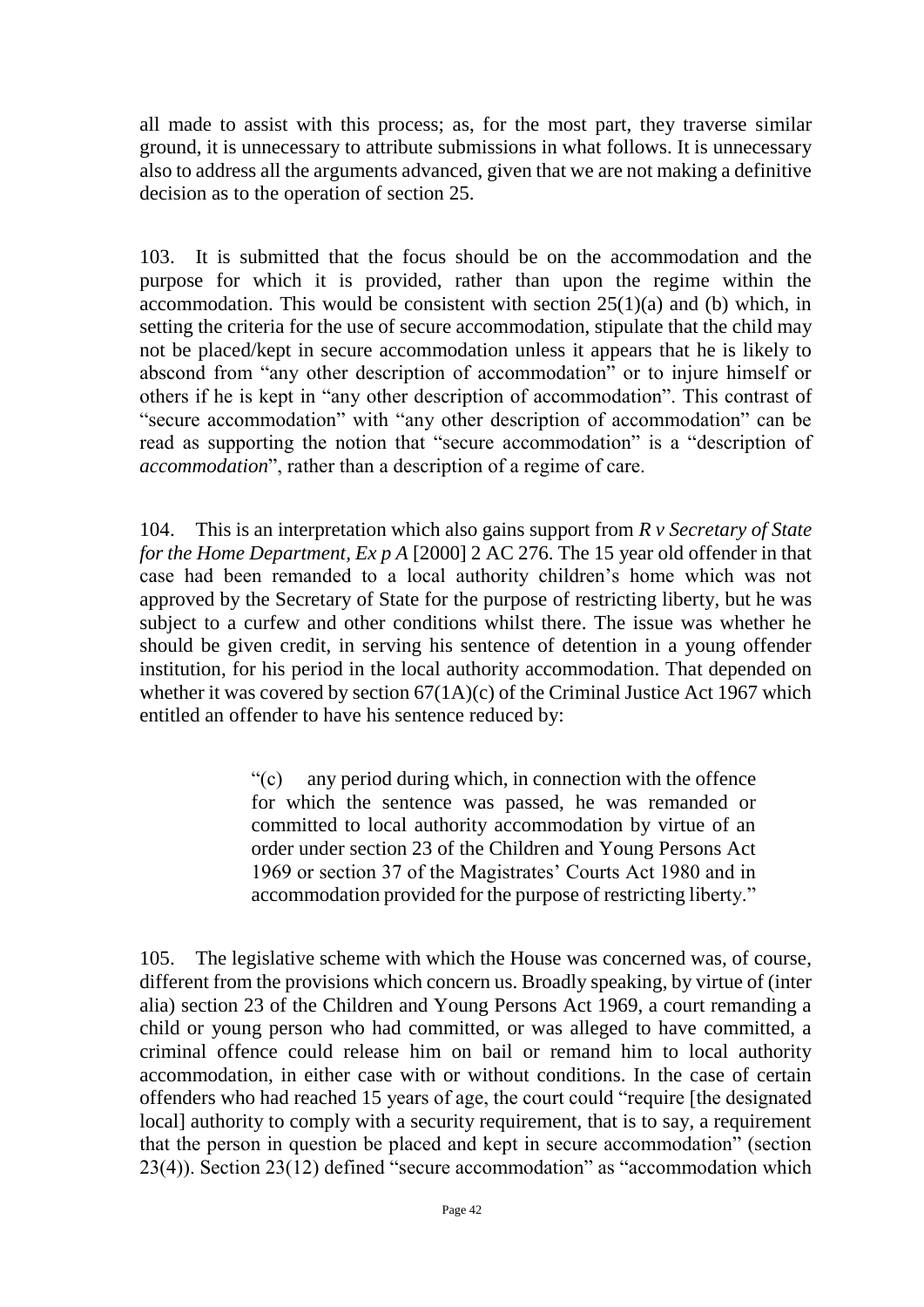is provided in a community home, a voluntary home or a registered children's home for the purpose of restricting liberty, and is approved for that purpose by the Secretary of State". It will be noted that this definition differs from that in section 25 of the Children Act, in that it makes approval by the Secretary of State an integral part of the definition of "secure accommodation", whereas the section 25 definition makes no reference to such approval which is, instead, the subject of regulation 3 of the 1991 Regulations.

106. The local authority home in which the offender was accommodated on remand was not approved by the Secretary of State, so did not qualify as "secure accommodation" as such. But it was argued that section  $67(1A)(c)$  was satisfied anyway, by virtue of the restrictions placed upon him whilst he was living there. A useful review of the history of the provisions as to secure accommodation in the civil and the criminal spheres can be found in the speech of Lord Clyde (with whom all the other members of the House agreed), commencing at p 285, although inevitably the law has moved on again since the decision. Then, at p 287, dealing with the construction of the phrase "and in accommodation provided for the purpose of restricting liberty" at the end of section 67(1A)(c), Lord Clyde said:

> "The use of the expression 'accommodation provided' in the statutory phraseology is to my mind significant. The word 'accommodation' refers to the place where the person is to be accommodated. The phrase designates a particular class or kind of accommodation. It is accommodation which has been provided for a particular purpose. The phrase does not refer to any accommodation where the liberty of a person may be restricted. The reference intended by the language used is in my view not simply to a regime of some kind whereby the person's liberty is restricted, but to the nature of the accommodation itself. The phrase is looking to a category of accommodation, namely accommodation which has been provided for the stated purpose. The obvious category of accommodation which can be identified as having been provided for the purpose of restricting liberty is that which came to be referred to as 'secure accommodation'. The same point can be taken from the repeated use of the word 'in' which appears in relation to police detention in paragraph (a), to custody in paragraph (b) and to accommodation in paragraph (c). It is the place in which the person is situated, and in particular its nature, rather than any controls over his movements, to which the subsection is looking."

107. Similarly, Lord Hope (with whom the members of the Appellate Committee other than Lord Clyde agreed) said, at p 282, that: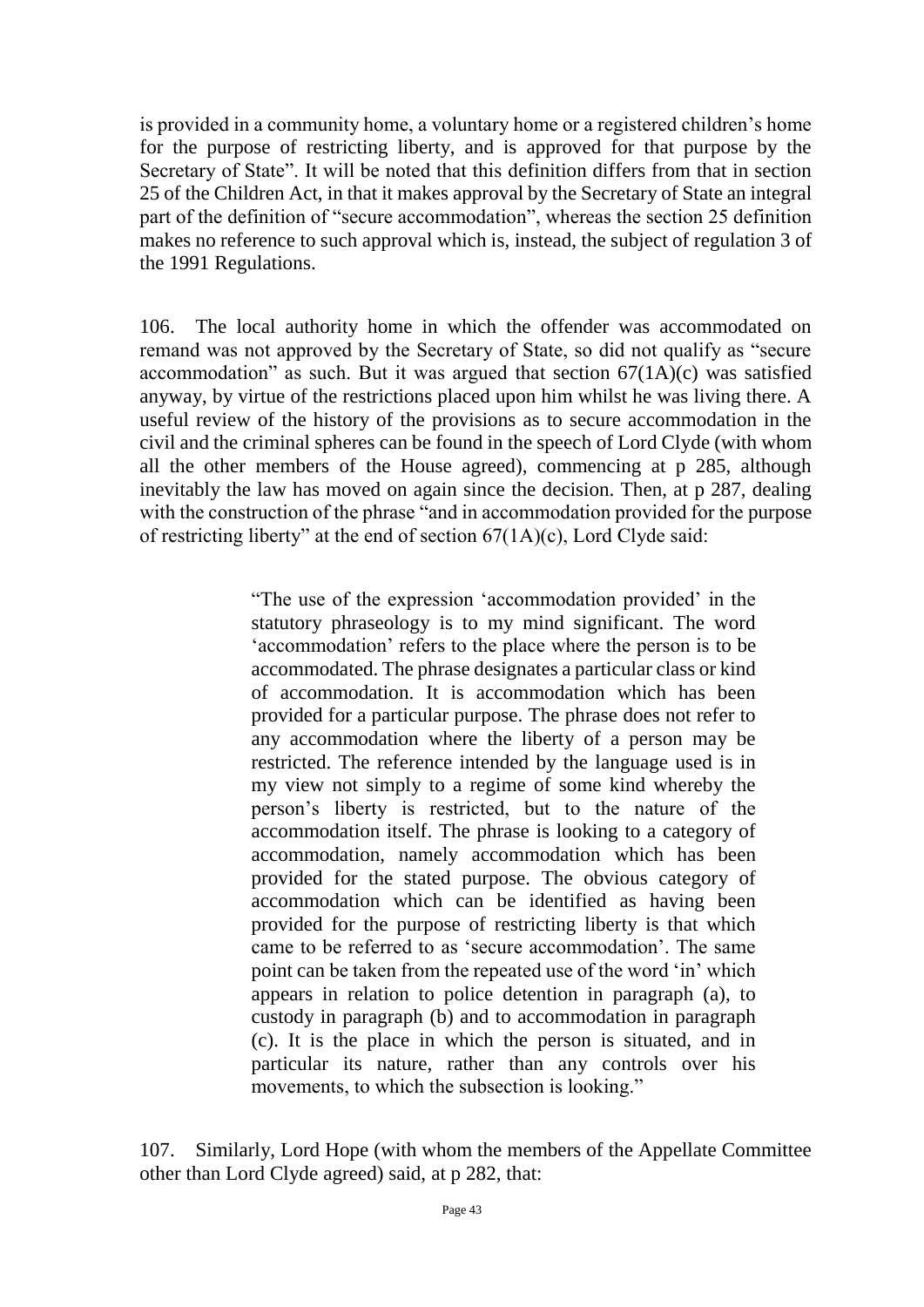"the words 'provided for the purpose of restricting liberty'… appear to direct attention to the nature of the accommodation and the purpose for which it is provided, not to the effect on the person's liberty of any conditions to which he may be subjected under section 23(7) of the Act of 1969. Thus the additional requirement indicated by the word 'and' is that the accommodation to which the person was committed must have been for that purpose and of that character."

108. Both Lord Clyde and Lord Hope were persuaded not only by the wording of the provision but also by practical considerations that this construction was correct. By focusing on whether the offender was in what Lord Clyde called "qualifying accommodation" (p 289E), the institution detaining the offender would be able to apply the appropriate credit against the sentence without having to form judgments about the precise conditions under which the individual offender had been held there (see Lord Hope at p 283 and Lord Clyde at p 289). Lord Clyde was clearly equating qualifying accommodation for section 67(1A)(c) purposes with secure accommodation as defined in section 23(12), as he envisaged that all that was necessary to ascertain whether the offender had been in qualifying accommodation was to see whether it had been approved by the Secretary of State as secure accommodation.

109. It would not be right to regard *R v Secretary of State for the Home Department, Ex p A* as determinative of the ambit of section 25 of the Children Act 1989. Although the phrase considered by the House of Lords there also features in section 25, the context is obviously different. There, by training the lens on the accommodation itself, the House was able to ensure that there was a simple means of identifying relevant periods on remand, merely by looking to see whether or not the particular local authority accommodation had the Secretary of State's approval. Focusing on the accommodation itself does not, however, provide such a simple answer to the problem of what is secure accommodation within section 25. Section 25 extends well beyond local authority homes, and undoubtedly encompasses secure accommodation which does not have to be approved by the Secretary of State. Furthermore, the purpose of the provisions considered by the House of Lords was very different from the purpose of section 25. They were concerned with a scheme which conferred power on a court remanding a child to local authority accommodation to dictate that the child should be kept in secure accommodation as narrowly defined by section 23(4) of the Children and Young Persons Act, and confined credit for time spent in local authority accommodation to that type of accommodation. In contrast, what section 25 has to say about secure accommodation is of much wider application. It does not set out to dictate where a local authority must place/keep a particular child, but to regulate, in both local authority and nonlocal authority settings, the circumstances in which a child can be placed/kept in secure accommodation as defined in the section. Nevertheless, given that the House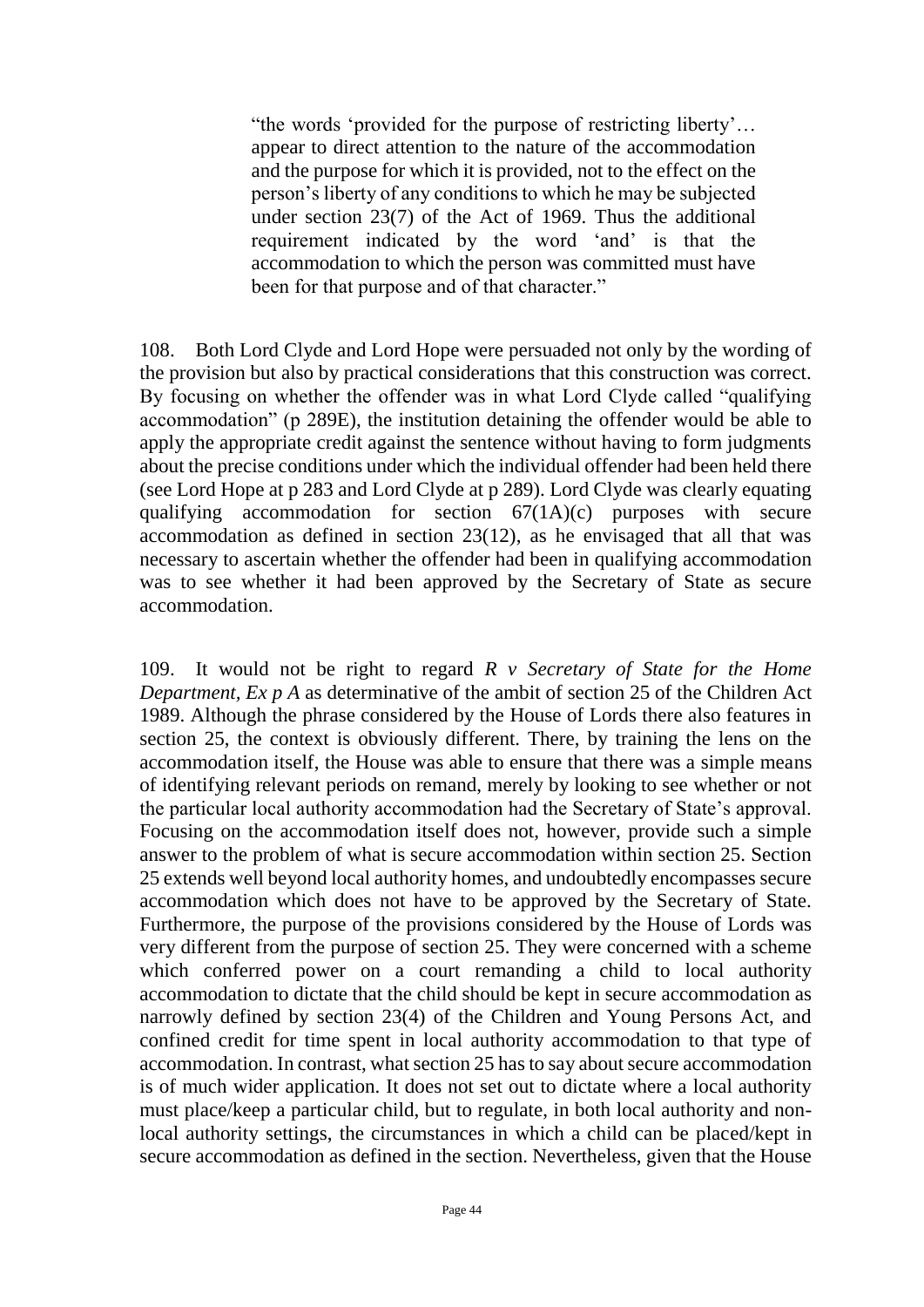of Lords were concerned with the same phrase as features in section 25, their interpretation must carry weight.

110. Coming closer to home, we are invited to endorse the approach that Wall J took to the phrase "accommodation … provided for the purpose of restricting liberty" in *In re C (Detention: Medical Treatment)* [1997] 2 FLR 180 at p 193. The case concerned a 16-year old girl suffering from anorexia nervosa. The local authority made an application for an order under the inherent jurisdiction authorising her detention in a clinic for medical treatment. Wall J was faced with the question whether the court's powers under the inherent jurisdiction were ousted by the scheme laid down by Parliament in section 25, and in addressing that issue, he needed to determine whether the clinic was, in fact, "secure accommodation" within section 25. Having reviewed three earlier authorities (*R v Northampton Juvenile Court, Ex p London Borough of Hammersmith and Fulham* [1985] FLR 193, *South Glamorgan County Council v W and B* [1993] 1 FLR 574, and *A Metropolitan Borough Council v DB* [1997] 1 FLR 767) he said (p 193):

> "Whilst I respectfully agree … that premises which are not designed as secure accommodation may become secure accommodation because of the use to which they are put in the particular circumstances of individual cases, it does seem to me that the more natural meaning of the words 'provided for the purpose of restricting liberty' is 'designed for, or having as its primary purpose' the restriction of liberty. The circumstances in which section 25 operates are based on the premise that the child has a history of absconding and is likely to abscond from any other description of accommodation. The alternative premise, 'that if he is kept in any other description of accommodation he is likely to injure himself or others' once again envisages a secure regime designed to prevent self-harm. I therefore prefer to look at the clinic, and ask myself: 'is it accommodation provided for the purpose of restricting liberty'? This is, of course, as Cazalet J indicates, a question of fact."

111. Having said that, he went on to examine the regime operated by the particular clinic, before finding that it was not secure accommodation. In his view, the "purpose of placement of a child in the clinic is to achieve treatment: the accommodation provides a structure for that treatment". The fact that there was a degree of restriction on the patient's liberty was an incident of the treatment programme, and the fact that steps could be taken to prevent the child from leaving the premises did not, of itself, render the clinic secure accommodation.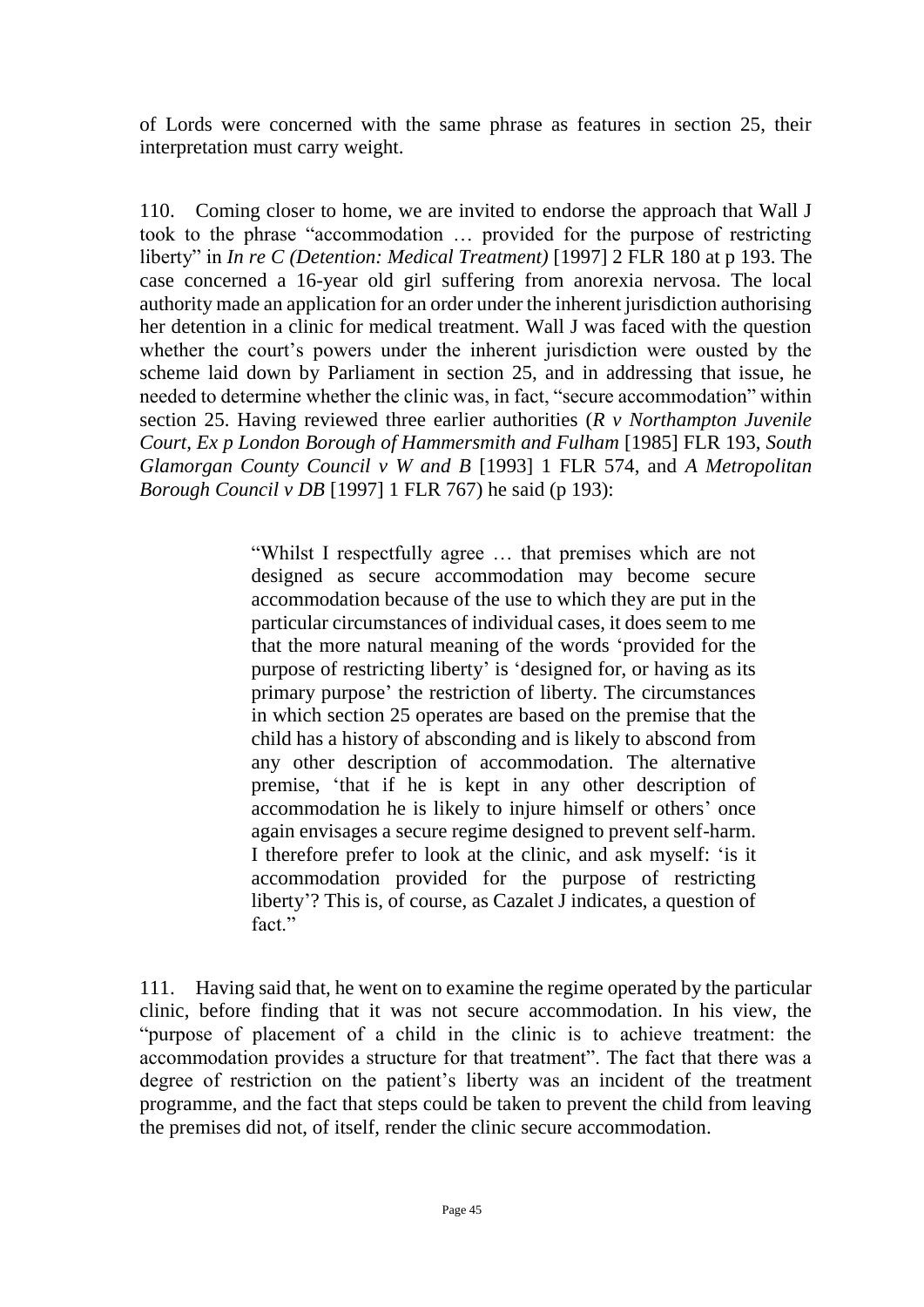112. Section 25 has played no direct role in the proceedings in the present case, and the bulk of the argument about it has occurred in writing after the conclusion of the hearing in this court. Nothing that we say about it will conclusively resolve the difficult questions that arise as to its scope and operation, and that is as it should be, because it would be undesirable that final views should be formed, without there having been an opportunity for oral argument. Furthermore, it would be better that such issues as there are about the scope of section 25 should be resolved in a case where the relevant facts have been found, so that the section can be interpreted with reference to a real factual situation. Because the issue was not under consideration at all before the appeal arrived in this court, factual findings have not been made in relation to all the matters relevant to the application of section 25 in D's case. As, by virtue of his age, D is now no longer within the scope of the Children Act, there would be absolutely no point in remitting the case for evidence to be heard, particularly as none of the parties contends that this is a section 25 case.

113. The exercise in which we have engaged has, however, been sufficient to persuade us that section 25 is not intended to be widely interpreted, so as to catch all children whose care needs are being met in accommodation where there is a degree of restriction of their liberty, even amounting to a deprivation of liberty. There is much force in the argument that it is upon the accommodation itself that the spotlight should be turned, when determining whether particular accommodation is secure accommodation, rather than upon the attributes of the care of the child in question. This fits with the language used in section 25(1), when read as a whole. It is also consistent with the objective of ensuring that the section is not so widely drawn as to prejudice the local authority's ability to offer children the care that they need, and it ought to make it more straightforward to apply than would be the case if the issue were dependent upon the features of a child's individual care regime, so that the child might be found to be in secure accommodation in all manner of settings.

114. A restrained construction of the section is also justified by the fact that, far from being concerned with the routine sort of problems that might require a child's freedom to be curtailed, the section has a "last resort" quality about it. It is concerned with accommodation which has the features necessary to safeguard a child with a history of absconding who is likely to abscond from *any* other description of accommodation or to prevent injury where the child in question would be likely to injure himself or others if kept in *any* other description of accommodation.

115. Of course, training the spotlight on the accommodation itself does not provide a complete answer to the question as to what falls within the definition of secure accommodation. Some secure accommodation will be readily recognisable from the fact that it is approved as such by the Secretary of State, but that is by no means a universal hallmark, as that approval is not needed for all types of secure accommodation. Moreover, given that it is contemplated that secure accommodation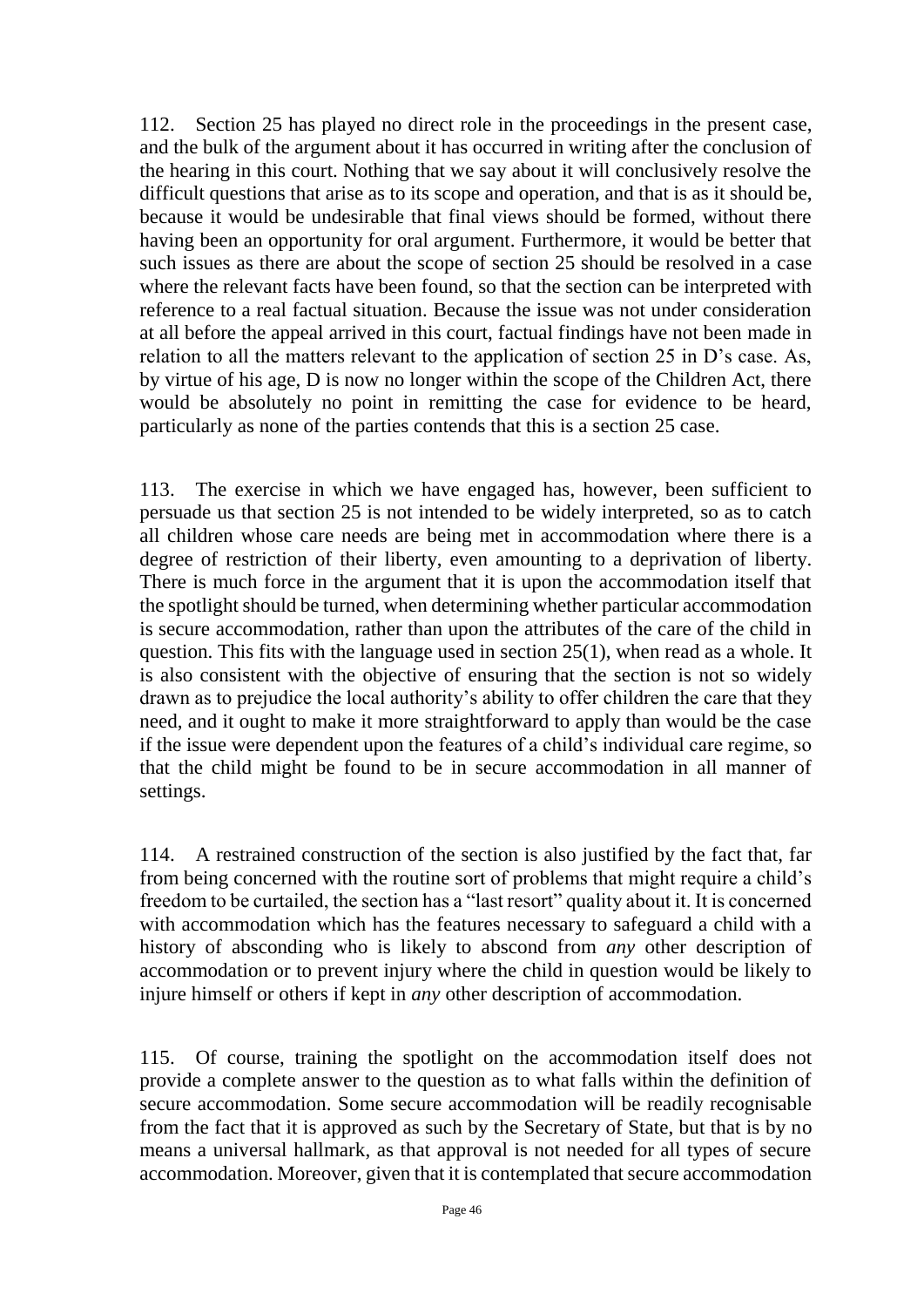might be provided in places such as hospitals, it seems likely that there will not infrequently be more than one purpose of the child being in the accommodation, and there is much to commend Wall J's approach to such a situation, that is to count within the definition of secure accommodation "designed for or having as its primary purpose" the restriction of liberty. Equally, the section will have to be interpreted in such a way as to allow for situations where only a part of the premises is made over to restricting liberty.

## **LADY ARDEN:**

116. I agree with the judgment of Lady Hale on the effect of article 5 of the European Convention on Human Rights (the Convention). She has held that parental consent to a child's living circumstances is not effective to prevent a child, who has mental disabilities and cannot give any relevant consent to those circumstances, from being deprived of their liberty for the purposes of article 5 if their living circumstances mean that they are not free and the restrictions on them go beyond those which are normal for a child of their age.

117. In this case, the child, D, is over 16 years of age. I agree with Lady Hale (para 50) that it is unnecessary in this case to express any view on the question whether there would be a deprivation of liberty for the purposes of article 5 if a child who has not yet attained that age has their liberty restricted to an extent that is not normal for a child of their age. Likewise I express no view on the question of parental consent for medical treatment or other matters outside article 5.

118. The key case on article 5 in this context is *Nielsen v Denmark* (1988) 11 EHRR 175, which Lady Hale analyses at paras 34 to 38 above. As Lady Hale explains, it is the normality of the parent's control over the child, as compared with arrangements for children of a similar age, that is the key to understanding this difficult decision of the European Court of Human Rights (the Strasbourg court). In the present case, the position can simply be compared with the position of other children in the UK. It might in future be necessary to have regard to the practice in other contracting states to the Convention, but that does not arise in this case.

119. I have one qualification. Article 5 is not a qualified right and there is no scope for holding that the denial of a person's liberty engages article 5 but does not amount to a violation because it serves a legitimate aim and is proportionate and necessary in a democratic society. Exceptionally there are situations where the Strasbourg court finds that in effect those tests were met but it can only do so by holding that there is no deprivation of liberty for article 5 purposes. Thus, in *Austin v United Kingdom* 35 EHRR 14, the complainants were demonstrators who had been "kettled" by the police, that is, kept against their will within a police cordon. The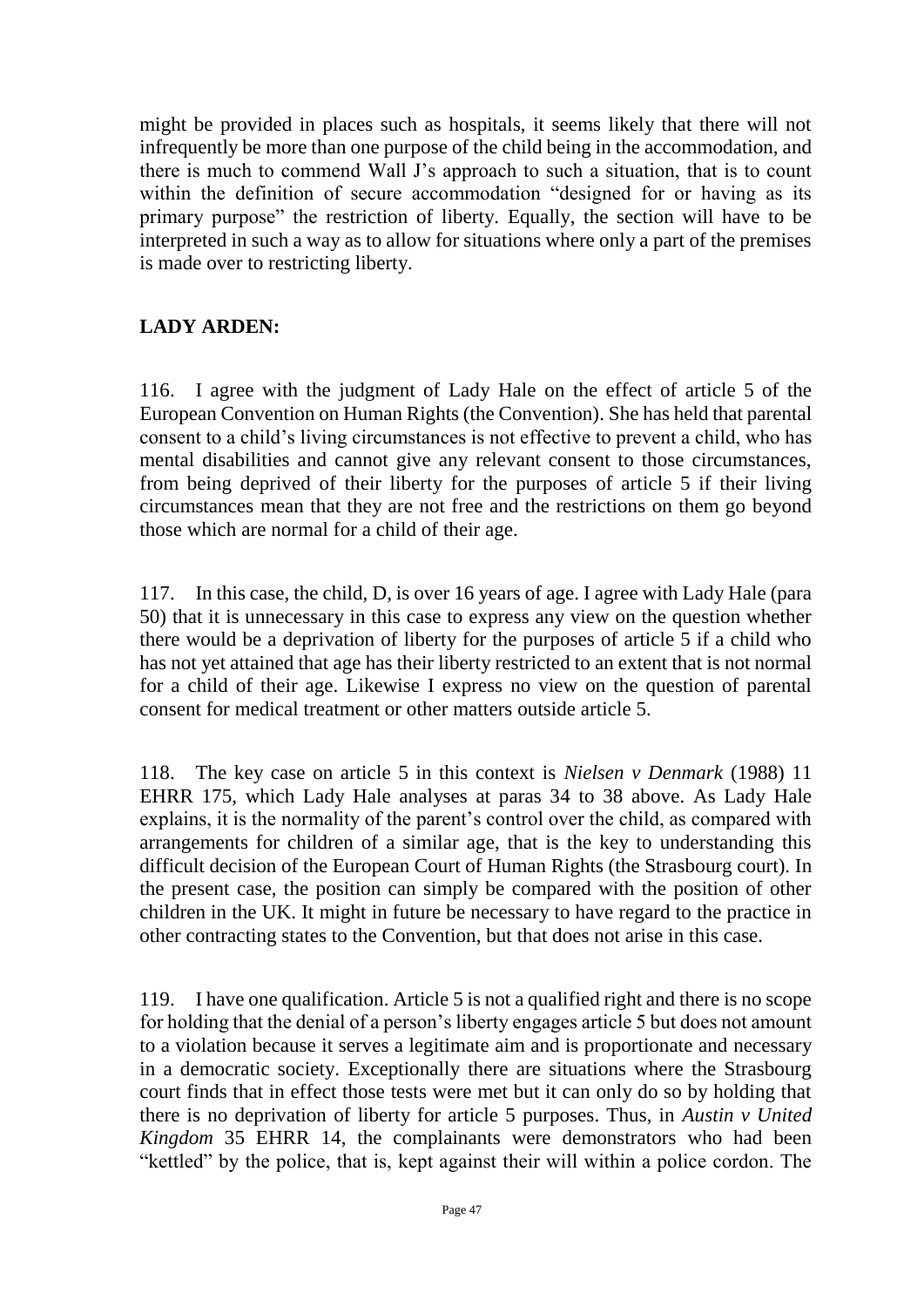Strasbourg court held that there was no violation because the need for the police to maintain order in this situation meant the denial of liberty was not a deprivation of liberty for article 5 purposes. So, too, in *Nielsen*, the Strasbourg court had held that there was no deprivation of liberty for article 5 purposes.

120. It follows that there will be cases where a person loses their liberty but the acid test in *Cheshire West*, as Lady Hale describesit*,* does not apply. That conclusion is shown by observing that D's case is about living arrangements. It is not about a child, or anyone else, needing life-saving emergency medical treatment. For the reasons which the Court of Appeal (McFarlane LJ, Sir Ross Cranston and myself) gave in *R (Ferreira) v Inner South London Senior Coroner* [2018] QB 487, the situation where a person is taken into (in that case) an intensive care unit for the purpose of life-saving treatment and is unable to give their consent to their consequent loss of liberty, does not result in a deprivation of liberty for article 5 purposes so long as the loss of liberty is due to the need to provide care for them on an urgent basis because of their serious medical condition, is necessary and unavoidable, and results from circumstances beyond the state's control (para 89).

121. I pass on to section 25 of the Children Act 1989 and to the judgment of Lady Black. So far as section 25 is concerned, this was unfortunately dealt with only on written submissions. I have read the judgment of Lady Black, in which Lady Hale concurs, with admiration. I have read it as laying down a marker for the future. I have read it conscious of the depth of experience which Lady Black and Lady Hale bring to bear in the field of family law, and particularly the circumstances in those children's cases which may be affected by a ruling on section 25. It is evident that there is a very serious issue here, but I do not express any final view until a case arises which raises this very question. I am far from disagreeing with them, but I would like to reach a final view against the facts of an actual case. I express no view on the other issues as to the common law in Lady Black's judgment for the same reason.

122. It follows that I would allow this appeal.

## **LORD CARNWATH: (dissenting) (with whom Lord Lloyd-Jones agrees)**

## *Introduction*

123. As Lady Hale says, this case is about the limits of parental responsibility in the case of a young person who has reached the age of 16, but does not have the mental capacity to make decisions for himself. This arises in the context of article 5 of the European Convention on Human Rights by which: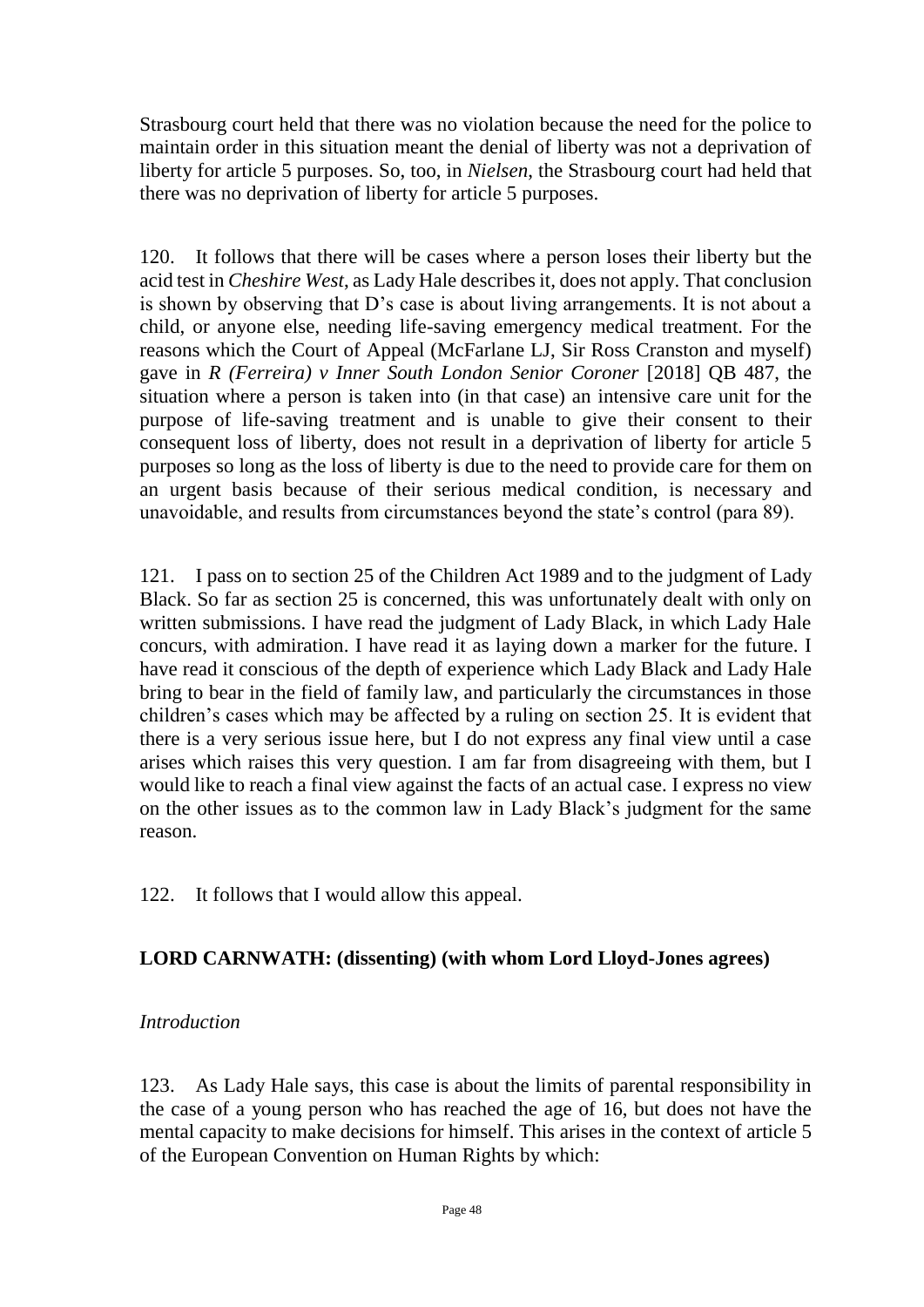"Everyone has the right to liberty and security of person. No one shall be deprived of his liberty save in the following cases and in accordance with a procedure prescribed by law."

124. As she also explains (para 1), and as is common ground, the application of article 5 is to be tested by reference to three components: (a) the objective component of confinement in a particular restricted place for a not negligible length of time; (b) the subjective component of lack of valid consent; and (c) the attribution of responsibility to the State. This is the effect of *Storck v Germany* (2005) 43 EHRR 6 ("*Storck*"), followed by this court in *Surrey County Council v P; Cheshire West and Chester Council v P* [2014] UKSC 19; [2014] AC 896 ("*Cheshire West*"). It is further common ground that on the facts of this case, components (a) and (c) are satisfied. The area of debate is about component (b): whether on the facts of this case the exercise of parental responsibility could make up for the lack of consent by D himself.

125. That it could do so while he was under the age of 16 was not in dispute in the courts below. That was supported by reference to the decision of the Strasbourg court in *Nielsen v Denmark* (1988) 11 EHRR 175 (see Lady Hale para 34). It is worth stating at the outset the reasons for this view, as stated by Keehan J, and adopted by Sir James Munby P giving the leading judgment in the Court of Appeal (para 108):

> "The parents of this young man are making decisions, of which he is incapable, in the welfare best interests of their son. It is necessary for them to do so to protect him and to provide him with the help and support he needs.

> I acknowledge that D is not now cared for at home nor 'in a home setting'. His regime of care and treatment was advised by his treating clinicians and supported by his parents. They wanted to secure the best treatment support and help for their son. They have done so. It has proved extremely beneficial for D who is now ready to move to a new residential home out of a hospital setting. What other loving and caring parent would have done otherwise?

> Those arrangements are and were made on the advice of the treating clinicians. All professionals involved in his life and in reviewing his care and treatment are agreed that these arrangements are overwhelmingly in D's best interests. On the facts of this case, why on public policy or human rights grounds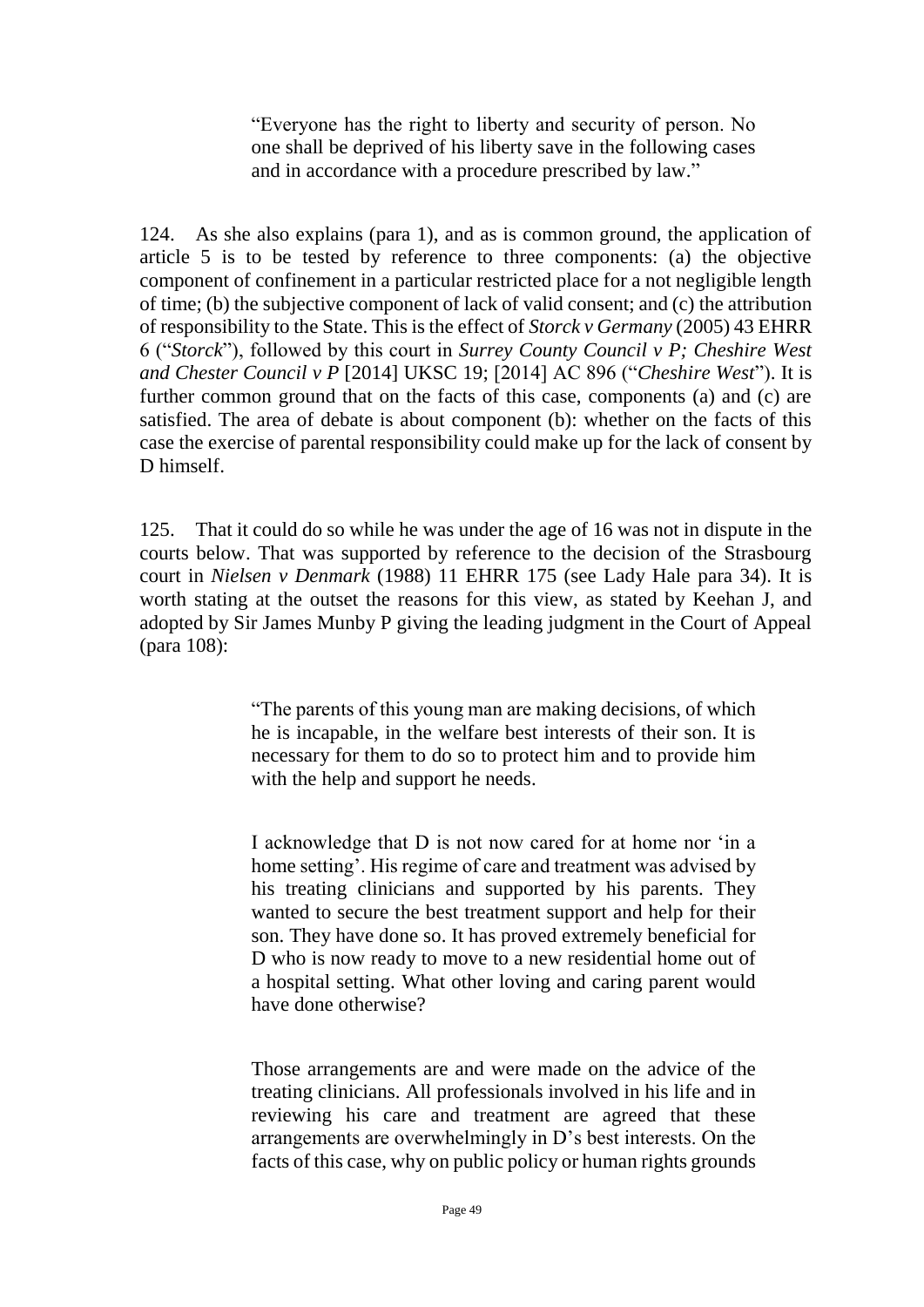should these parents be denied the ability to secure the best medical treatment and care for their son? Why should the state interfere in these parents' role to make informed decisions about their son's care and living arrangements?

I can see no reasons or justifications for denying the parents that role or permitting the state to interfere in D's life or that of his family.

I accept the position might well be very different if the parents were acting contrary to medical advice or having consented to his placement at Hospital B, they simply abandoned him or took no interest or involvement in his life thereafter.

The position could not be more different here. D's parents have regular phone calls with him. They regularly visit him at the unit. Every weekend D has supported visits to the family home. He greatly enjoys spending time at home with his parents and his younger brother.

In my judgment, on the facts of this case, it would be wholly disproportionate, and fly in the face of common sense, to rule that the decision of the parents to place D at Hospital B was not well within the zone of parental responsibility." (paras 58-64)

126. The good sense of that appraisal has not, as I understand it, been challenged by any of the parties to this court. Nor is it suggested that, when D became 16, anything changed in practical terms, whether in respect of his own needs and best interests, or of his relationship with his parents or the public agencies involved. However, Keehan J was persuaded by the Official Solicitor that there was a fundamental change in the legal position so that the approval of the court was now required. The Court of Appeal disagreed.

127. That view is challenged in this court by the Official Solicitor, with the support of the Equality and Human Rights Commissioner as first intervener. The Court of Appeal's approach is defended by the Council as the statutory authority responsible for safeguarding D's interests. They are supported by the Secretaries of State for Education and Justice. They have intervened as having policy responsibility respectively for the Mental Capacity Act 2005 (MCA 2005) and the Children Act 1989, and for the Court Service. They are concerned that the outcome of the appeal could have significant implications for a large number of 16 and 17-year olds, who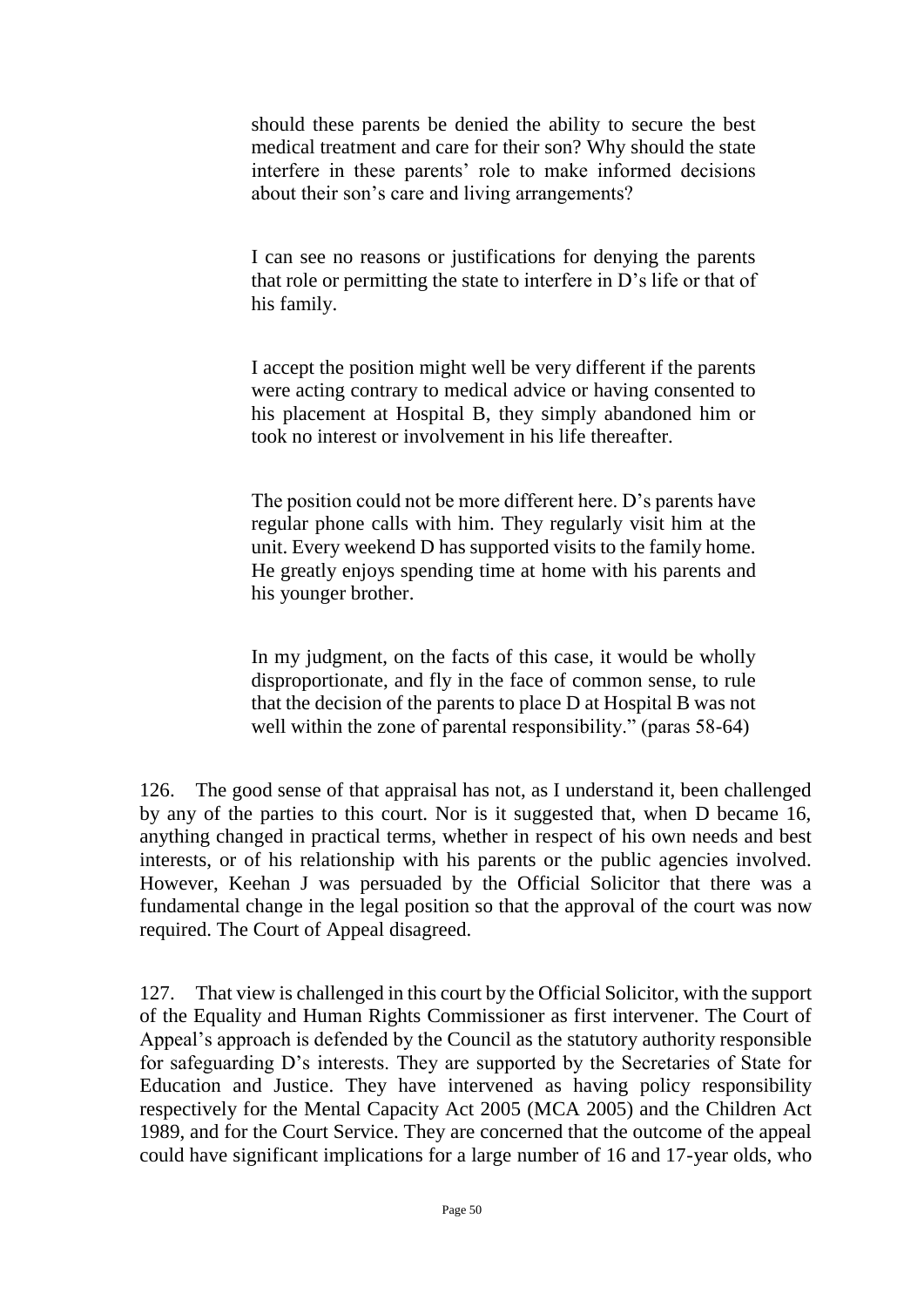are being held in care across a variety of settings, ranging from foster care placements to residential holiday schemes for disabled children.

128. They also point out that the appeal takes place against the background of the Law Commission's review of the law of Mental Capacity and Deprivation of Liberty, and in particular the deprivation of liberty safeguards ("DoLS") (Law Com No 372). As the Commission explained in its Consultation Paper (CP No 222, paras 2.39-40), that review was prompted by the massive and unanticipated increase in cases requiring to be dealt with under the DoLS arrangements (from 11,300 in 2013- 4 to 113,300 in 2014-5), following the decision of this court in the *Cheshire West* case. Their review has been followed more recently by the consideration by Parliament of the Mental Capacity (Amendment) Bill (now the Mental Capacity (Amendment) Act 2019). That provides for the replacement of DoLS by a new scheme of safeguards (the "Liberty Protection Safeguards") for those who lack capacity under the MCA and who are deprived of their liberty, which will extend to 16 and 17-year olds. The background to the 2019 Act was described in the Explanatory Notes:

> "6. In 2014 the decision of the Supreme Court in the case of *Cheshire West* gave a significantly wider interpretation of deprivation of liberty than had been previously applied in the health and social care context. This increased considerably the number of people treated as being deprived of liberty, and correspondingly increased the obligations on public authorities (primarily local authorities) in connection with authorising, and providing safeguards for, these extra deprivations of liberty.

> 7. Following *Cheshire West*, the Government asked the Law Commission to review this area of law. The Commission's final report, which included a draft Bill, called for the DoLS to be replaced as a matter of 'pressing urgency' and set out a replacement scheme. The new scheme was intended to establish a proportionate and less bureaucratic means of authorising deprivation of liberty."

129. The Law Commission noted that its remit had been limited to children of 16 or over (para 7.20). It also noted the "complicating factor" that in the *Nielsen* case the Strasbourg court had recognised the right of parents in certain cases to consent to what would otherwise be a deprivation of liberty for their children; but it also noted that Keehan J (in the present case, decided since the consultation paper) had limited that approach to children under 16 (para 7.22). When what became the 2019 Act was presented to Parliament it was limited to those over 18, but it was later extended to those over 16. That followed an amendment proposed in the House of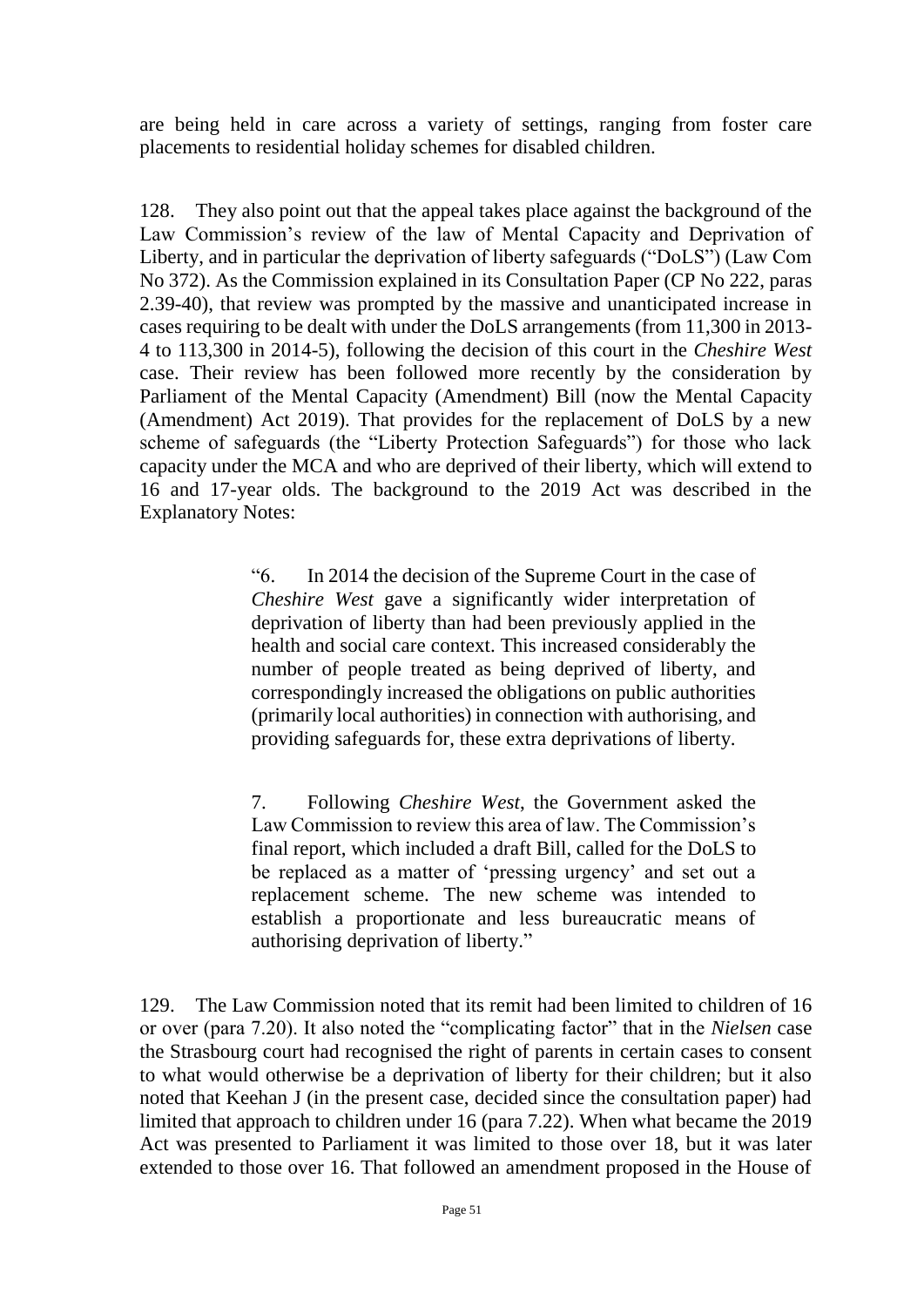Lords by (inter alios) Baroness Thornton. It is of interest that she referred to evidence of the Royal College of Psychiatrists which

> "… has pointed out that case law has established that the parents of children under 16 may give consent to what would otherwise constitute a deprivation of a child's liberty where the matter falls within the 'zone of parental responsibility', but it has been held that a parent cannot give equivalent consent for a 16 to 17 year-old. It therefore argues that the Bill should be extended to 16 to 17 year-olds to provide them with better safeguards, as they are not served well at present." (HL Committee Stage Day 1 Volume 792 Column 1832)

130. It seems therefore that the fixing of the age threshold in the new Act at 16 was directly related to the then understanding of the scope of parental responsibility as reflected in the judgment of Keehan J in the present case.

## *Parental responsibility*

131. There is no dispute about the importance of the principle of parental responsibility in the common law. As Sir James Munby P said in *In re H-B (Contact)* [2015] EWCA Civ 389; [2015] 2 FCR 581, para 72:

> "… parental responsibility is more, much more than a mere lawyer's concept or a principle of law. It is a fundamentally important reflection of the realities of the human condition, of the very essence of the relationship of parent and child. Parental responsibility exists outside and anterior to the law. Parental responsibility involves duties owed by the parent not just to the court. First and foremost, and even more importantly, parental responsibility involves duties owed by each parent to the child"

132. Not surprisingly a corresponding principle is recognised under the European Convention on Human Rights. As the Strasbourg court said in *Nielsen v Denmark*  (1988) 11 EHRR 175, "family life" in the Contracting States -

> "… encompasses a broad range of parental rights and responsibilities in regard to care and custody of minor children. The care and upbringing of children normally and necessarily require that the parents or an only parent decide where the child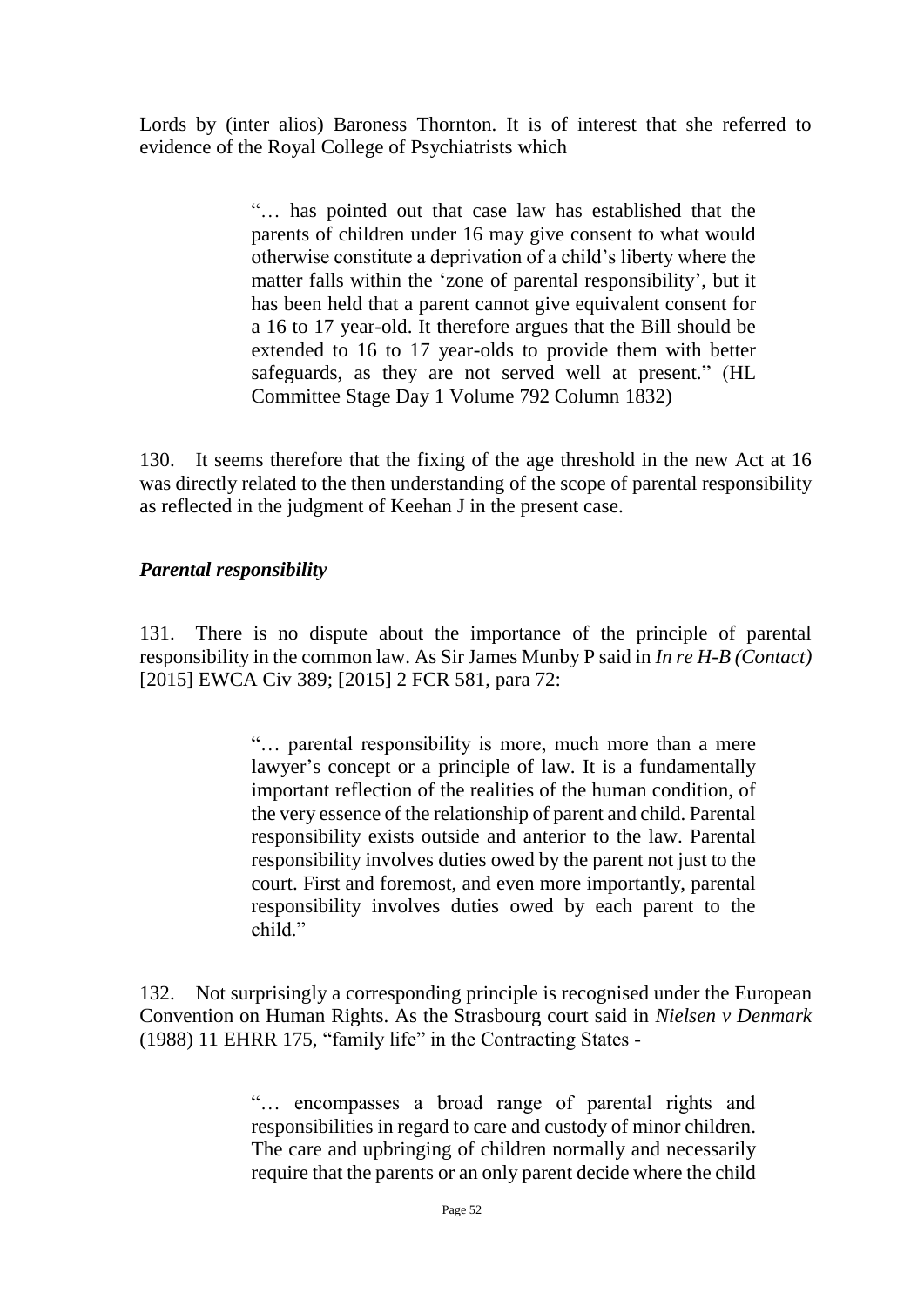must reside and also impose, or authorize others to impose, various restrictions on the child's liberty. … Family life in this sense, and especially the rights of parents to exercise parental authority over their children, having due regard to their corresponding parental responsibilities, is recognized and protected by the Convention, in particular by article 8. Indeed the exercise of parental rights constitutes a fundamental element of family life …"

133. The common law principle is given specific statutory recognition in section 3 of the Children Act 1989, which defines parental responsibility as encompassing -

> "all the rights, duties, powers, responsibilities and authority which by law a parent of a child has in relation to the child and his property."

A child in this context means "a person under the age of 18" (section 105(1)). Neither definition is in terms modified by anything in the MCA 2005 or the 2019 Act.

## *The judgments below*

134. The judge's conclusion that the legal position changed when D became 16 turned principally on his view of the change in the statutory framework applicable to such children. He said:

> "103. … I am entirely persuaded that Parliament has on numerous occasions, …, chosen to distinguish the legal status of those who have not attained the age of 16 years, those aged 16 and 17 and, finally, those who have attained their majority.

> 104. I am particularly persuaded by the fact that Parliament chose to include incapacitous 16 and 17-year-olds within the remit of the Mental Capacity Act 2005. An incapacitous young person under the age of 16 years is specifically excluded from the provisions of the Act: see section 2(5) (subject to the exceptions referred to [above] …).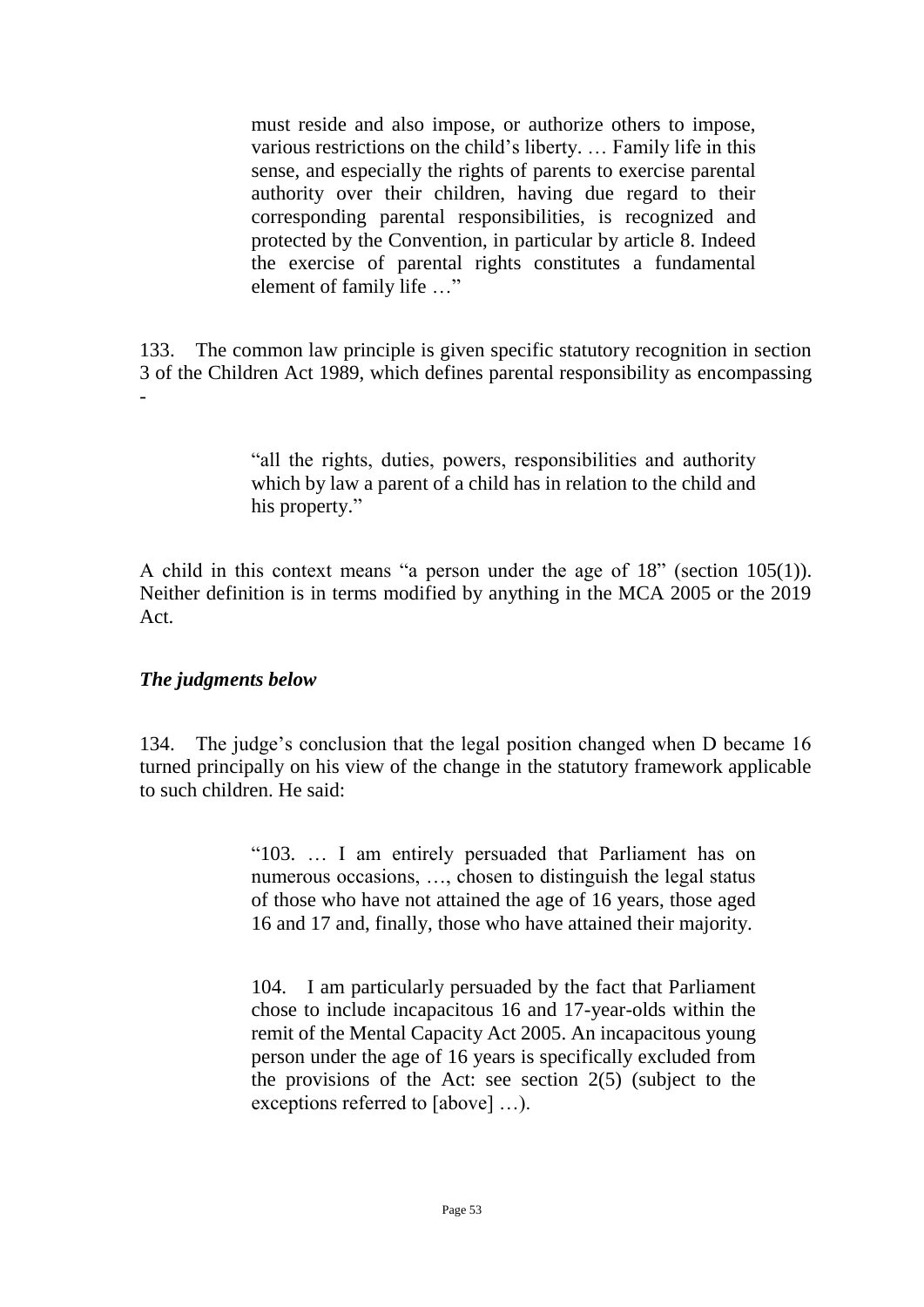105. In the premises, and whilst acknowledging that parents still have parental responsibility for their 16 and 17-year-old children, I accept that the various international Conventions and statutory provisions referred to, the United Nations Convention on the Rights of the Child and the Human Rights Act 1998, recognise the need for a greater degree of respect for the autonomy of all young people but most especially for those who have attained the age of 16 and 17 years. Accordingly, I have come to the clear conclusion that however close the parents are to their child and however co-operative they are with treating clinicians, the parent of a 16 or 17-year old young person may not consent to their confinement which, absent a valid consent, would amount to a deprivation of that young person's liberty."

135. The President disagreed. As to the correct approach to article 5, and in particular the effect of *Nielsen*, he extracted the following propositions from the judgments in *Cheshire West* of Lady Hale and Lord Neuberger:

> "i) *Nielsen* is, fundamentally, a case about *Storck* component (b); or, to be more precise, about the proper ambit of *Storck* component (b) and the extent and limit of parental authority, which between them determine whether *Storck* component (c) arises for consideration.

> ii) Whatever its implications in relation to *adults*, a matter which is not before us and which  $\ldots$  is not free from difficulty, *Nielsen* is good authority in relation to *children*.

> iii) In accordance with *Nielsen*, there are circumstances in which the consent by a 'holder of parental authority' - in domestic terms, someone with parental responsibility - will provide a valid consent for the purposes of *Storck* component (b) to something which is a 'confinement' for the purposes of *Storck* component (a). Those circumstances, although 'extensive', are not 'unlimited'." (para 37)

136. This led him to a discussion of the scope of parental responsibility in the context of *Storck* component (b), which in his view was governed by domestic law: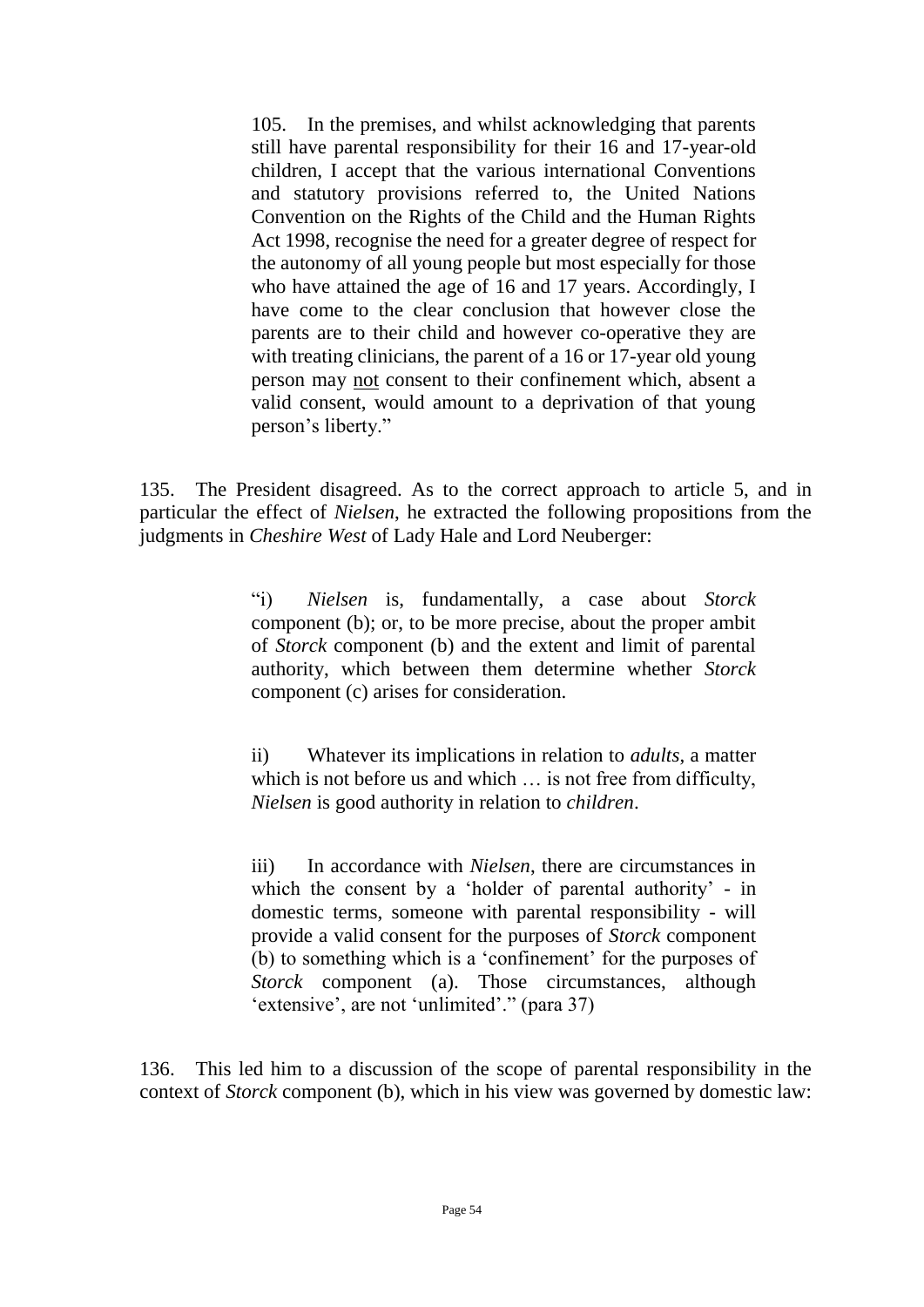"50. For the purpose of applying the *Nielsen* principle one first has to identify what are the relevant 'rights of the holder of parental authority', and that, in my judgment, is plainly a matter to be determined by the relevant *domestic* law. Understanding of the issues arising in relation to ground (1) therefore requires consideration of our domestic law *before* one can turn to consider the application of article 5 and the Strasbourg jurisprudence …" (para 50)

137. There followed a comprehensive review of the authorities culminating in the leading modern authority in *Gillick v West Norfolk and Wisbech Area Health Authority* [1986] AC 112. From an extended discussion of the speeches in *Gillick*  (paras 74ff) he derived three propositions: (in very brief summary) first, that parental rights exist for the benefit of the child not the parent; secondly, that parental rights are to be exercised in the best interests of the children, and subject to the control of the court by reference to "general community standards"; thirdly, "the rejection of the rule that the age of discretion was fixed and the substitution of what it has now become customary to refer to as the acquiring of '*Gillick* capacity'" (para 79).

138. He concluded his discussion of *Gillick* with this summary:

"What for convenience, and in accordance with settled practice, I shall refer to as '*Gillick* capacity' or '*Gillick* competence' is *not* determined by reference to the characteristic development trajectory of some hypothetical 'typical' or 'normal' child (whatever those expressions might be understood as meaning). Whether a particular child has '*Gillick* capacity' is determined by reference to the understanding and intelligence of *that* child … The attainment of 'Gillick capacity' is, and has always been, treated … as being 'child-specific.'…

This has an important corollary. Given that there is no longer any 'magic' in the age of 16, given the principle that '*Gillick* capacity' is 'child-specific', the reality is that, in any particular context, one child may have '*Gillick* capacity' at the age of 15, while another may not have acquired '*Gillick* capacity' at the age of 16 and another may not have acquired 'Gillick capacity' even by the time he or she reaches the age of 18." (paras 83- 84)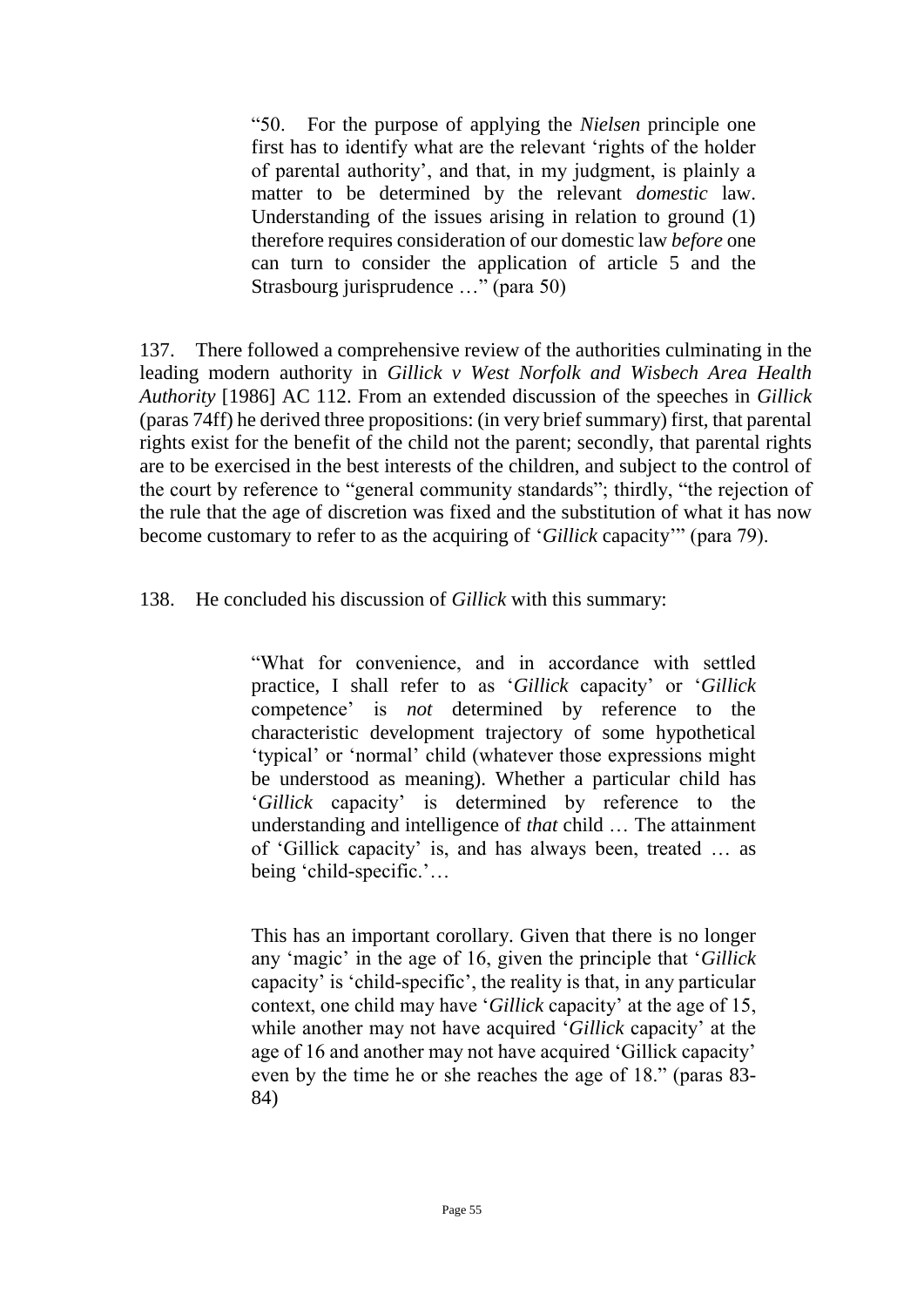139. He thought that the judge's approach was inconsistent with the *Gillick*  principle, and unsupported by the statute:

> "On this point, in my judgment, Keehan J was wrong in law. I say this for two reasons. First, because his approach does not give effect to the fundamental principle established by *Gillick*: namely that, in this context …, the exercise of parental responsibility comes to an end not on the attaining of some fixed age but on attaining '*Gillick* capacity' … Secondly, because none of the statutory provisions upon which he relied bears either expressly or by implication upon the matter in hand which, to emphasise the obvious, is to do with the ambit and extent of parental responsibility and nothing else. It was therefore, with great respect to Keehan J, beside the point for him to observe (para 103) that:

> > 'Parliament has on numerous occasions … chosen to distinguish the legal status of those who have not attained the age of 16 years, those aged 16 and 17 and, finally, those who have attained their majority.'

No doubt, but, I ask rhetorically, 'where does that take us?' given the rejection by the House of Lords in *Gillick* of this court's reliance in the same case on what was essentially the same line of thought." (para 125)

140. In relation to the 2005 Act itself he made two points

"First, that in general terms the 2005 Act does *not* make specific provision in relation to those aged 16 or 17. Secondly, and even more important for present purposes, that with only two (in the present context irrelevant) exceptions, the 2005 Act *makes no statutory provision for the role of those exercising parental responsibility*. Precisely so: the matter is left to the common law, in other words to the operation of the *Gillick* principles." (para 127, his emphasis)

He concluded that in the present context, "parental responsibility *is*, in principle, exercisable in relation to a 16 or 17-year old child who, for whatever reason, lacks '*Gillick* capacity'" (para 128).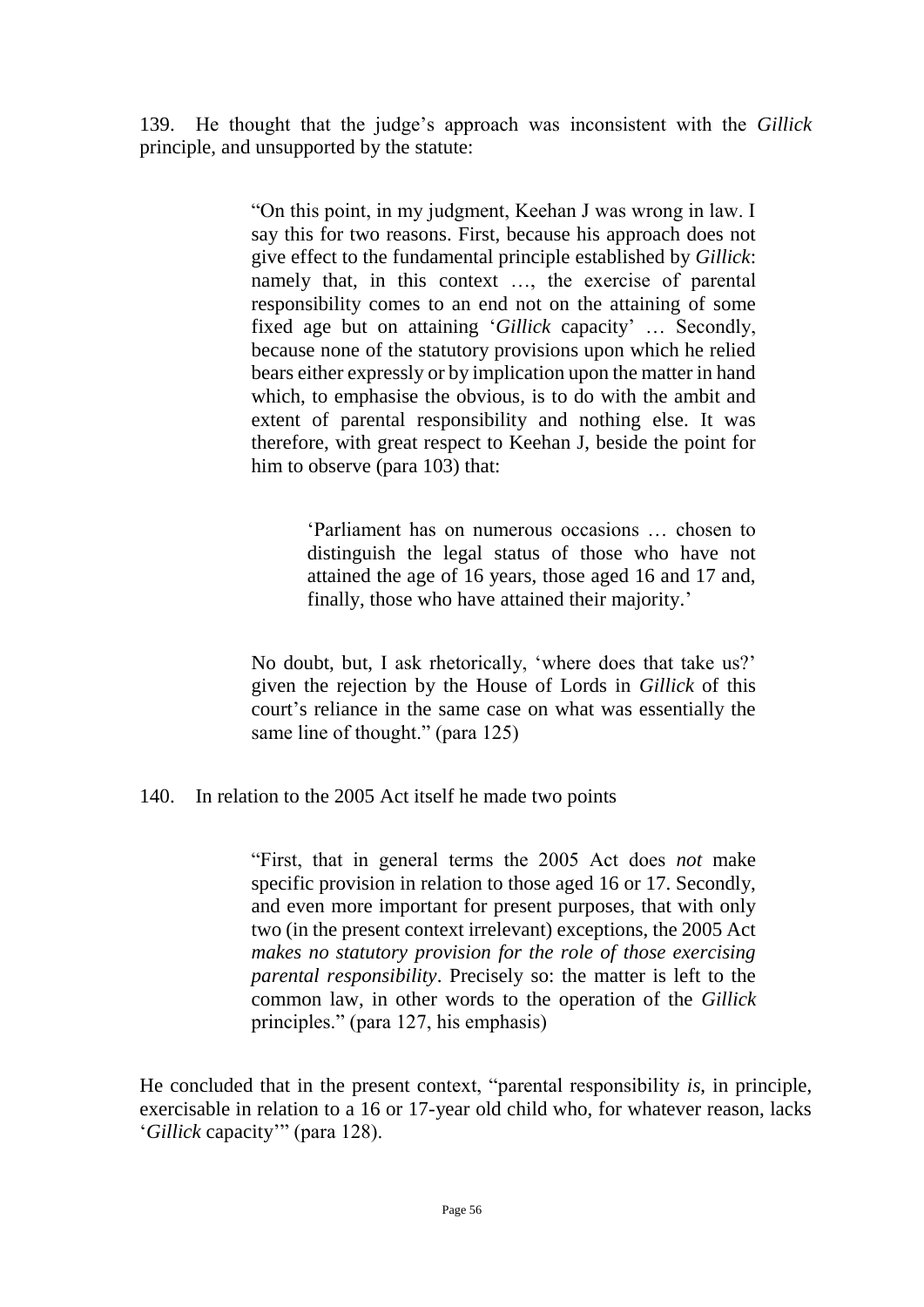## *The Official Solicitor's case*

141. In this court the Official Solicitor submits that the President was wrong to treat *Nielsen* as relevant only to limb (b) of the *Storck* test, having regard to the later authorities reviewed in the judgment of Keehan J. To do justice to the argument, I cannot do better than quote from the written submissions advanced by Mr Setright QC and his team. He suggests that argument about the scope of limb (a) (confinement) is "to some extent, a sterile one" since -

> "… it is the nuancing of the meaning of confinement that allows the balance to be struck between consideration of the rights of the parents (whether under the common law or article 8 ECHR) to exercise parental control over their children as an aspect of their caring responsibilities, and consideration of the rights of the child to be recognised as an independent legal actor, those latter rights gaining greater strength the closer the child gets to adulthood (and irrespective of their disability)."

142. In the remainder of his case he puts the main emphasis on developments in the law since *Gillick*, in particular the 2005 Act*.* Indeed he accepts that the President's approach was "undoubtedly correct as a statement of the operation of '*Gillick* competence' at common law in 1985 …", but argues that it has been overtaken by developments in the law, in particular, the passage of the 2005 Act, and "also the trends in international human rights norms" (Case para 65).

143. He argues that these changes justify a change in the approach of the courts:

"If - as the Official Solicitor submits - section 5 MCA 2005 provides a complete framework for the delivery of care and treatment to those aged 16 above lacking capacity, then he submits that, by operation of conventional principles, it should be seen as ousting the place of the common law. As set out above, it has already been held that, where section 5 MCA 2005 applies, the common law defence of necessity has no application. [citing *Comr of Police for the Metropolis v ZH* [2013] 1 WLR 3021.] The Official Solicitor submits that the same analysis applies equally to the (common law) position in relation to those aged 16 and 17 with impaired capacity.

Even if the court considers that the common law has not been ousted by the passage of the MCA 2005, the great virtue of the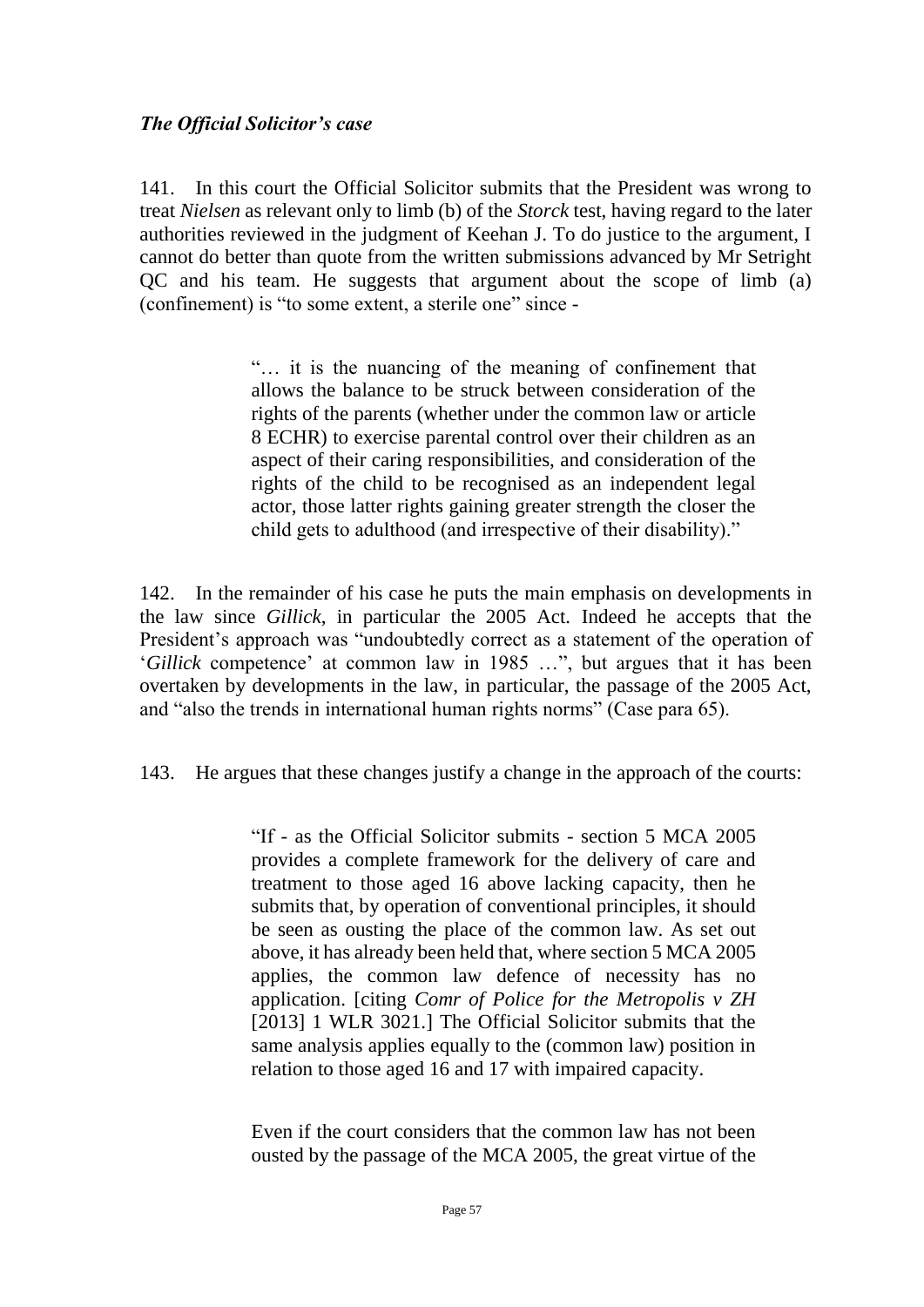common law is that it can respond to changing circumstances. The Official Solicitor prays in aid by analogy the approach adopted by the Supreme Court in *Montgomery v Lanarkshire Health Board* [2015] AC 1430 …

In the circumstances, the Official Solicitor respectfully submits that good practice in the clinical and caring context now recognises very considerable limits upon the ability of parents to consent to beneficent, but either coercive or very serious, interventions in relation to their children …

The Official Solicitor would respectfully submit that this can, and should, be the point at which the Supreme Court expressly confirms - as a matter of common law - that the power of a parent to consent on behalf of a 16/17 year old with impaired capacity simply does not exist, as (1) there is no requirement for it to exist; and (2) it does not reflect contemporary understandings of the rights of children; …" (Case paras 65.3- 4)

144. This argument is resisted by the City Council.

#### *Discussion*

*Parental authority and the MCA 2005*

145. Without disrespect I can deal relatively shortly with the central argument in the Official Solicitor's case, because I agree essentially with the reasons given by the President for rejecting the corresponding part of the judge's reasoning. Like the President I see nothing in the 2005 Act which detracts from the common law principle or from section 3 of the 1989 Act. There is a presumption that Parliament does not change the common law by implication. Certainly in respect of a concept as basic and sensitive as parental responsibility one would expect clear words to indicate the nature of the change and its practical consequences. Not only is there nothing in the 2005 Act itself to indicate such a change, but, as the Secretary of State has shown (without challenge), there is nothing in the background to the Act to indicate such an intention. On the contrary it was made clear by the Law Commission and in Ministerial statements to Parliament, that there would be an overlap between the proposed regime and the 1989 Act. That position has been reinforced by the lack of anything in the 2019 Act to undermine the common law position, as reflected in the 1989 Act. In the absence of any specific legislative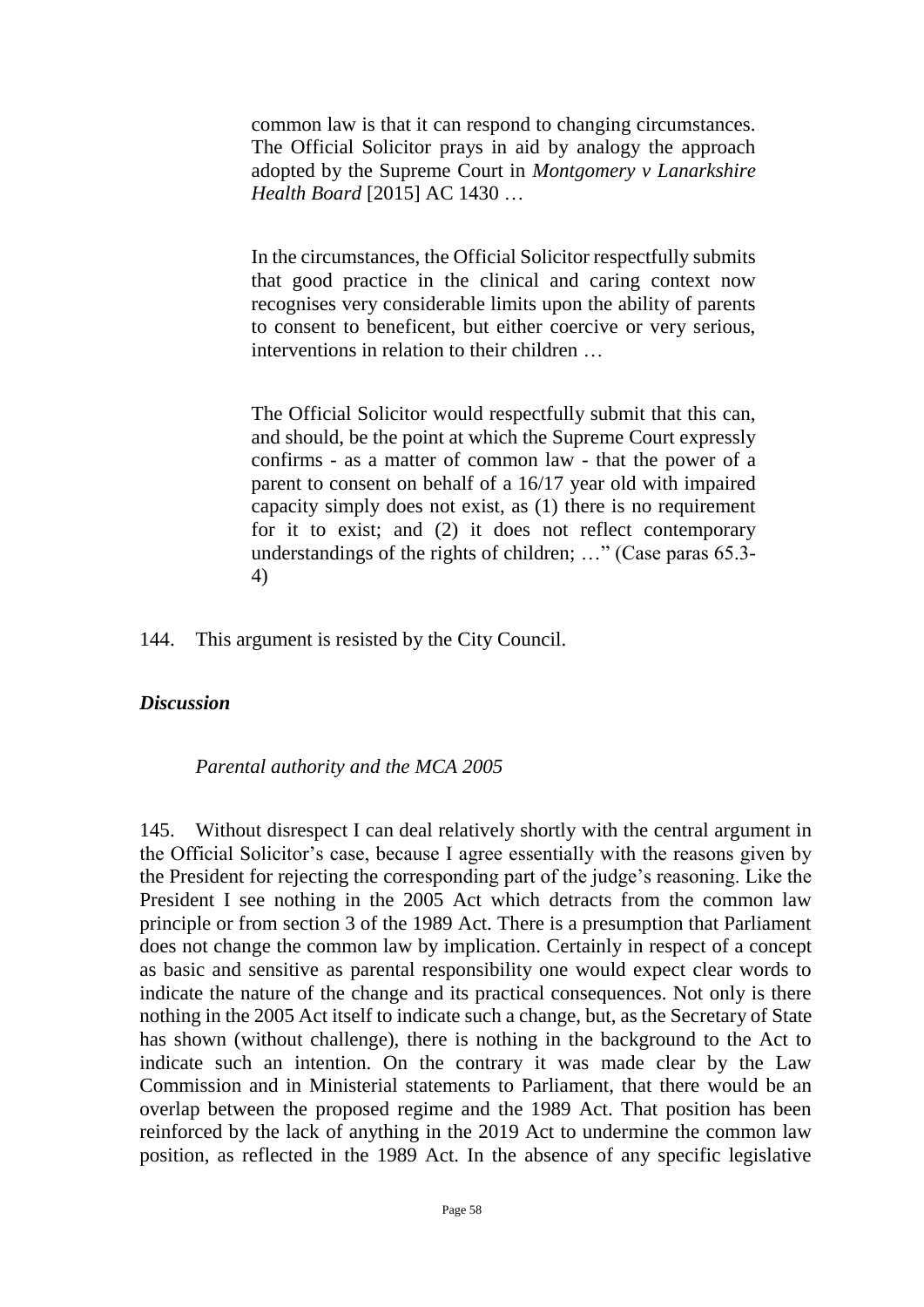change I do not see how unincorporated international instruments can add anything to the argument.

146. I am also satisfied that this is not an area in which it would be appropriate for this court to accept the invitation to develop the law to fill a supposed gap left by the legislation, or otherwise "to reflect contemporary understandings of the rights of children", as the Official Solicitor invites us to do. There is no parallel with the *Montgomery* case (*Montgomery v Lanarkshire Health Board* [2015] 1432) where a seven-justice court had been convened specifically to consider whether to depart from the controversial and much-criticised reasoning of the majority in *Sidaway v Board of Governors of the Bethlem Royal Hospital and the Maudsley Hospital* [1985] AC 871. Not only does the Secretary of State, who is responsible for legislative policy in this area, resist such a development, but the treatment of mentally incapacitated 16 or 17-year olds has been subject of Parliamentary scrutiny in connection with legislation passing through Parliament during the course of this appeal. In addition the experience of the *Cheshire West* decision should lead us to extreme caution in this difficult and sensitive area of the law.

## *Nielsen*

147. On the question whether *Nielsen* was a case about *Storck* limb (a) or (b), I accept that, as the case was decided before the identification of the *Storck* components, it is a little artificial to attempt to fit the reasoning of the majority directly into that scheme. It is enough to say that, on the authorities as they stood before him, I see no error in Sir James Munby P's approach. He referred to two passages in *Cheshire West* to support his view. The first (para 26) was from Lady Hale:

> "I start with Baroness Hale of Richmond DPSC, who said this about *Nielsen v Denmark* (1988) 11 EHRR 175 (para 30):

> > 'The seven dissenting judges considered that placing a 12-year-old boy who was not mentally ill in a psychiatric ward for several months against his will was indeed a deprivation of liberty. It would appear, therefore, that the case turns on the proper limits of parental authority in relation to a child. As already mentioned (para 4 above) there is no equivalent in English law to parental authority over a mentally incapacitated adult.'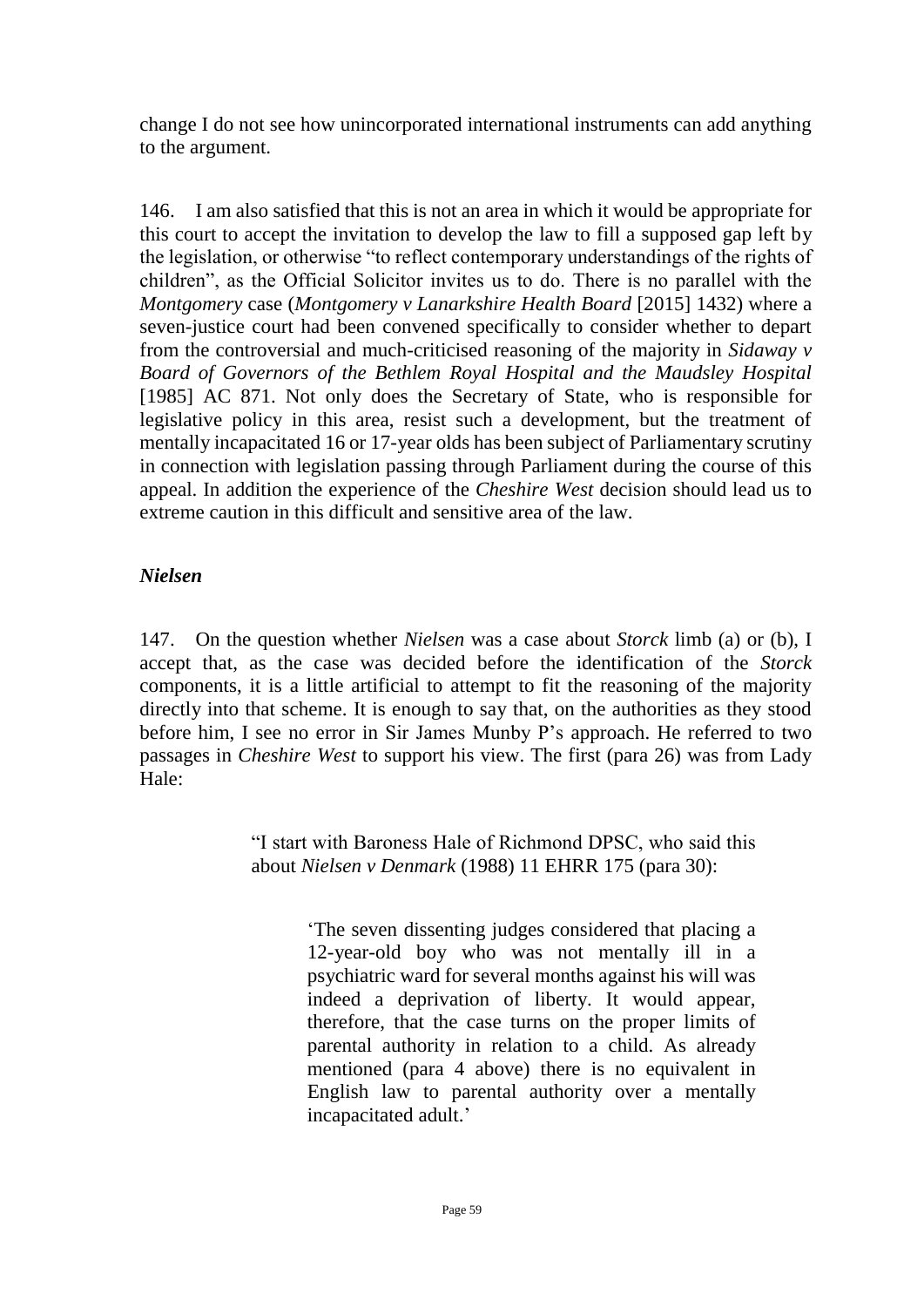She added (para 41):

'Although *Nielsen* 11 EHRR 175 has not been departed from, it is to be regarded as a case of substituted consent, and thus not fulfilling component (b).'"

The second (para 35) was from Lord Neuberger, who said of *Nielsen* (at para 73):

"The case involved a child, and was decided on the basis that his mother was exercising her article 8 rights responsibly, in good faith and on the basis of medical advice: see para 71 …"

148. There was some discussion before us whether the second passage in the quotation from Lady Hale was an expression of her own opinion, or simply a recitation of counsel's submission. Either way I can see nothing in the remainder of her judgment to indicate disagreement with that proposition, which also seems to me consistent with the first passage, and with the passage quoted from Lord Neuberger's judgment.

149. It also seems to me the more natural interpretation. If *Storck* component (a) is directed to the objective quality of "confinement", it is difficult to see how that quality is affected by whether or not it has been sanctioned by the parent. It is true that the attributes of "confinement" may vary in relation to children of different ages, as explained by Lord Kerr in *Cheshire West* paras 77-79 (a passage quoted by the Lady Hale: para 38). However, I am not persuaded that the clarity of the concept would be improved by further "nuancing" as the Official Solicitor suggests. In this case, as I have said, it is not in dispute that component (a) is satisfied.

## *Lady Hale's judgment*

150. I need to deal separately with Lady Hale's judgment in the present appeal. She takes a rather different approach from that advocated by any of the parties before us, and perhaps for that reason finds it unnecessary to address in any detail the reasoning of the Court of Appeal. She deals relatively briefly with the majority judgment in *Nielsen*, which she treats as turning "on the comparative normality of the restrictions imposed on the freedom of a 12 year-old boy" (para 38). Later in the judgment (para 42), she discounts suggestions in *Cheshire West* that *Nielsen* was a case of "substituted consent", because it had "suited counsel" so to argue. Instead she relies on later Strasbourg authorities as showing that limb (b) (that is, lack of valid consent) can be satisfied "despite the consent of a person with the legal right to make decisions on behalf of the person concerned", the only exceptions being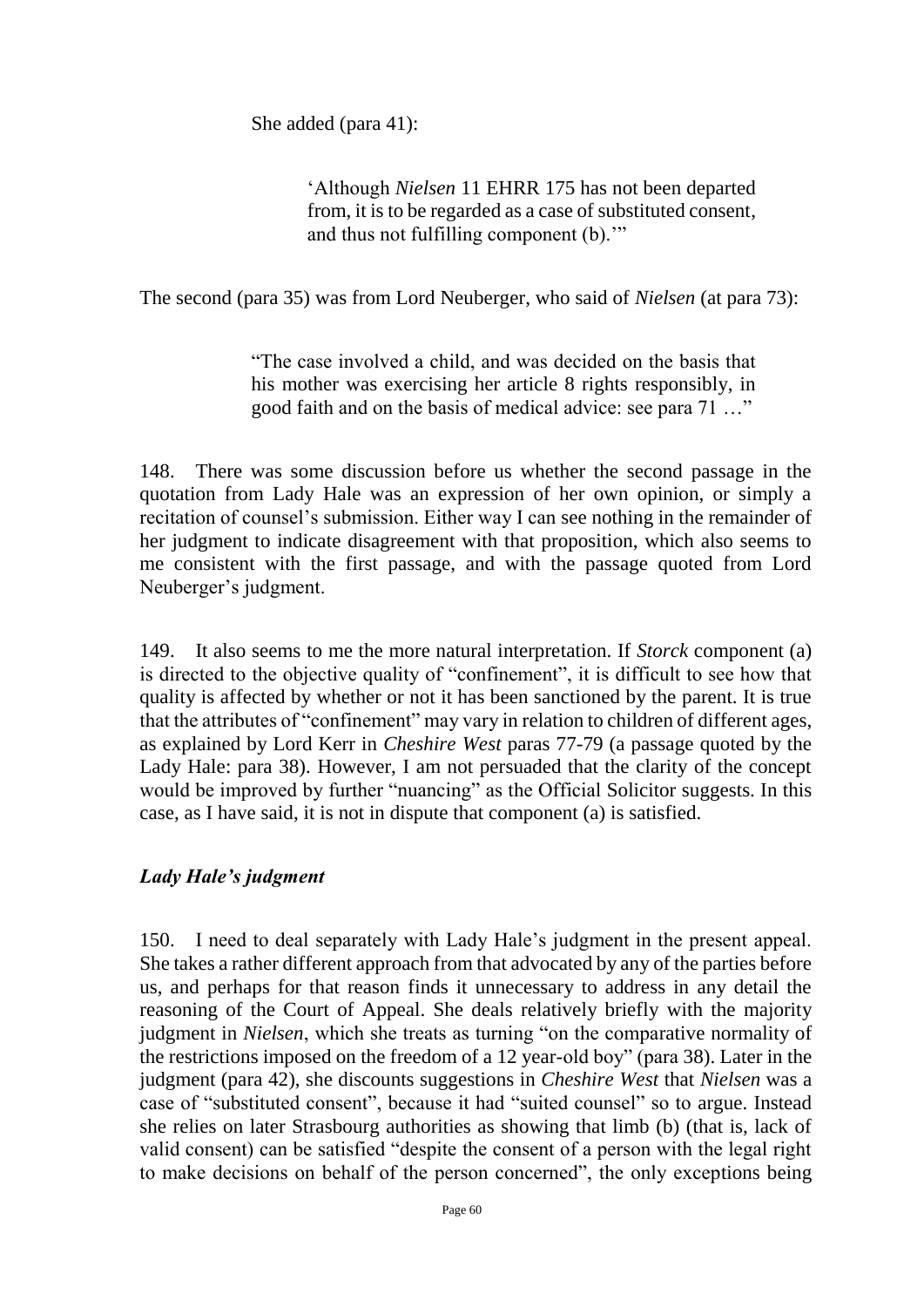where "the evidence showed that the person concerned was willing to stay where he or she was and was capable of expressing that view". She concludes accordingly that "parental consent cannot substitute for the subjective element of limb (b) of *Storck*"*.*

151. Later in her judgment (para 48) she reinforces that view by equating deprivation of liberty with other "fundamental human rights" such as the right to life or freedom from torture. She argues that it would be a "startling proposition" that it lies within the scope of parental responsibility to authorise violation of such rights. I say at once, with respect, that I am not persuaded that such comparisons are fair or helpful. D's parents were not authorising the state to commit torture or anything comparable to it. They were doing what they could, and what any conscientious parent would do, to advance his best interests by authorising the treatment on which all the authorities were agreed. That this involved a degree of confinement was an incidental but necessary part of that treatment, and no more than that. On the President's view, with which I agree, they were not "authorising a violation of his rights", but rather exercising their parental responsibility in a way which ensured that there was no such violation.

152. More importantly, I do not accept that the majority reasoning in *Nielsen*, nor indeed what was said about it in *Cheshire West*, can simply be brushed aside. It was not just about the relative "normality" of the confinement (although some might share the minority's doubts about that description of the forcible confinement of a 12-year old child for five months in a locked psychiatric ward). As has been seen (para 147 above), in *Cheshire West* Lady Hale herself described it as turning, not on the "normality" of the arrangements, but on "the proper limits of parental authority in relation to a child". More specifically Lord Neuberger said that it was decided "on the basis that his mother was exercising her article 8 rights responsibly, in good faith and on the basis of medical advice …".

153. Sir James Eadie QC, on behalf of the Secretaries of State, has helpfully analysed the majority judgment in *Nielsen* in terms which I would in substance endorse. He accepts that, not surprisingly in a case decided before *Storck*, there may be some overlap between the categories. But, in agreement with the President, he sees it as primarily about limb (b). He points to the emphasis given by the majority "at the outset" to family life under the Convention, encompassing the "broad range of parental rights and responsibilities in regard to the care and custody of minor children …" (para 61). He notes the following points from the judgment (paras 68- 72):

i) The mother's decision to have the applicant hospitalized "was a lawful exercise of parental powers under Danish law" and was also well-founded.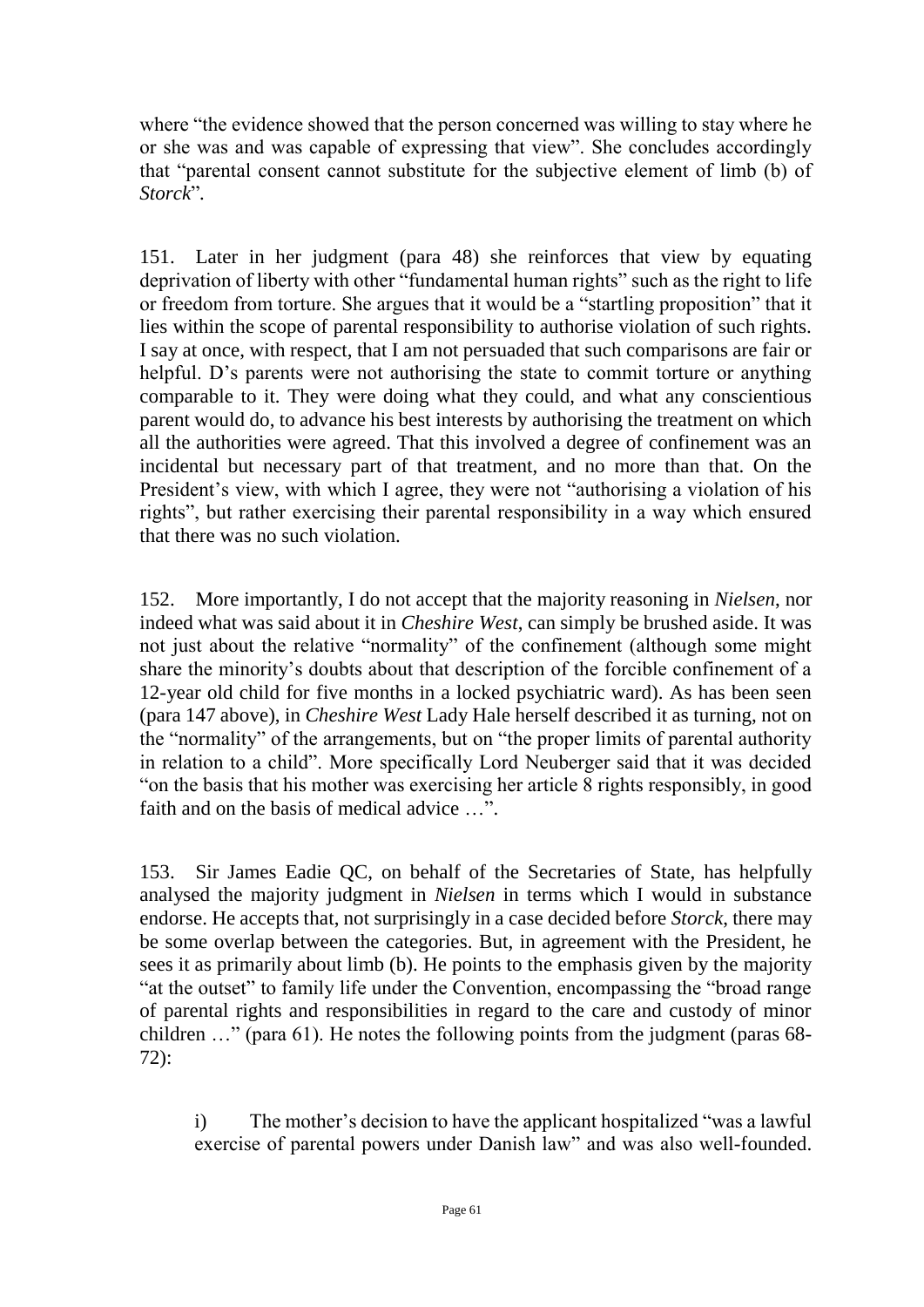The Danish courts found that the hospitalization decision fell within the mother's competence as holder of parental rights.

ii) The mother had taken her decision on the basis of medical advice from her family doctor and a professor, and had as her objective the protection of the applicant's health. This was a proper purpose for the exercise of parental rights.

iii) The mother's decision was approved by the relevant social services authorities.

iv) There was no suggestion that the treatment given at the hospital and the conditions under which it was administered were inappropriate in the circumstances. The applicant was in need of medical treatment for his condition and the treatment administered to him was curative.

v) There was no evidence of bad faith on the part of the mother. Hospitalization was decided upon by her in accordance with expert medical advice. It must be possible for a child to be admitted to hospital at the request of the holder of parental rights, a case which was not covered by para 1 of article 5.

154. That the court based its reasoning principally on the exercise of parental responsibility seems to me put beyond doubt by its concluding comment:

> "… the hospitalization of the applicant did not amount to a deprivation of liberty within the meaning of article 5, but was a responsible exercise by his mother of her custodial rights in the interests of the child. Accordingly, article 5 is not applicable in the case." (para 73)

In context, that comment is clearly designed to take the reader back to where this discussion began (para 61), that is to the "broad range of parental rights and responsibilities" recognised by the Convention under the concept of family life.

155. The Secretaries of State further submits (without contradiction) that the Strasbourg court has not departed from *Nielsen* in the three decades since the judgment was delivered. That submission is confirmed by the exhaustive review by Keehan J of the Strasbourg authorities relied on by the Official Solicitor before him (paras 44-61). The case has been consistently explained by the court itself as a case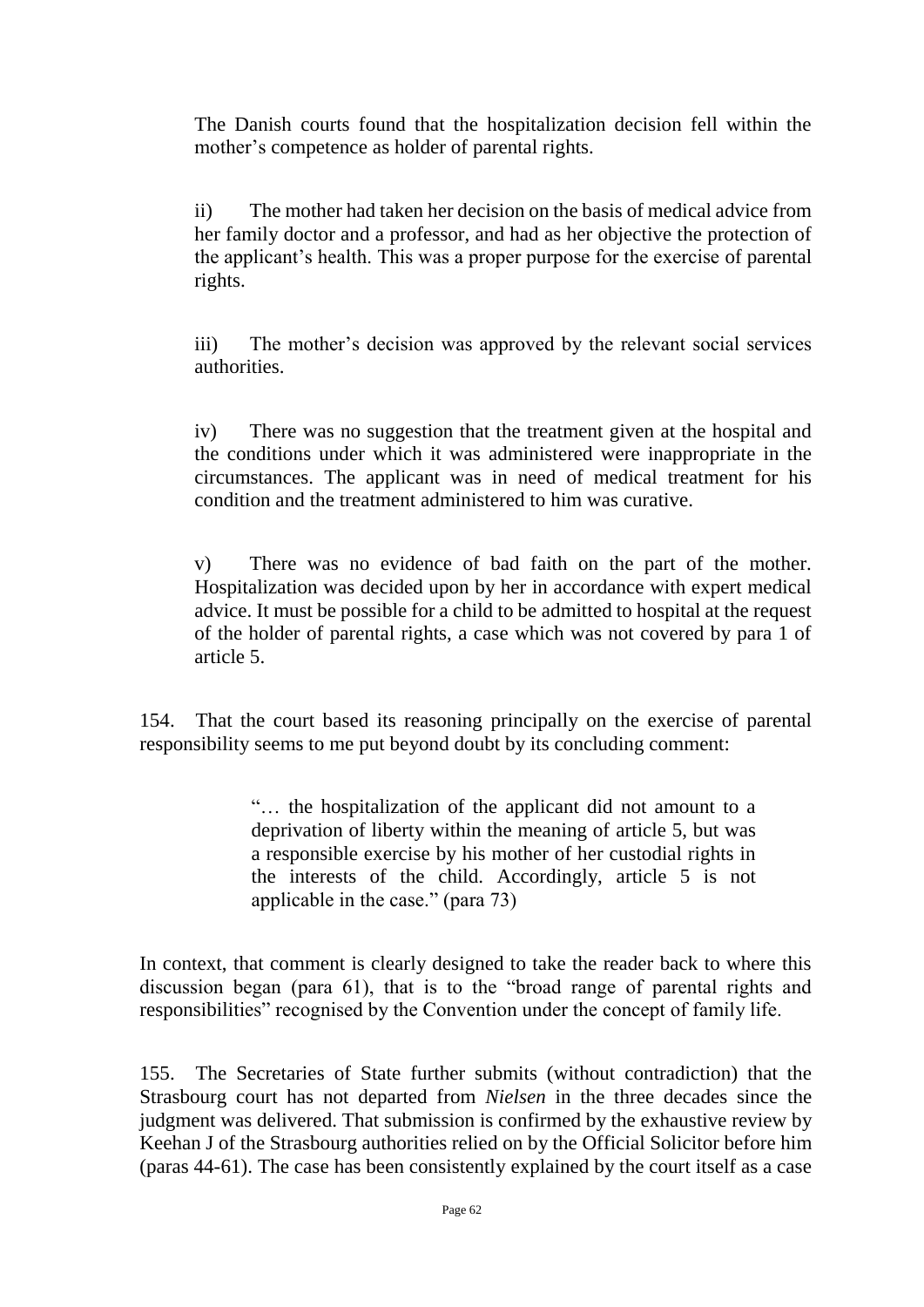about the "responsible exercise by the applicant's mother of her custodial rights": see *Koniarski v United Kingdom* (Application No 33670/96) 30 EHRR CD 139 and *DG v Ireland* (Application No 39474/98) (2002) 35 EHRR 33. (Notably, the fact that both those cases related to 17-year olds was not cited as a ground of distinction). In *HL v United Kingdom* (2004) 40 EHRR 761, it was cited with approval, but distinguished on the basis that no one had legal authority to act on the adult HL's behalf in the same way as Jon Nielsen's mother (para 93). It was also cited with approval by the Grand Chamber in *Stanev v Bulgaria* (2012) 55 EHRR 696, where it was explained as "the exercise of exclusive custodial rights over a child who was not capable of expressing a valid opinion" (para 122). Keehan J (para 42) noted some doubts about the case expressed by Lord Walker in *Austin v Comr of Police*  [2009] 1 AC 564, para 42. But no such doubts appear to have found their way into the Strasbourg jurisprudence. It was and remains the leading Grand Chamber decision on the scope of such "parental rights and responsibilities" in the context of article 5.

156. It is unnecessary in my view to decide whether the case is to be regarded as a case of "substituted consent" so as to bring it directly with *Storck* limb (b) (as was hinted at in *Stanev v Bulgaria* [2012] 55 EHRR 22, para 130), or whether it is simply an exception to the *Storck* categorisation, justifiable in its own terms by reference to the scope of family life under article 8. For the present purposes, it provides amply sufficient support in Strasbourg case law for the President's reliance on equivalent domestic law principles to determine the present case.

## *Lady Black's judgment*

157. Lady Black, while agreeing with Lady Hale, has introduced a new line of reasoning based on a review of the common law authorities preceding *Gillick*. This leads her to reject the President's view of the relevance of that case to decisions relating to detention. Instead she reads those authorities as showing that in this context "reaching the age of discretion was a matter of attaining the requisite chronological age, and not a matter of mental capacity" (para 56, 68). As I understand her judgment (paras 71-72), she would regard 16 as the appropriate age in the modern law, taking account inter alia of the recognition by the legislature in successive Acts of that age as a "pivotal" turning point, most recently in the 2019 Act.

158. This line of reasoning was not subject to detailed argument at the hearing. For the moment I remain unconvinced that the earlier cases can be relied on to limit the scope of the judgments in *Gillick* in the way she proposes, or that the President's conclusions are undermined. However, I acknowledge that this approach, if correct, may have advantages for the certainty and coherence of the law, particularly if taken with another important point which emerges from her review of the earlier cases.